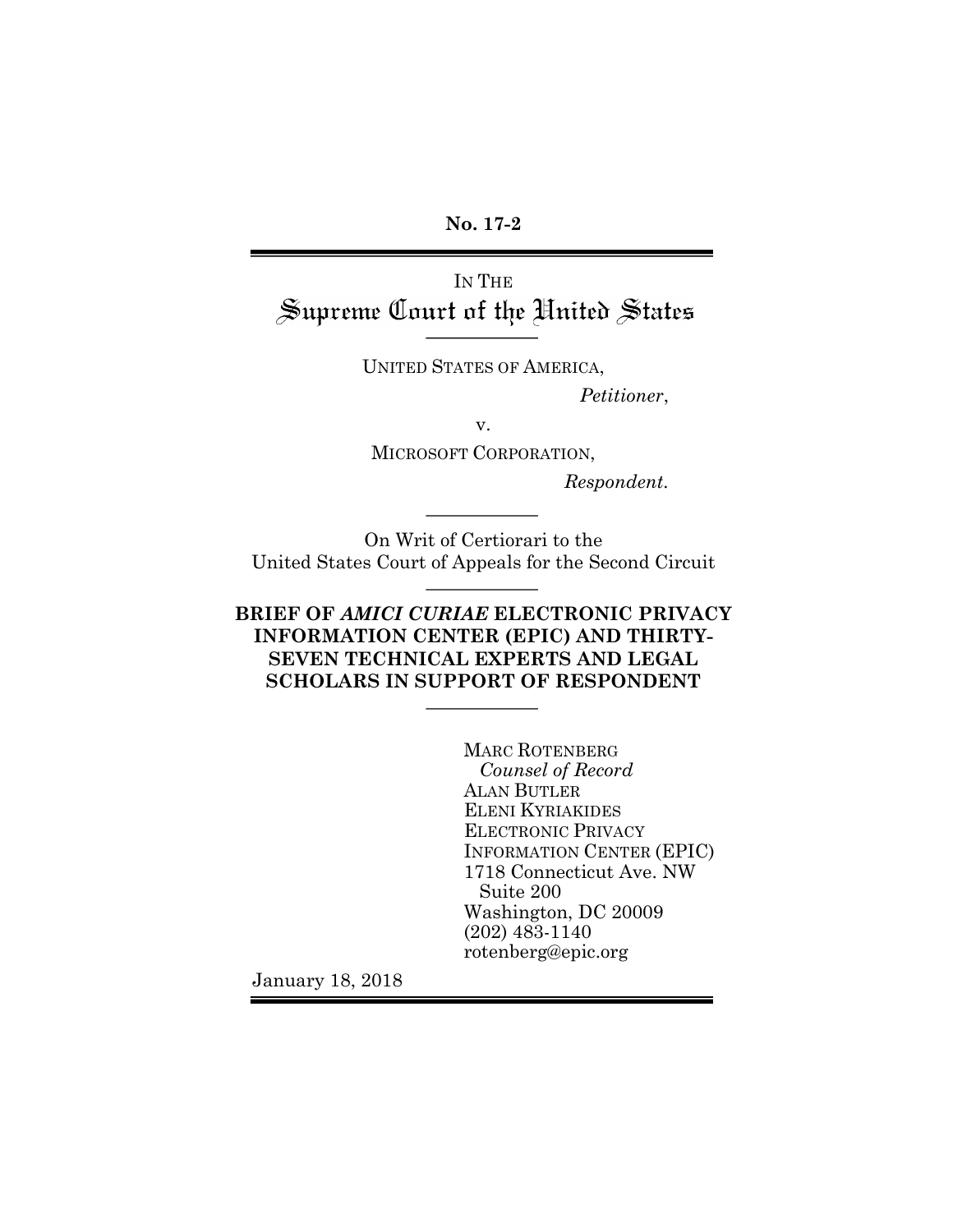# **TABLE OF CONTENTS**

| International consensus should establish<br>1.<br>procedures for law enforcement access to<br>personal data stored in foreign jurisdictions.  12                                |
|---------------------------------------------------------------------------------------------------------------------------------------------------------------------------------|
| A. Unilateral law enforcement access by the<br>United States will undermine current<br>efforts to develop procedures for cross-                                                 |
| B. Unilateral law enforcement access<br>triggers conflicts among sovereigns that<br>the presumption against extraterritoria-<br>lity in U.S. law was intended to avoid 20       |
| Н.<br>Law enforcement access to personal data<br>abroad must comply with international                                                                                          |
| A. Any interference with the fundamental<br>right to privacy must be in pursuit of<br>legitimate aim, in accordance with law,<br>and limited to what is strictly necessary.  27 |
| International law mandates numerous<br>B.<br>safeguards for any regime of electronic                                                                                            |
|                                                                                                                                                                                 |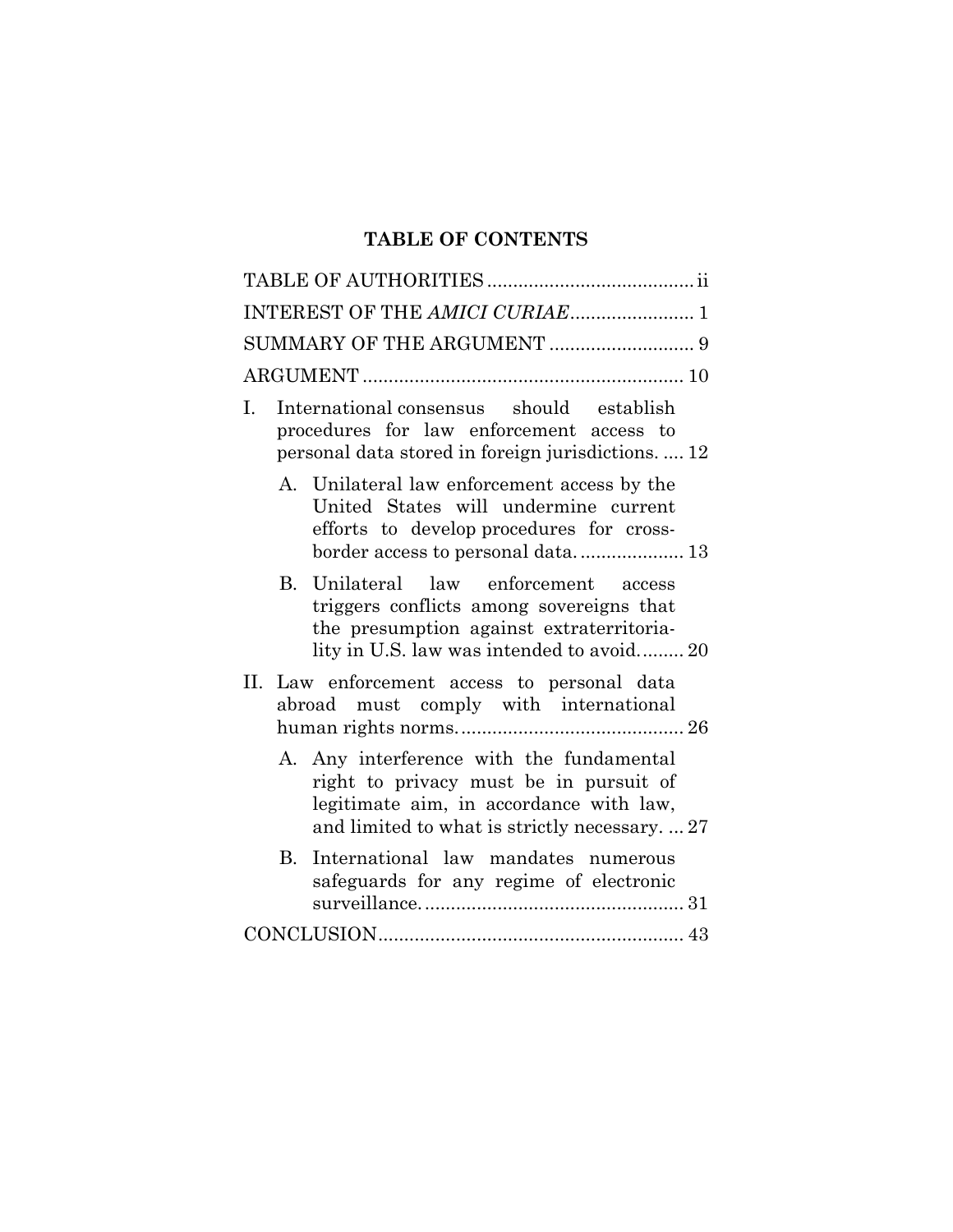# **TABLE OF AUTHORITIES**

# **CASES**

| American Banana Co. v. United Fruit Co.,                            |  |
|---------------------------------------------------------------------|--|
| EEOC v. Arabian American Oil Co.,                                   |  |
| Kiobel v. Royal Dutch Petroleum Co.,                                |  |
| Lawrence v. Texas,                                                  |  |
| Microsoft v. United States,<br>829 F.3d 197 (2nd Cir. 2016)  14, 20 |  |
| Morrison v. National Australia Bank Ltd.,                           |  |
| Roach v. Elec. Comm'r                                               |  |

# **INTERNATIONAL CASES**

| App. No. 62540/00, Eur. Ct. H.R. (2007) 35 |
|--------------------------------------------|
|                                            |
|                                            |
|                                            |
|                                            |
|                                            |
|                                            |
|                                            |
|                                            |
|                                            |
| App. No. 68955/11, Eur. Ct. H.R. (2015) 38 |
|                                            |

ii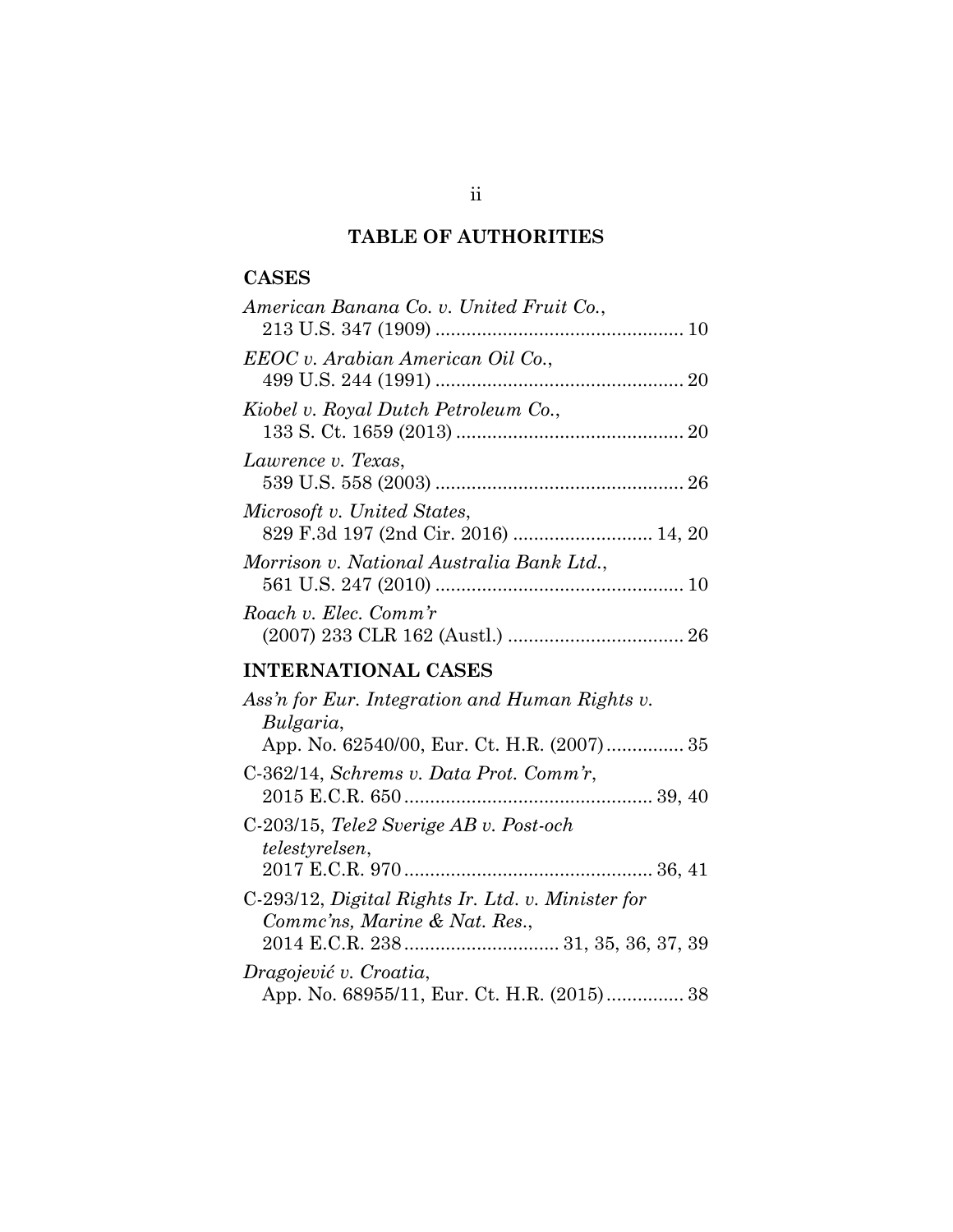| <i>Hof van Cassatie</i> [Cass.] [Court of Cassation],<br>Dec. 1, 2015, Pas. 13.2082 N, No. 7,              |
|------------------------------------------------------------------------------------------------------------|
|                                                                                                            |
| Kennedy v. United Kingdom.,<br>App. No. 26839/05, Eur. Ct. H.R. (2010) 33                                  |
| Klass v. Germany,                                                                                          |
| Liberty v. United Kingdom,<br>App. No. 58243/00, Eur. Ct. H.R. (2008) 11, 34                               |
| Puttaswamy v. Union of India,                                                                              |
| Szabó v. Hungary,<br>App. No. 37138/14, Eur. Ct. H.R. (2016) 30, 32                                        |
| Weber v. Germany,<br>App. No. 54934/00, Eur. Ct. H.R. (2006) 34                                            |
| Zakharov v. Russia,<br>App. No. 47143/06, Eur. Ct. H.R.<br>$(2015)$ 27, 32, 33, 34, 35, 36, 37, 38, 39, 41 |
|                                                                                                            |

# **TREATIES & INTERNATIONAL LAW**

| Convention for the Protection of Individuals<br>with regard to Automatic Processing of<br>Personal Data, Jan. 28, 1981, ETS No. 108 18 |
|----------------------------------------------------------------------------------------------------------------------------------------|
| Council of Europe Convention on Cybercrime,<br>Nov. 23, 2001, S. Treaty No. 108-11 (2003)                                              |
| European Convention on Human Rights, Nov. 4,                                                                                           |
| Mutual Legal Assistance Agreement, U.S.-E.U.,                                                                                          |
| Mutual Legal Assistance Treaty, U.S.-Ir., Jan.<br>18, 2001, T.I.A.S. No. 13137  11, 14                                                 |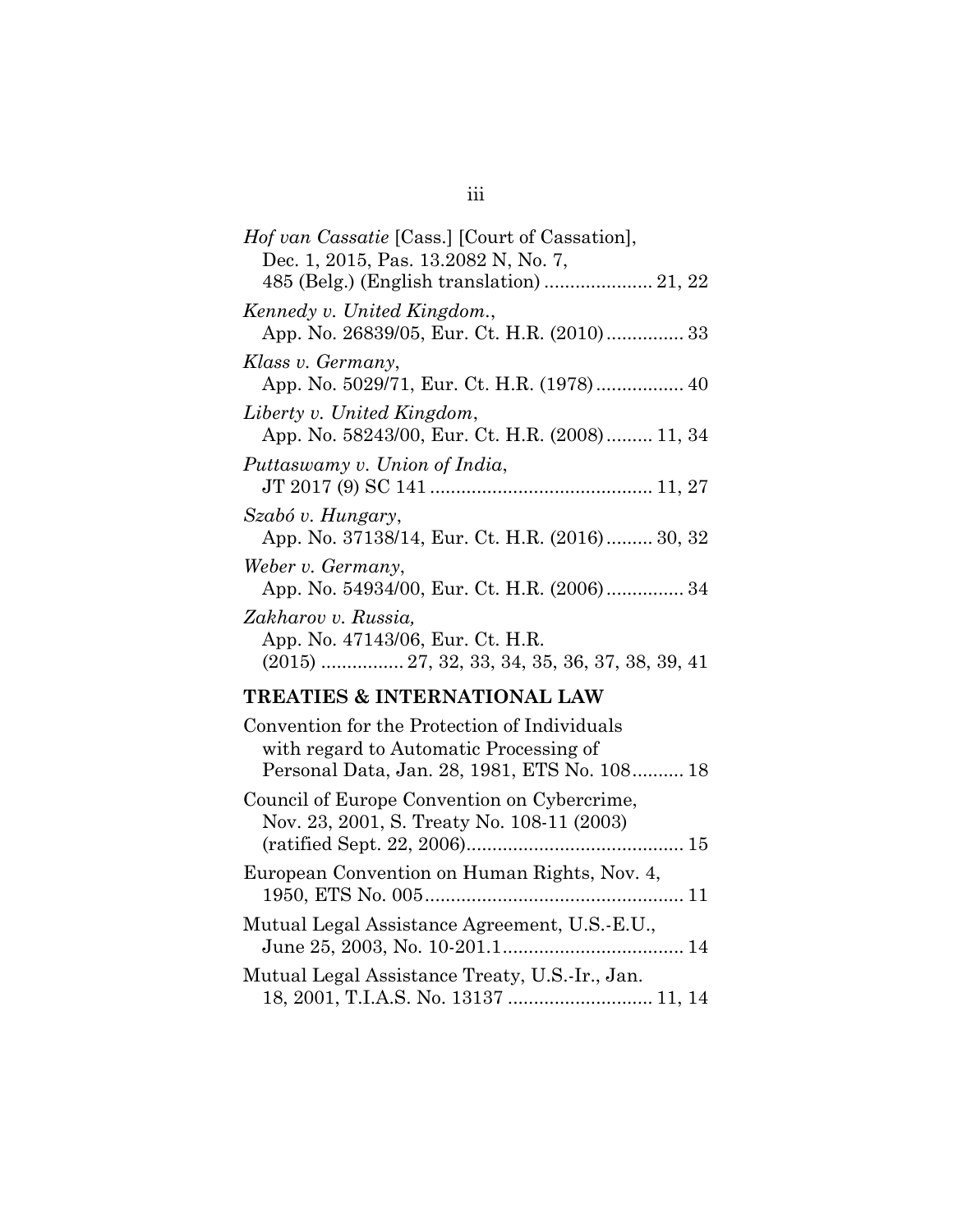| Regulation 2016/679, 2016 O.J. (L119) 1 (EU) 24                                                                                                                                                                                  |
|----------------------------------------------------------------------------------------------------------------------------------------------------------------------------------------------------------------------------------|
| <b>OTHER AUTHORITIES</b>                                                                                                                                                                                                         |
| @JanAlbrecht, Twitter (Jan. 27, 2017, 1:45AM) 25                                                                                                                                                                                 |
| Agreement Between the United States of<br>America and the European Union on the<br>Protection of Personal Information Relating to<br>the Prevention, Investigation, Detection, and<br>Prosecution of Criminal Offenses (2016) 25 |
| Ahmed Ghappour, Justice Department Proposal<br>Would Massively Expand FBI Extraterritorial<br><i>Surveillance</i> , Just Security (Sept 16, 2014) 22                                                                             |
| Alan McQuinn & Daniel Castro, How Law<br><b>Enforcement Should Access Data Across</b>                                                                                                                                            |
| Charter of Fundamental Rights of the European<br>Union, Dec. 18, 2000, 2000 O.J. (C 83), 1, 10<br>(entered into force Dec. 1, 2009)  29, 30, 31                                                                                  |
| Comm'n Servs., Improving Cross-border Access<br>to Electronic Evidence: Findings from the<br><b>Expert Process and Suggested Way Forward</b><br>. 17<br>$(2017)$                                                                 |
| Convention for the Protection of Human Rights<br>and Fundamental Freedoms, Nov. 4, 1950,                                                                                                                                         |
| Council of Eur., Chart of Signatures and<br><i>Ratifications of Treaty 108</i> (status as of Jan.<br>$11, 2018$<br>18                                                                                                            |
| Council of Eur., <i>Details of Treaty 108</i> , COE.int  18                                                                                                                                                                      |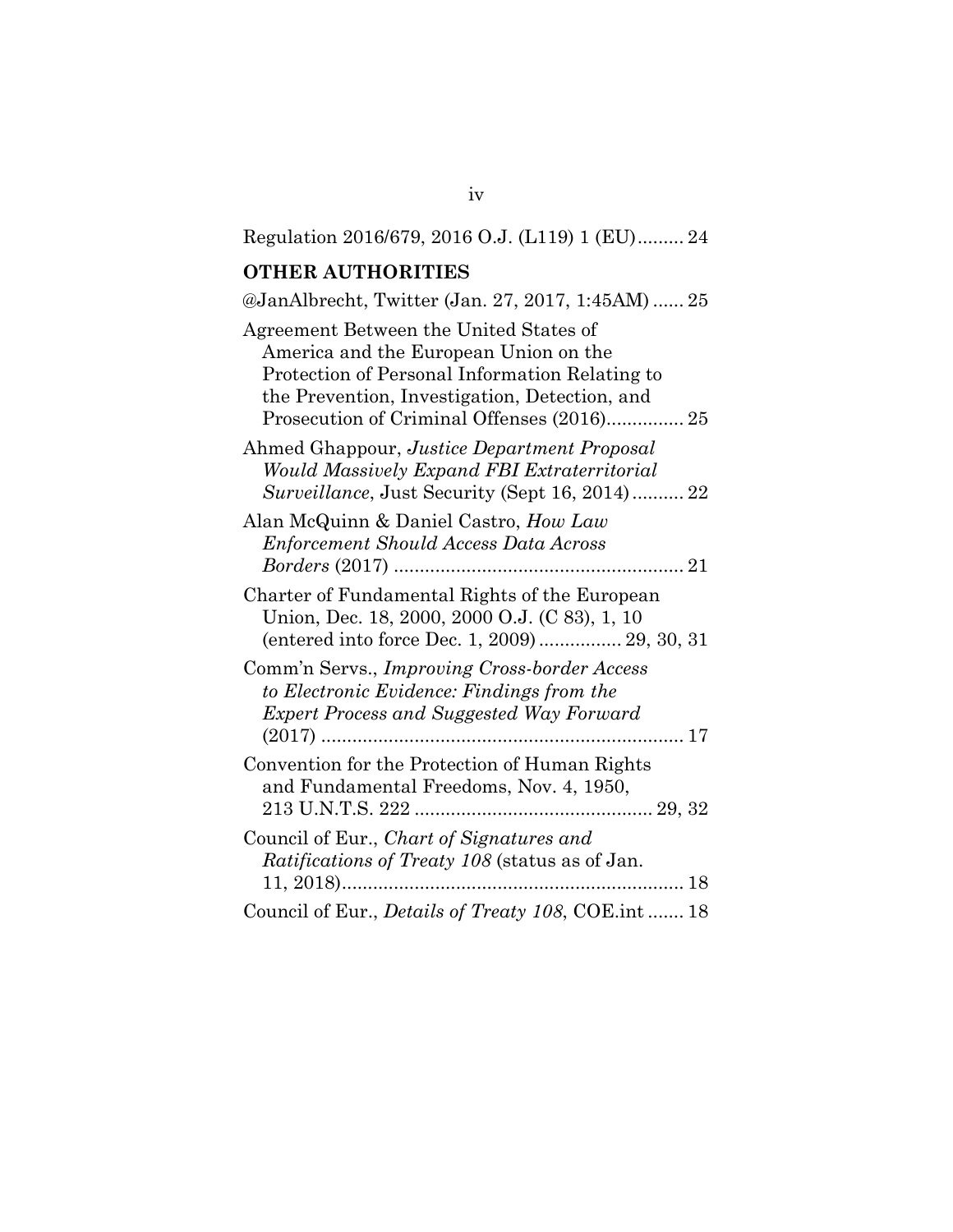| Cybercrime Convention, Committee, Terms of<br>Reference for the Preparation of a Draft 2nd<br>Additional Protocol to the Budapest                                                                                     |
|-----------------------------------------------------------------------------------------------------------------------------------------------------------------------------------------------------------------------|
| Convention on Cybercrime (2017)  15                                                                                                                                                                                   |
| Eleanor Roosevelt's Legacy: Human Rights, N.Y.                                                                                                                                                                        |
| Elias Groll, Microsoft vs. the Feds, Cloud<br>Computing Edition, Foreign Pol'y (Jan. 21,                                                                                                                              |
| <b>EPIC, Council of Europe Privacy Convention</b><br>. 18                                                                                                                                                             |
| EPIC, The Privacy Law Sourcebook: United<br>States Law, International Law and Recent<br>Developments (Marc Rotenberg ed., 3rd ed.                                                                                     |
| Eur. Comm'n, Inception Impact Assessment:<br>Improving cross-border access to electronic                                                                                                                              |
| Eur. Comm'n, Inception Impact Assessment                                                                                                                                                                              |
| Eur. Comm'n, Migration and Home Affairs, E-                                                                                                                                                                           |
| Exec. Order 13768, 82 FR 8799 (Jan. 25, 2017)  25                                                                                                                                                                     |
| Francesca Bignami & Giorgio Resta, Human<br>Rights Extraterritoriality: The Right to<br>Privacy and National Security Surveillance 1<br>(George Wash. Univ. Law Sch. Pub. Law<br>Research Paper No. 2017-67, 2018) 14 |
| G.A. Res. 217 (III) A, Universal Declaration of<br>Human Rights art. 12 (Dec. 10, 1948) 27                                                                                                                            |

v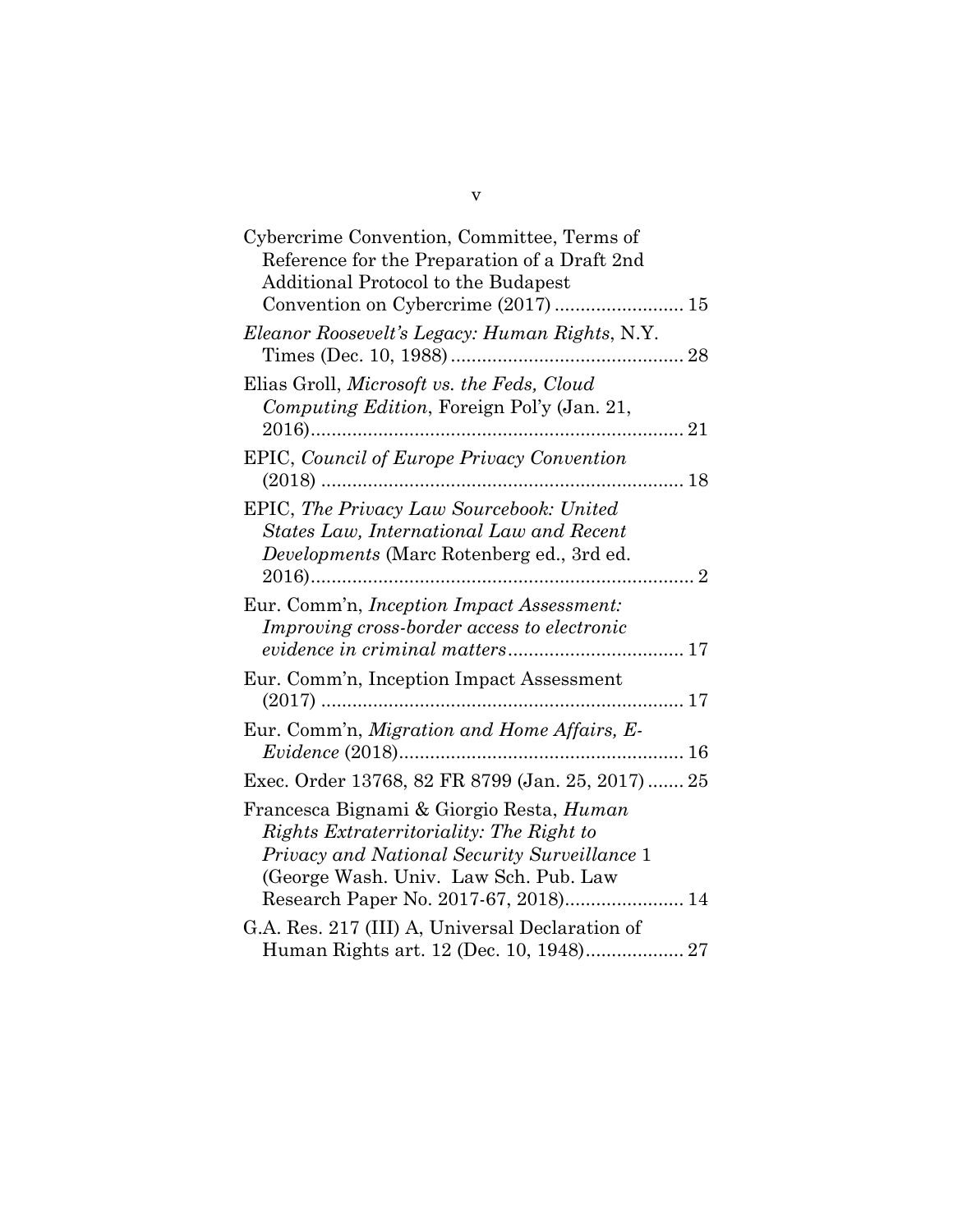| Gianclaudio Malgieri & Paul De Hert, European<br>Human Rights, Criminal Surveillance, and<br>Intelligence Surveillance: Towards "Good<br>Enough Oversight, Preferably but not<br><i>Necessarily by Judges</i> , 3 Brussels Privacy Hub                                 |
|------------------------------------------------------------------------------------------------------------------------------------------------------------------------------------------------------------------------------------------------------------------------|
| Harold Koh, International Law as Part of Our                                                                                                                                                                                                                           |
| Int'l Working Group on Data Prot. in<br>Telecomm., Common Position on Standards<br>for Data Protection and Personal Privacy in<br>Cross-Border Data Requests for Law<br><i>Enforcement Purposes</i> (Final Draft, subject to<br>approval by the Working Group which is |
| International Conflicts of Law Concerning Cross<br>Border Data Flow and Law Enforcement<br>Requests: Hearing Before the H. Comm. on the                                                                                                                                |
| International Covenant on Civil and Political<br>Rights, adopted Dec. 16, 1966, S. Exec. Rep.<br>102-23, 999 U.N.T.S. 171 (entered into force                                                                                                                          |
| Jennifer Daskal, Law Enforcement Access to<br>Data Across Borders: The Evolving Security<br>and Rights Issues, 8 J. Nat'l Security L. &                                                                                                                                |
| Jennifer Daskal, Rule 41 has been Updated:<br>What's Needed Next, Just Security (Dec. 5,<br>$2016)$<br>$\dots 22, 23$                                                                                                                                                  |
| Marc Rotenberg, Privacy and Human Rights: An<br>International Survey of Privacy Laws and<br>Developments (EPIC 2nd ed. 2006)  2                                                                                                                                        |

vi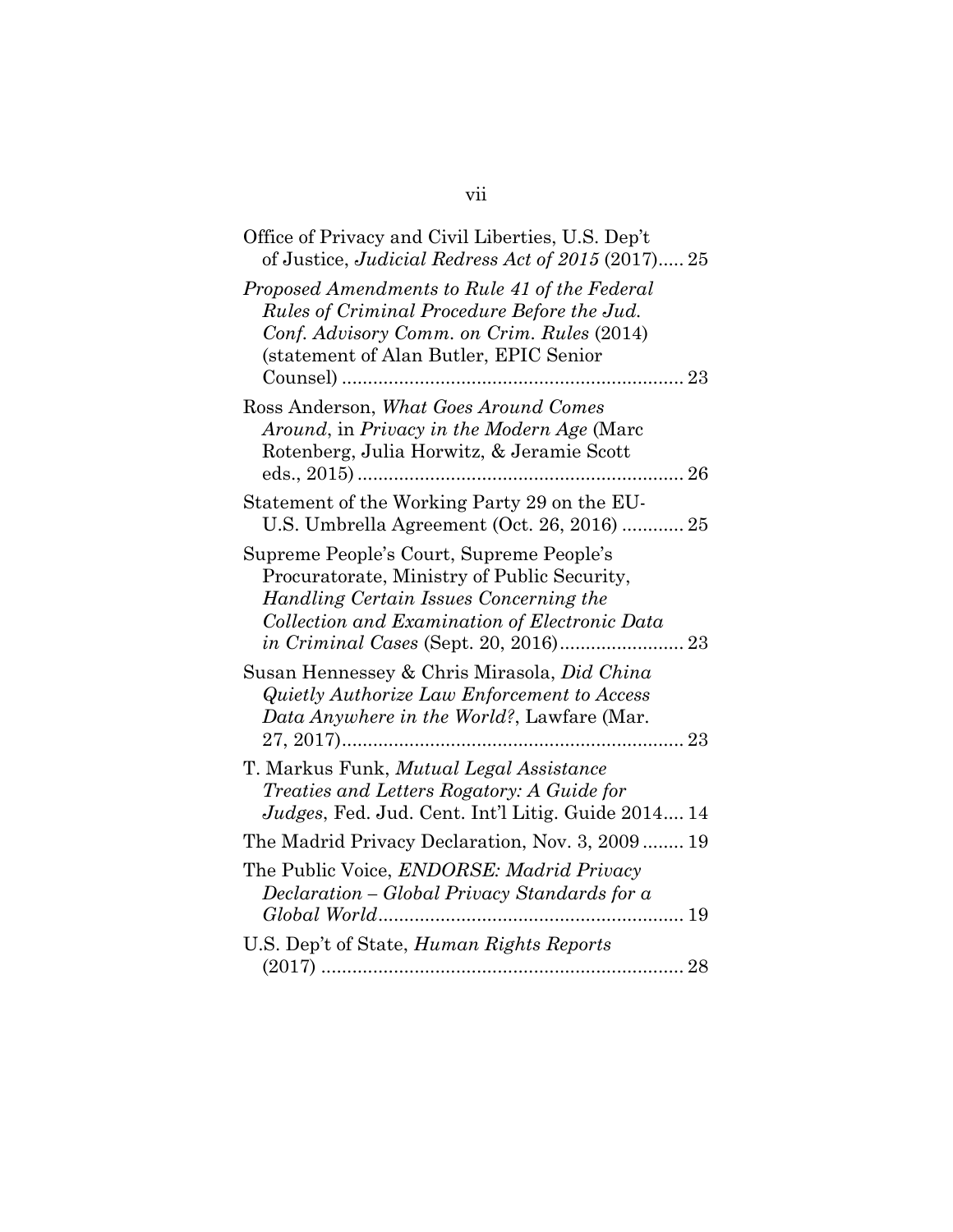#### **INTEREST OF THE** *AMICI CURIAE*

The Electronic Privacy Information Center (EPIC) is a public interest research center in Washington, D.C.1 EPIC was established in 1994 to focus public attention on emerging civil liberties issues and to protect privacy, the First Amendment, and other constitutional values.

EPIC routinely participates as *amicus curiae* before this Court and other courts in cases concerning privacy issues, new technologies, and constitutional interests. *See, e.g*., Brief of *Amicus Curiae* EP-IC, *Dahda v. United States*, 853 F.3d 1101 (9th Cir. 2017), *cert. granted* 138 S. Ct. 356 (2017) (No. 17-43) (arguing that it is not the Court's role to create "atextual exceptions" to federal privacy laws); Brief of *Amici Curiae* EPIC et. al, *Byrd v. United States*, 679 Fed. App'x 146 (3d Cir. 2017), *cert. granted* 138 S. Ct. 54 (2017) (No. 16-1371) (arguing that modern vehicles store troves of personal data and the status of a driver has no bearing on Fourth Amendment privacy interests); Brief of *Amici Curiae* EPIC et. al, *Carpenter v. United States*, 819 F.3d 880 (6th Cir. 2016), *cert. granted* 137 S. Ct. 2211 (2017) (No. 16-402) (arguing that the Fourth Amendment protects the right against warrantless seizure and search of location data); Brief of *Amicus Curiae* EPIC, *State v. Earls*,

<sup>&</sup>lt;sup>1</sup> Both parties have filed letters of consent to the filing of all amicus briefs with the Clerk of the Court pursuant to Rule 37.3. In accordance with Rule 37.6, the undersigned states that no monetary contributions were made for the preparation or submission of this brief, and this brief was not authored, in whole or in part, by counsel for a party.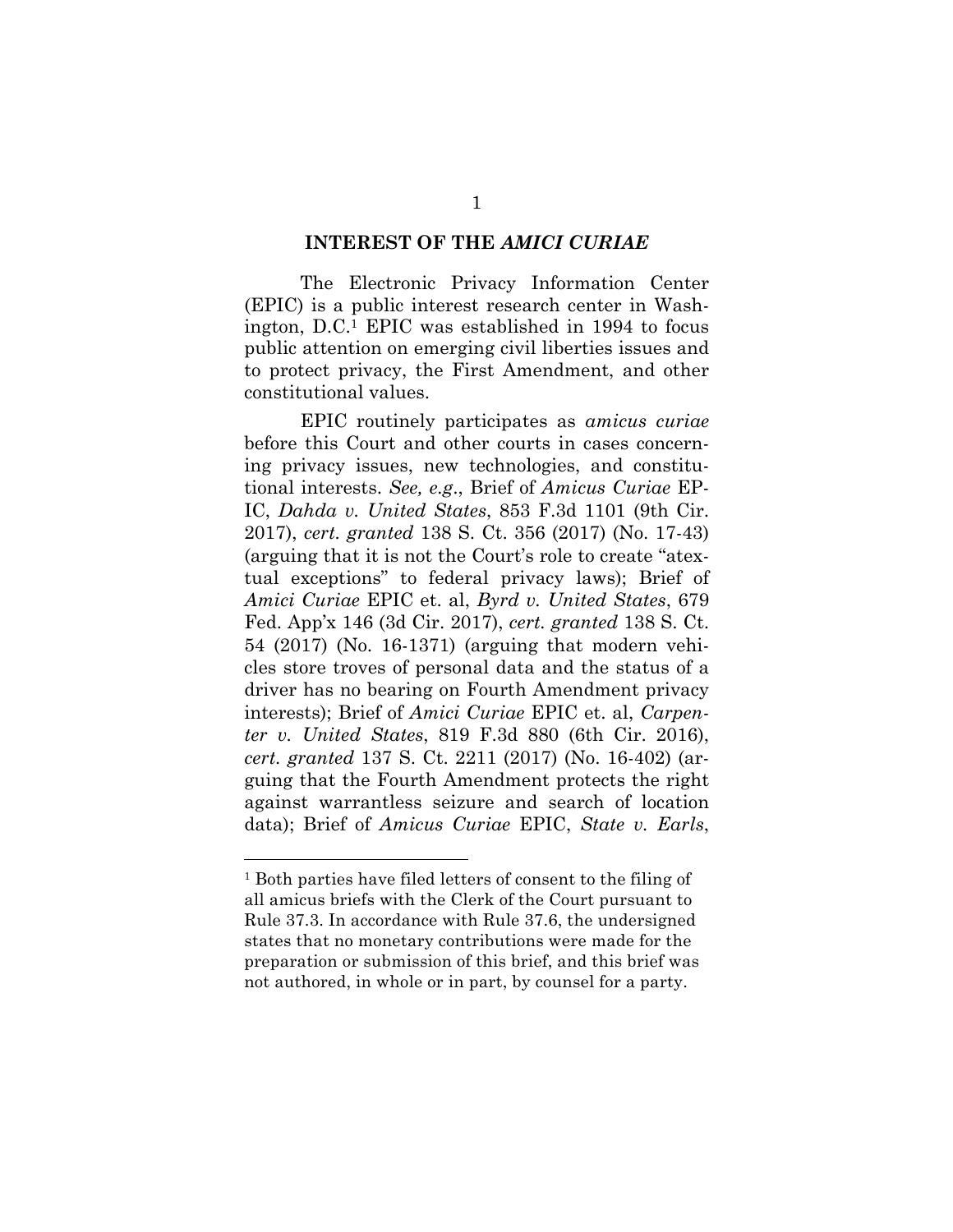214 N.J. 564 (2013) (same); Brief of *Amici Curiae* EP-IC et. al, *Packingham v. North Carolina*, 137 S. Ct. 1730 (2017) (arguing that the First Amendment protects the right to access speech from the privacy of a personal electronic device); Brief of *Amici Curiae* EP-IC et. al, *Riley v. California*, 134 S. Ct. 2473 (2014) (arguing that a warrantless search of a cell phone incident to an arrest is impermissible); Brief of *Amicus Curiae* EPIC, *Florida v. Harris*, 586 U.S. 237 (2013) (arguing that the government bears the burden of establishing the reliability of new investigative techniques used in establishing probable cause for a search); Brief of *Amici Curiae* EPIC et. al, *United States v. Jones*, 565 U.S. 400 (2012) (arguing that warrantless tracking of a car using a GPS device violates the Fourth Amendment); Brief of *Amicus Curiae*  EPIC, *Commonwealth v. Connolly*, 454 Mass. 808 (2009) (same).

EPIC has a long-standing commitment to international privacy rights. *See, e.g.,* Marc Rotenberg, *Privacy and Human Rights: An International Survey of Privacy Laws and Developments* (EPIC 2nd ed. 2006); EPIC, *The Privacy Law Sourcebook: United States Law, International Law and Recent Developments* (Marc Rotenberg ed., 3rd ed. 2016) (first edition 1998). In 2010, twenty-nine members of the EP-IC Advisory Board wrote to then-Secretary Hillary Clinton, urging U.S. ratification of Council of Europe Convention 108 (the "Privacy Convention"). Letter from Marc Rotenberg, President of EPIC, *et al.* to Secretary of State Hillary Rodham Clinton (Jan. 28, 2010) ("The protection of privacy is a fundamental human right. In the 21st century, it may become one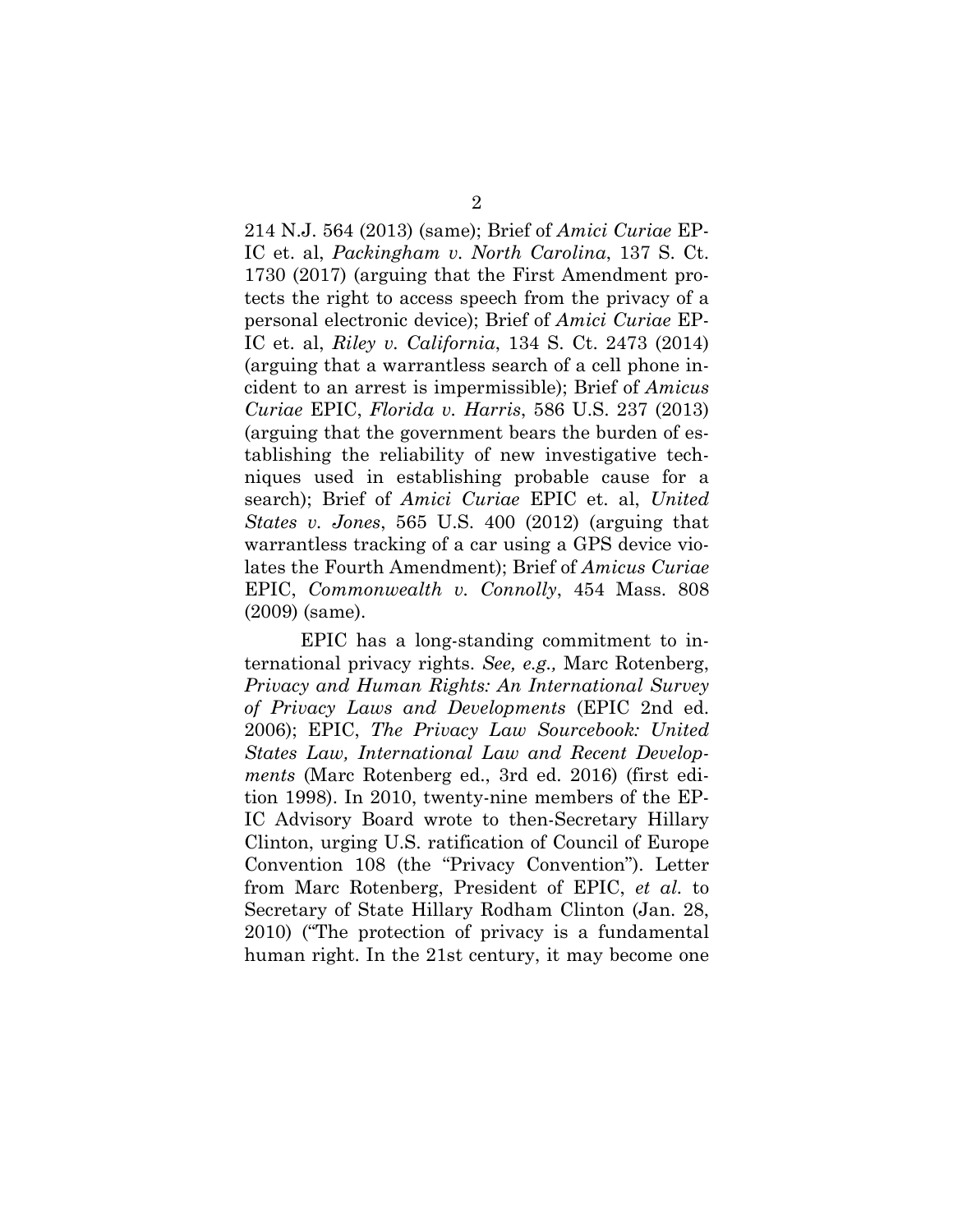of the most critical human rights of all.");2 *see also*  EPIC, *Council of Europe Privacy Convention*.3 EPIC also supported the Madrid Declaration, signed by over one hundred civil society organizations and privacy experts from more than 40 countries, which reaffirms international instruments for privacy protection, identifies new challenges, and calls for concrete actions. *See* Pub. Voice, *Madrid Declaration* (2009).4

Most recently, EPIC participated in the development of a Common Position on Standards for data protection and personal privacy in cross-border data requests for law enforcement purposes. Int'l Working Group on Data Prot. in Telecomm., *Common Position on Standards for Data Protection and Personal Privacy in Cross-Border Data Requests for Law Enforcement Purposes* (final draft subject to approval January 22, 2018) (offering recommendations to ensure law enforcement access to cross-border data comport with international human rights norms). EPIC joined the European Digital Rights Initiative (EDRI) in a statement to the Council of Europe recommending revisions to the Budapest Convention on Cybercrime to safeguard human rights. EDRI, *Comments and Suggestions on the Terms of Reference for Drafting a Second Optional Protocol to the Cybercrime Convention* (2017).5 EPIC participated as *amicus curiae* in *Data Prot. Comm'r v. Facebook,* a case concerning data protection rights in the European

<sup>&</sup>lt;sup>2</sup> https://epic.org/privacy/intl/EPIC\_Clinton\_ltr\_1-10.pdf.

<sup>3</sup> https://epic.org/privacy/intl/coeconvention/.

<sup>4</sup> http://thepublicoice.org/madrid-declaration/.

<sup>5</sup> https://edri.org/files/surveillance/cybercrime\_2ndprotoco

l\_globalsubmission\_e-evidence\_20170908.pdf.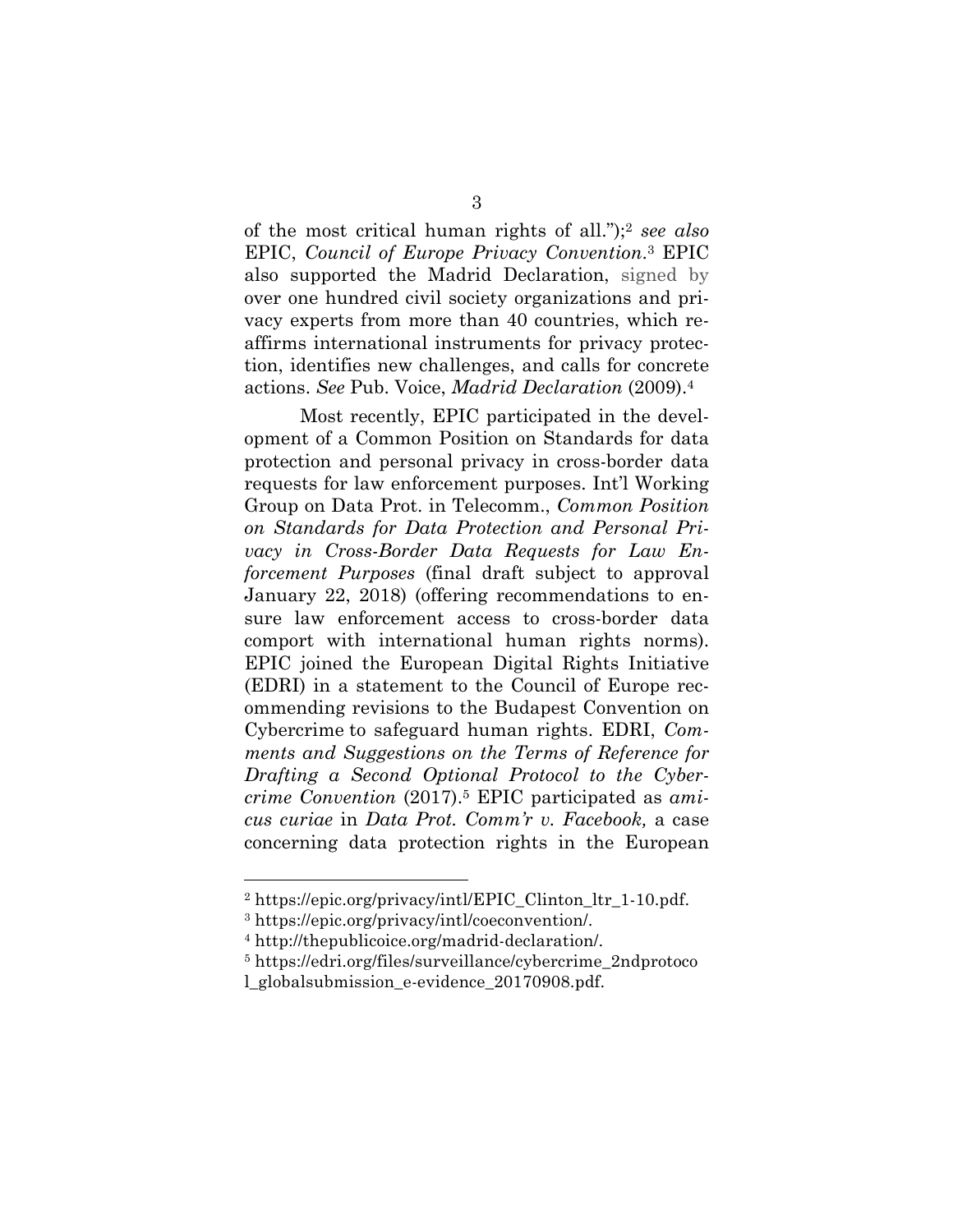Charter of Fundamental Rights. *Data Prot. Comm'r v. Facebook,* [2017] No. 2016/4809 (Ir.). EPIC has also hosted numerous international conferences exploring global standards for privacy protection. *See, e.g.*, Public Voice, *Emerging Privacy Issues: A Dialogue Between NGOs & DPAs: A Public Voice event, Held in conjunction with the 39th International Conference of Data Protection and Privacy Commissioners* (Sept. 25, 2017).6

EPIC seeks to ensure that the U.S. Supreme Court respects the privacy laws of other countries and also does not violate international data protection norms. This case presents a fundamental question about the scope of the Stored Communications Act amid ongoing efforts to develop an international framework for cross-border data transfers.

EPIC submits the following *amicus* brief, signed by distinguished technical experts and legal scholars, in opposition to the exercise of unilateral law enforcement authority that would offend the Court's rule against extraterritorial application of U.S. law and would undermine international norms for data protection.

### **Technical Experts and Legal Scholars**

Alessandro Acquisti

Professor, Carnegie Mellon University

Anita L. Allen

<u>.</u>

Henry R. Silverman Professor of Law and Philosophy, University of Pennsylvania Law School

<sup>6</sup> http://thepublicvoice.org/events/hongkong17/.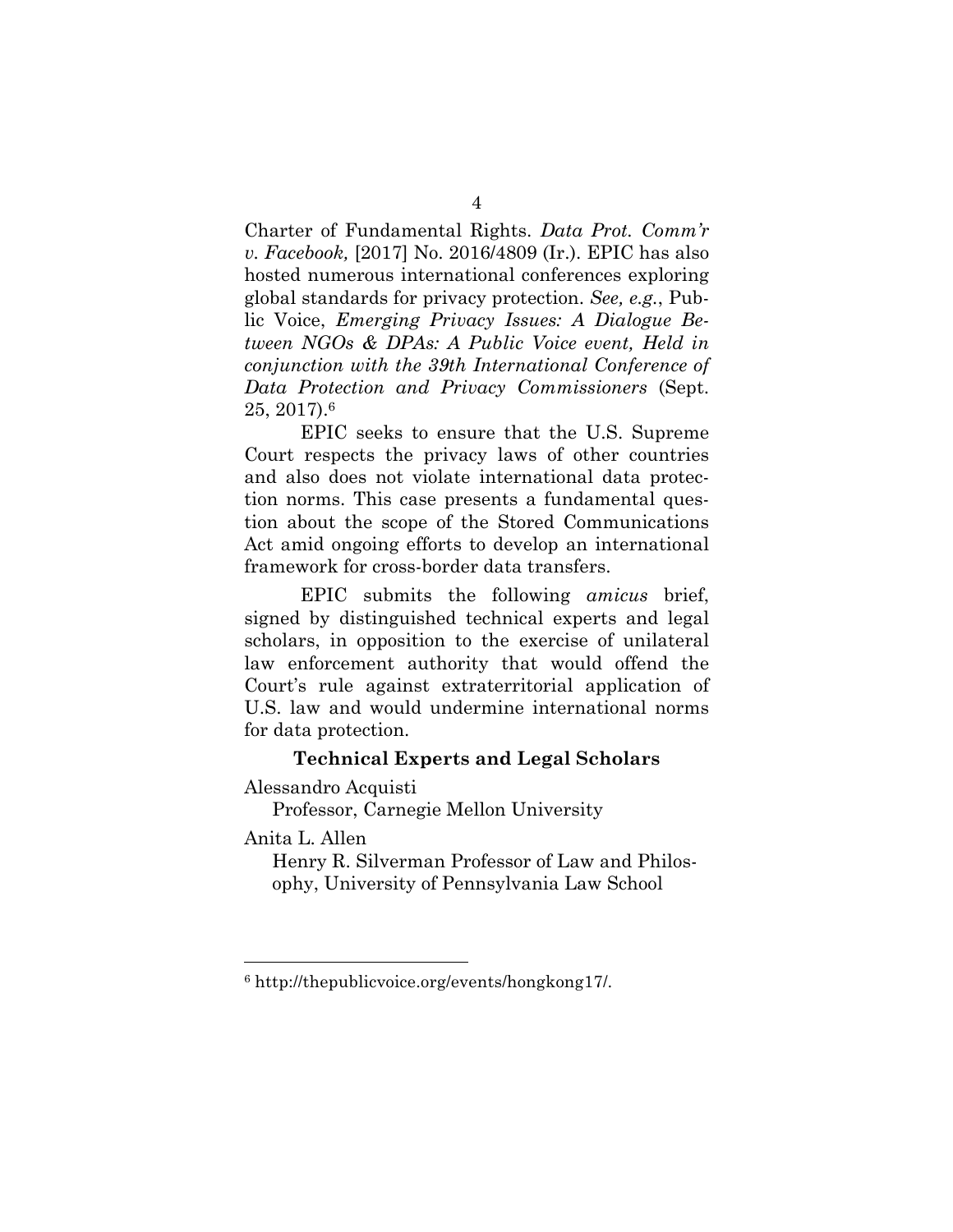Ross Anderson Professor of Security Engineering, Cambridge University

James Bamford Author and Journalist

Ann M. Bartow

Director, Franklin Pierce Center for Intellectual Property and Professor of Law, University of New Hampshire School of Law

Colin J. Bennett

Professor, University of Victoria

Francesca Bignami

Professor of Law, George Washington University of Law

Danielle Keats Citron

Morton & Sophia Macht Professor of Law, University of Maryland School of Law

Julie E. Cohen

Mark Claster Mamolen Professor of Law and Technology, Georgetown Law

Simon Davies

Publisher, the Privacy Surgeon, Fellow of the University of Amsterdam, Co-Director of Code Red, Founder of Privacy International and EPIC Senior Fellow

Dr. Whitfield Diffie

David J. Farber

Alfred Fitler Moore Emeritus Professor of Telecommunications, University of Pennsylvania and Adjunct Professor of Internet Studies, Carnegie Mellon University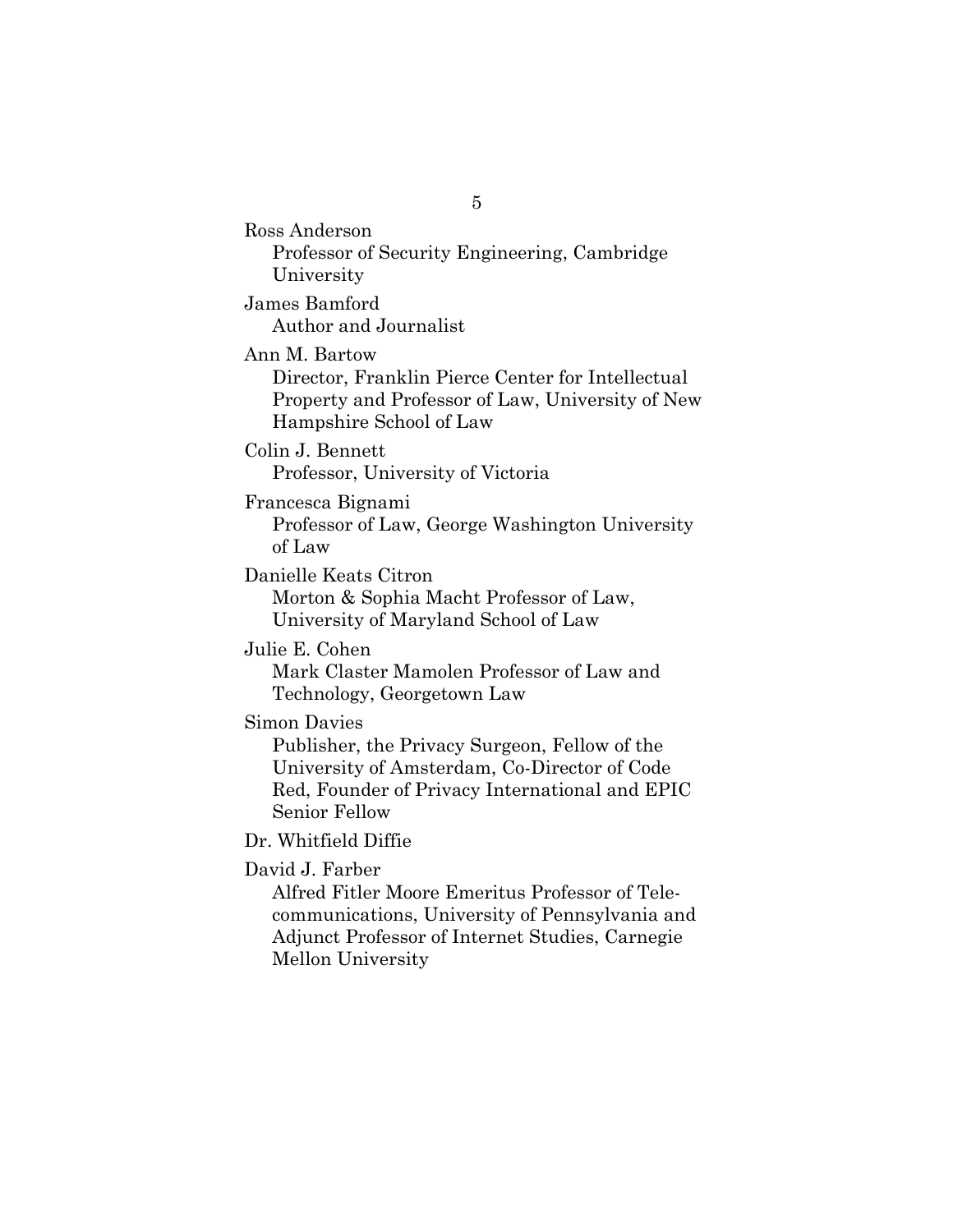Addison Fischer Founder and Chairman, Fischer International Corp. Hon. David Flaherty Former Information and Privacy Commissioner for British Columbia Deborah Hurley Harvard University and Brown University Dr. Kristina Irion Assistant Professor, Institute for Information Law (IViR), University of Amsterdam Ian Kerr Canada Research Chair in Ethics, Law & Technology, University of Ottawa Faculty of Law Chris Larsen Executive Chairman, Ripple, Inc. Harry R. Lewis Gordon McKay Professor of Computer Science, Harvard University Anna Lysyanskaya Professor of Computer Science, Brown University Gary T. Marx Professor Emeritus of Sociology, MIT Mary Minow Library Law Consultant Dr. Pablo Garcia Molina Adjunct Professor, Georgetown University Dr. Peter G. Neumann Senior Principal Scientist, SRI International Computer Science Lab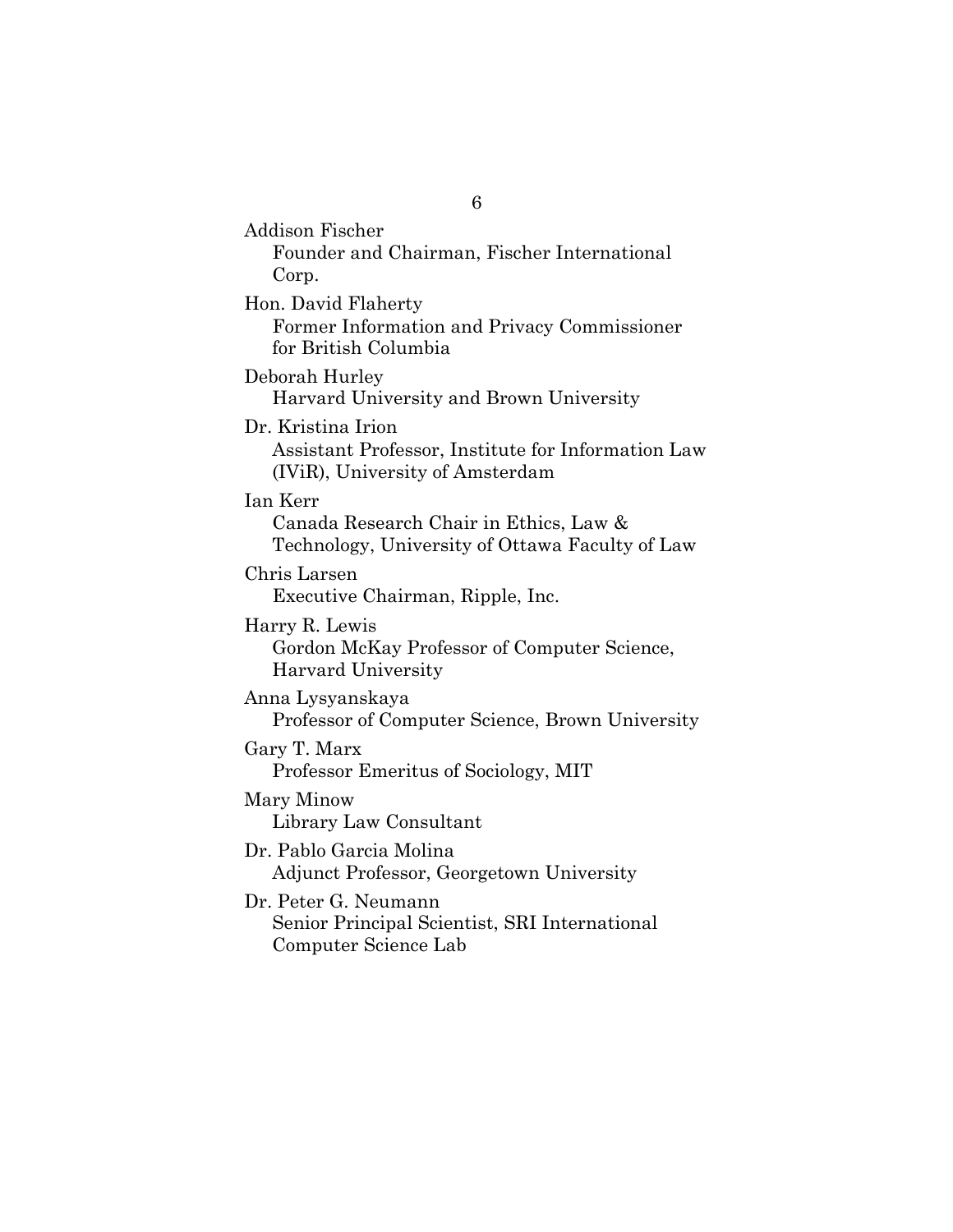Helen Nissenbaum Professor, Cornell Tech Information Science, Professor, New York University (on leave), Media, Culture, and Communication & Computer Science Deborah C. Peel, M.D. President of Patient Privacy Rights Ronald L. Rivest Institute Professor of Electrical Engineering and Computer Science, MIT Pamela Samuelson Richard M. Sherman Distinguished Professor of Law and Information, University of California, Berkeley School of Law; Co-Director, Berkeley Center for Law & Technology Bruce Schneier Fellow and Lecturer, Harvard Kennedy School Dr. Barbara Simons IBM Research (retired) Robert Ellis Smith Publisher, Privacy Journal Nadine Strossen John Marshall Harlan II Professor of Law, New York Law School; Former President, American Civil Liberties Union Sherry Turkle Abby Rockefeller Mauzé Professor of the Social Studies of Science and Technology, MIT Edward G. Viltz President and Chairman, Internet Collaboration Coalition Jim Waldo Gordon McKay Professor of the Practice of Computer Science, Chief Technology Officer, John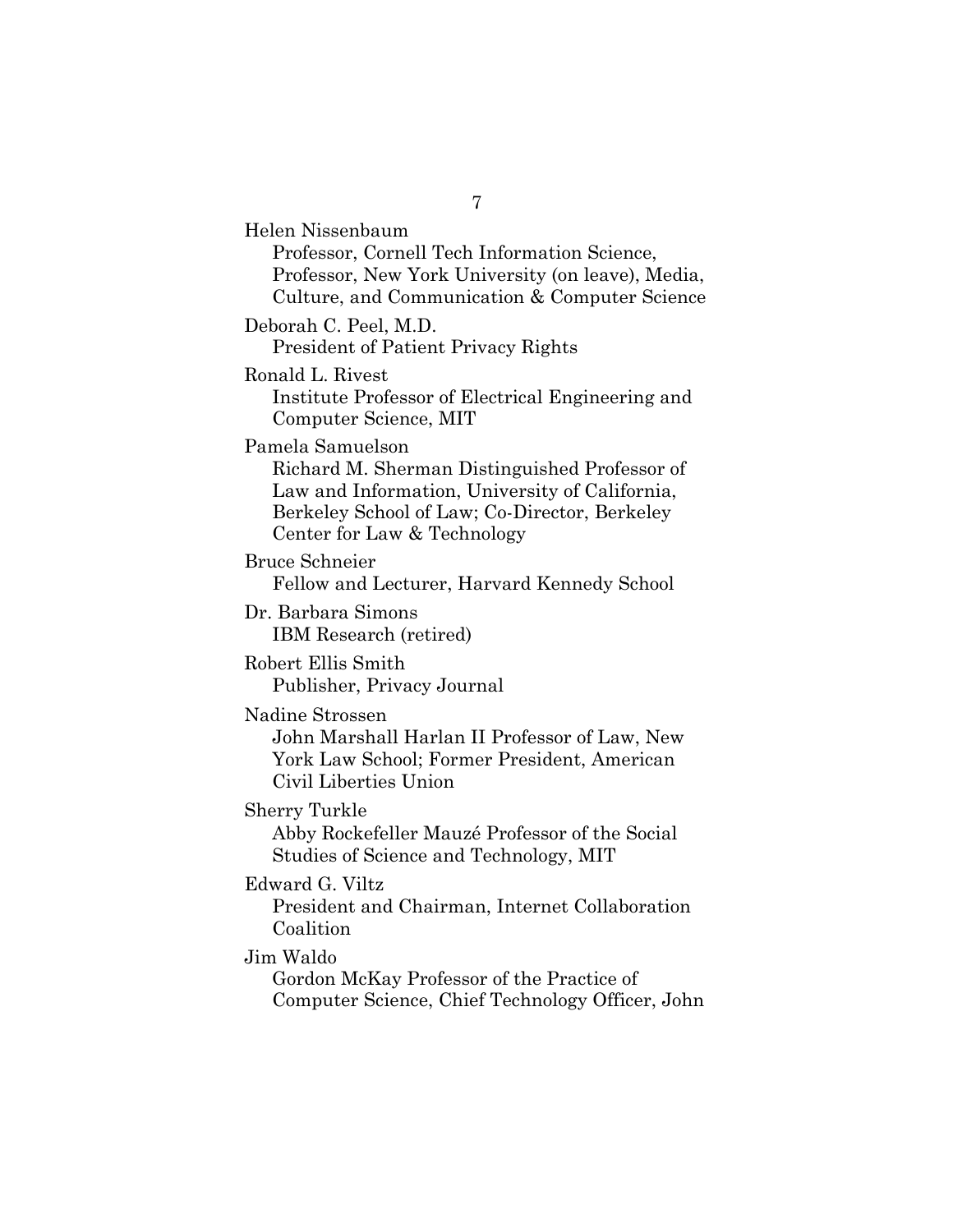A. Paulson School of Engineering and Applied Science, Professor of Technology Policy, Harvard Kennedy School

Christopher Wolf Board Chair, Future of Privacy Forum Shoshana Zuboff Charles Edward Wilson Professor of Business Administration, Emerita, Harvard Business School

(Affiliations are for identification only)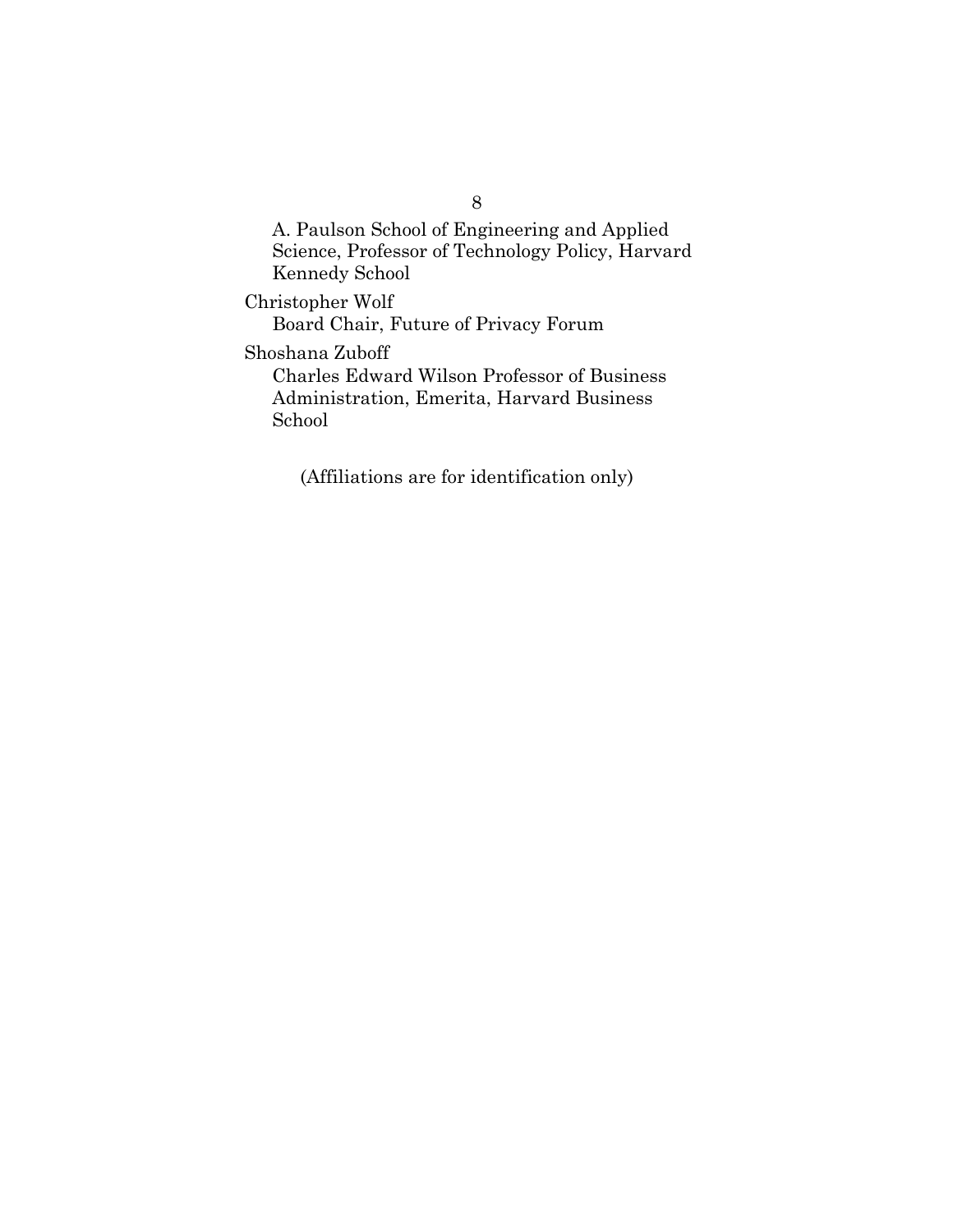### **SUMMARY OF THE ARGUMENT**

The Supreme Court faces a blunt choice in this case: whether or not to grant authority for a U.S. law enforcement agency to obtain personal data stored in a foreign jurisdiction. A ruling to allow the search will raise significant sovereignty concerns that the Court's presumption against extraterritorial application of U.S. law was adopted to avoid. A ruling for the government would also invite other countries to disregard sovereign authority. And a ruling for the government would undermine efforts to develop new procedures, based on international consensus, for cross border data access. But a ruling that respects the authority of foreign sovereigns will avoid a cascade of international conflict.

In addition, the Supreme Court should not authorize searches in foreign jurisdictions that violate international human rights norms. The European Convention on Human Rights and the EU Charter of Fundamental Rights make clear that privacy is a fundamental right. Where there is an interference with the right to privacy, it must be in accordance with law, for a legitimate purpose, and limited to what is necessary in a democratic society. The European Court of Human Rights and the European Court of Justice have issued many foundational opinions that safeguard the right to privacy in the digital age. The U.S. Supreme Court should not act in contravention of other high courts in matters of fundamental rights.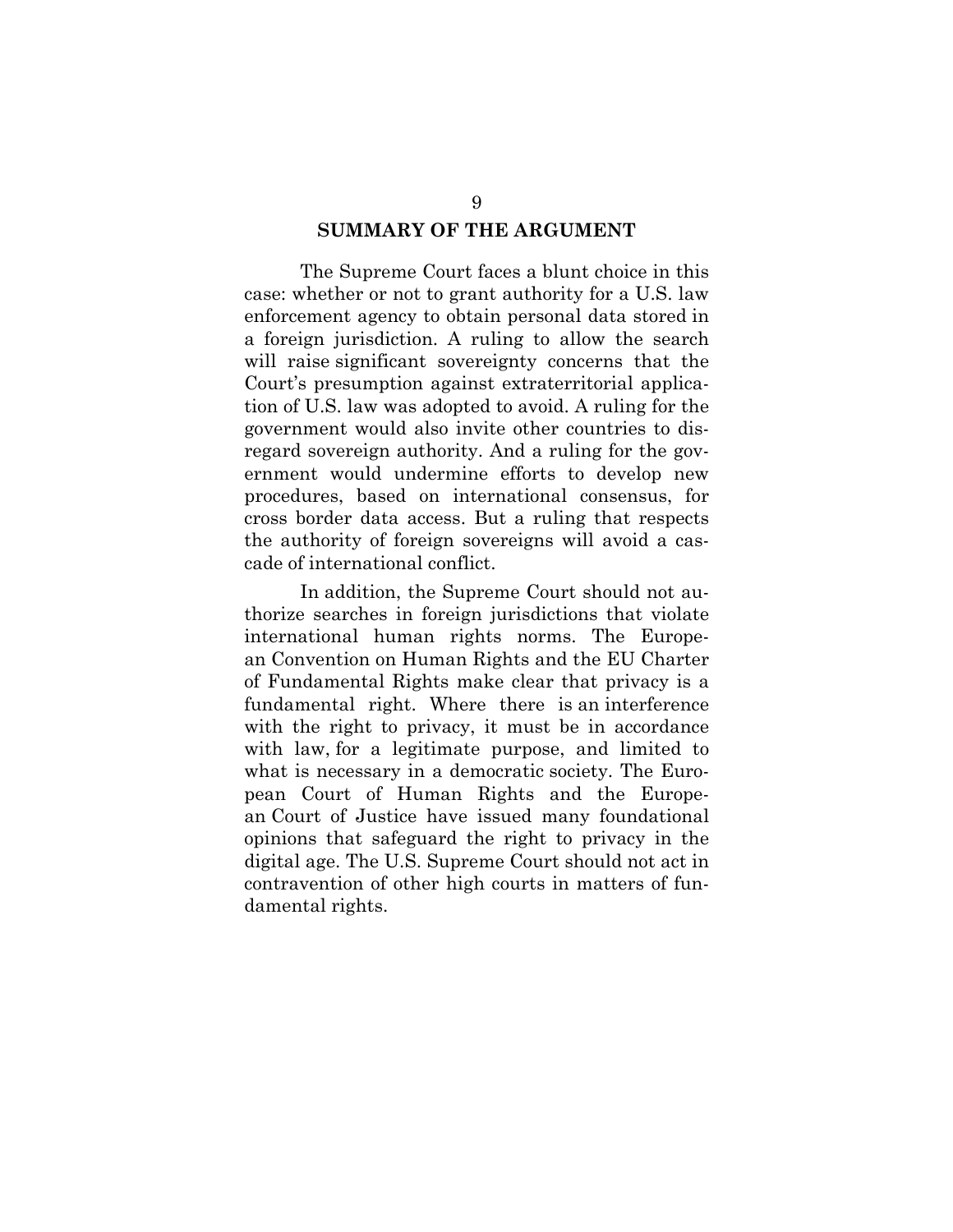### **ARGUMENT**

For over a century, this Court has emphasized that "it is a longstanding principle of American law 'that legislation of Congress, unless a contrary intent appears, is meant to apply only within the territorial jurisdiction of the United States.'" *Morrison v. National Australia Bank Ltd.*, 561 U.S. 247, 248 (2010). At the outset, this Court recognized:

> the general and almost universal rule is that the character of an act as lawful or unlawful must be determined wholly by the law of the country where the act is done. For another jurisdiction, if it should happen to lay hold of the actor to treat him according to its own notions rather than those of the place where he did the acts, not only would be unjust, but would be an interference with the authority of another sovereign, contrary to the comity of nations, which the other state concerned justly might resent . . .

*American Banana Co. v. United Fruit Co.*, 213 U.S. 347 (1909) (internal citations omitted). The search in this case raises precisely the type of sovereignty and comity concerns that underlie the Court's presumption against extraterritorial application of U.S. law.

There is already a clear and present risk that the unilateral exercise of extraterritorial jurisdiction to search personal data will cause international conflicts. Other nations seek access to personal data beyond their national borders. A holding that U.S. law enforcement agents may compel private companies to disclose private communications stored in another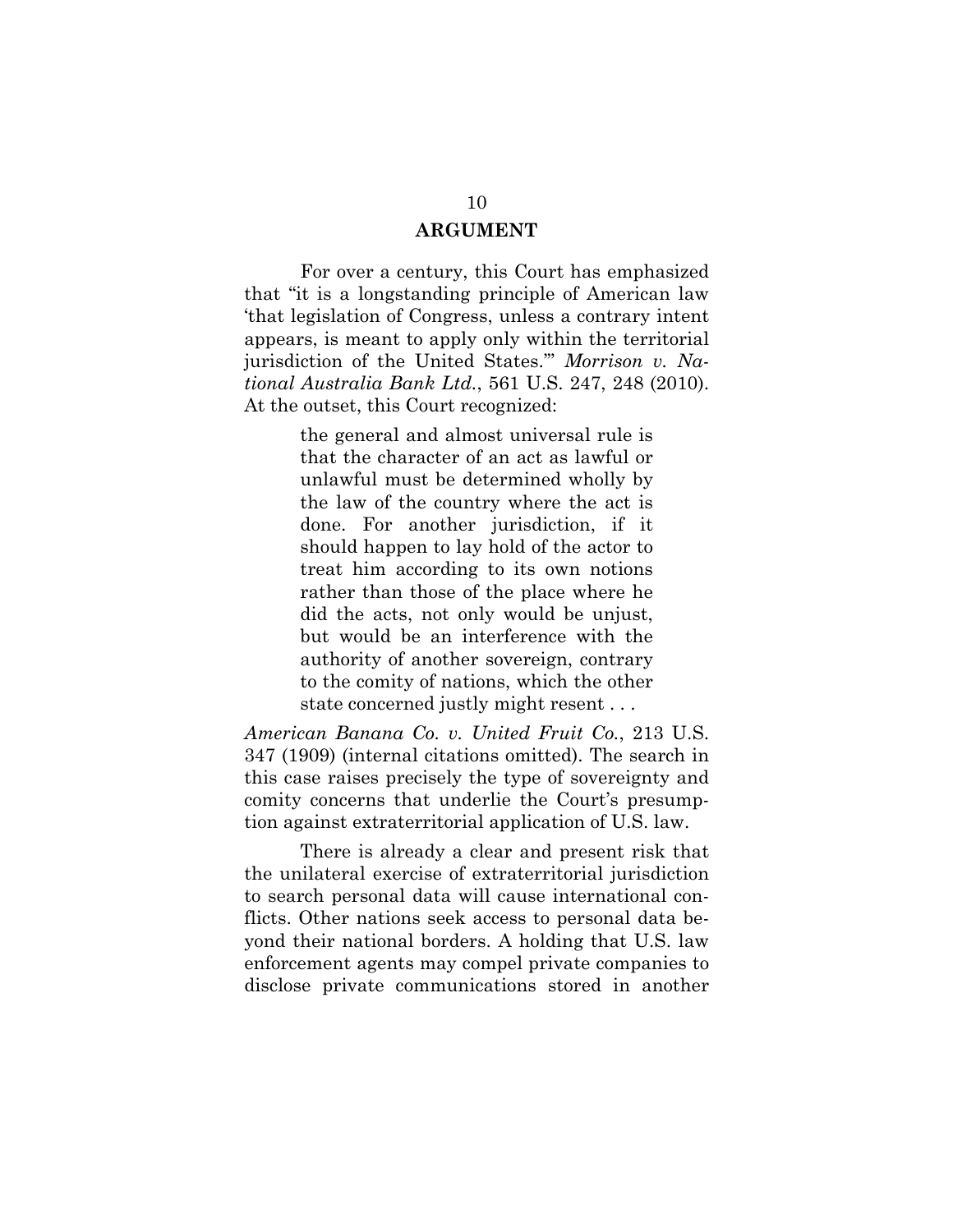national jurisdiction invites a global "free-for-all." Any country could seek data stored anywhere in the world, including in the United States, based only on that nation's judicial authority. This Court should not encourage that outcome.

There are in place well established procedures to permit access to personal data stored outside a nation's jurisdiction. *See* Mutual Legal Assistance Treaty, U.S.-Ir., Jan. 18, 2001, T.I.A.S. No. 13137. And the international community is developing additional procedures to address emerging issues. The Council of Europe, the International Working Group on Data Protection in Telecommunications, and the European Commission are each developing frameworks for trans-border access to electronic evidence. A grant of unilateral authority to U.S. law enforcement agencies in this case will undermine current treaty obligations and disrupt joint efforts to address new challenges.

But regardless of the extraterritorial effects of this Court's decision, the U.S. Supreme Court should not authorize access to data in foreign jurisdictions where such access violates international human rights norms. According to well-established principles of international law, any interference with the right to privacy must be in accordance with law, for a legitimate purpose, and limited to what is necessary in a democratic society. European Convention on Human Rights art. 8, Nov. 4, 1950, ETS No. 005; *Liberty v. United Kingdom*, App. No. 58243/00, Eur. Ct. H.R., Judgment, 26 (2008);7 *Puttaswamy v. Union of India*, JT 2017 (9) SC 141 (discussing European Court of Human Rights & European Court of Justice prece-

<sup>7</sup> http://hudoc.echr.coe.int/eng?i=001-87207.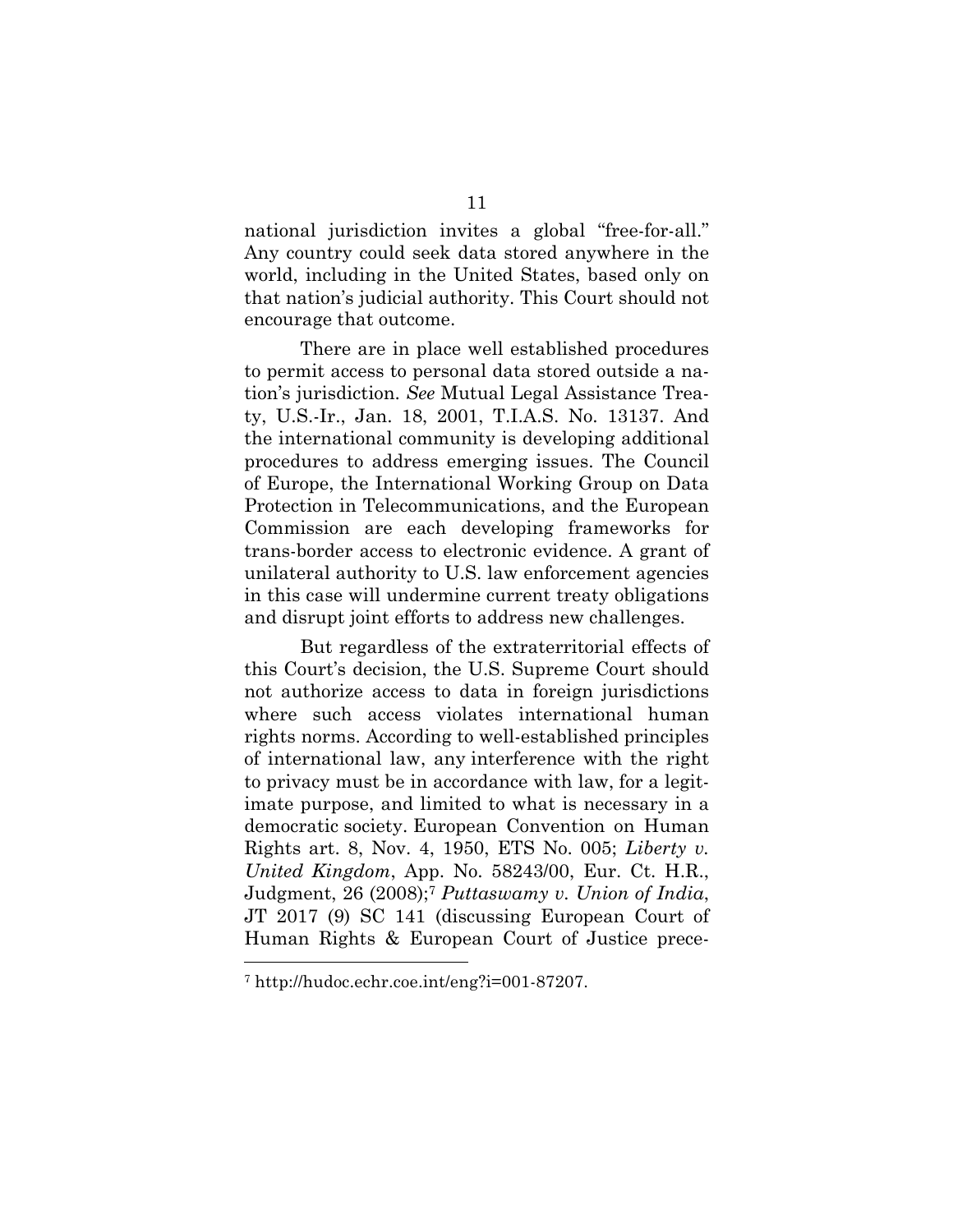dent in holding privacy is a fundamental right under the Indian Constitution).<sup>8</sup>

The decision in this case will have an international impact. Other courts will look to this Court to determine how best to address electronic searches in jurisdictions outside their borders. The Court should therefore take special heed of international data protection standards.

## **I. International consensus should establish procedures for law enforcement access to personal data stored in foreign jurisdictions.**

International tensions police access to personal data loom large in the background of this case.9 Many governments have already asserted authority to obtain personal data stored outside their borders. The problem is well understood, which is the reason that international organizations are now developing international frameworks for law enforcement access that respect data protection standards. A decision to

<sup>8</sup> http://supremecourtofindia.nic.in/supremecourt/2012/ 35071/35071\_2012\_Judgement\_24-Aug-2017.pdf.

<sup>9</sup> *See, e.g.*, Brief of Former Law Enforcement, National Security, and Intelligence Officials as Amicus Curiae Supporting Neither Party at 18, *Matter of Warrant to Search a Certain E-Mail Account Controlled & Maintained by Microsoft Corp.*, 829 F.3d 197 (2d Cir. 2016), *cert. granted sub nom. United States v. Microsoft Corp.*, No. 17-2, 2017 WL 2869958 (U.S. Dec. 13, 2017) (citing potential "collateral effects" of the court's decision, including "decreased international cooperation in law enforcement"). Rarely is there agreement between civil liberties organizations and former law enforcement officials as to the risks of a particular outcome in a matter before this Court.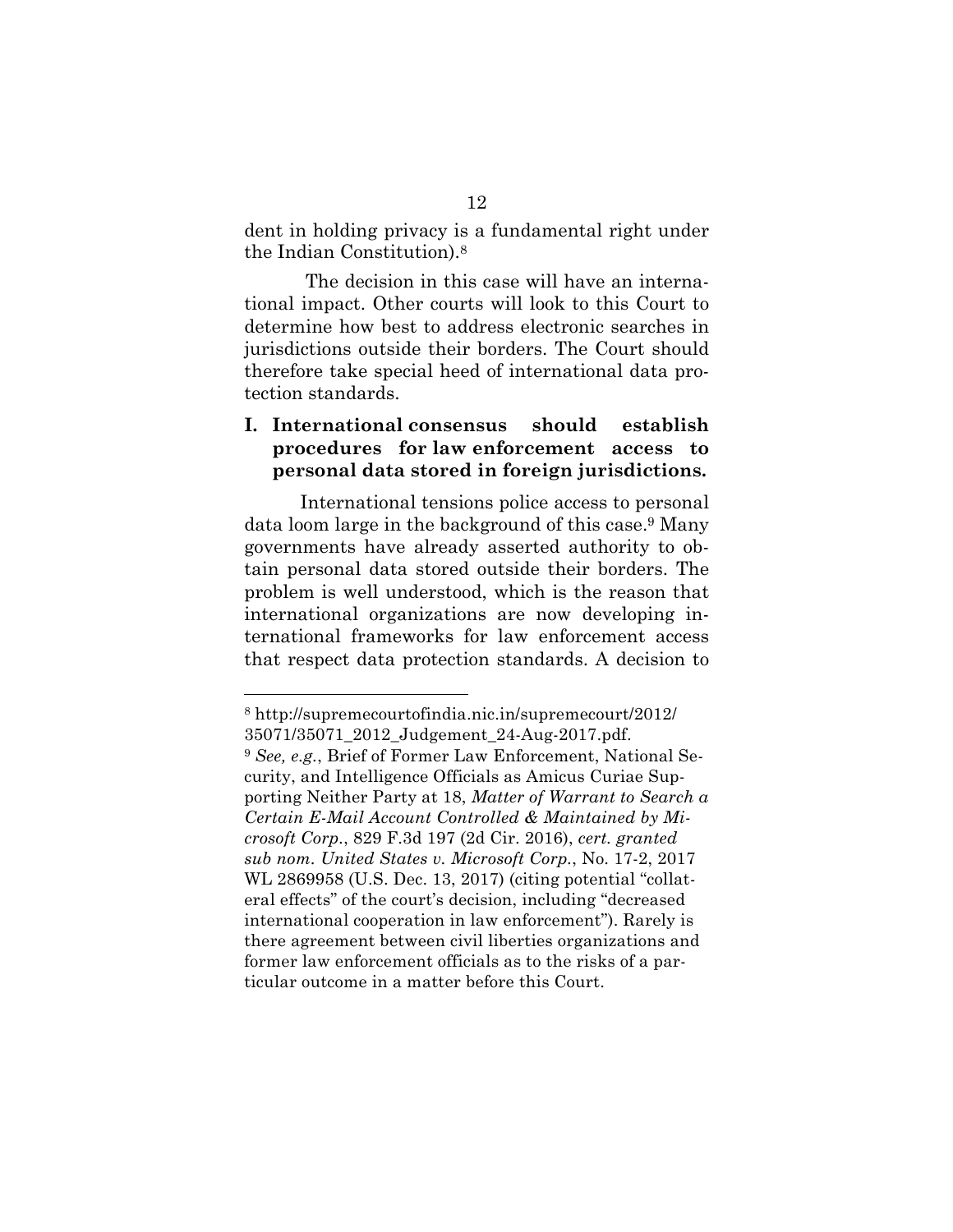allow courts in the United States to compel disclosure of personal data stored abroad would interfere with ongoing efforts to resolve this dispute.

In contrast, a ruling that respects the presumption against the extraterritorial enforcement of a domestic law would provide the breathing room necessary for the development of international frameworks. Multinational bodies—including the Council of Europe, the International Working Group on Data Protection in Telecommunications, and the European Commission—are currently developing proposals to address cross-border data protection and law enforcement cooperation standards. The international community is better positioned than any one country to consider and respond to the wide range of interests at stake. Similar negotiations have previously led to historic international agreements around privacy, including Council of Europe Convention 108 (The "Privacy Convention") and the Madrid Declaration of 2009.

# **A. Unilateral law enforcement access by the United States will undermine current efforts to develop procedures for cross-border access to personal data.**

Limiting the reach of the Stored Communications Act to the United States would not only conform with the presumption against extraterritoriality, it would also avoid a cascade of international conflict and facilitate the development of data protection and cross-border access standards through international consensus. *See, e.g.*, Francesca Bignami & Giorgio Resta, *Human Rights Extraterritoriality: The Right to Privacy and National Security Surveillance* 1 (George Wash. Univ. Law Sch. Pub. Law Research Paper No.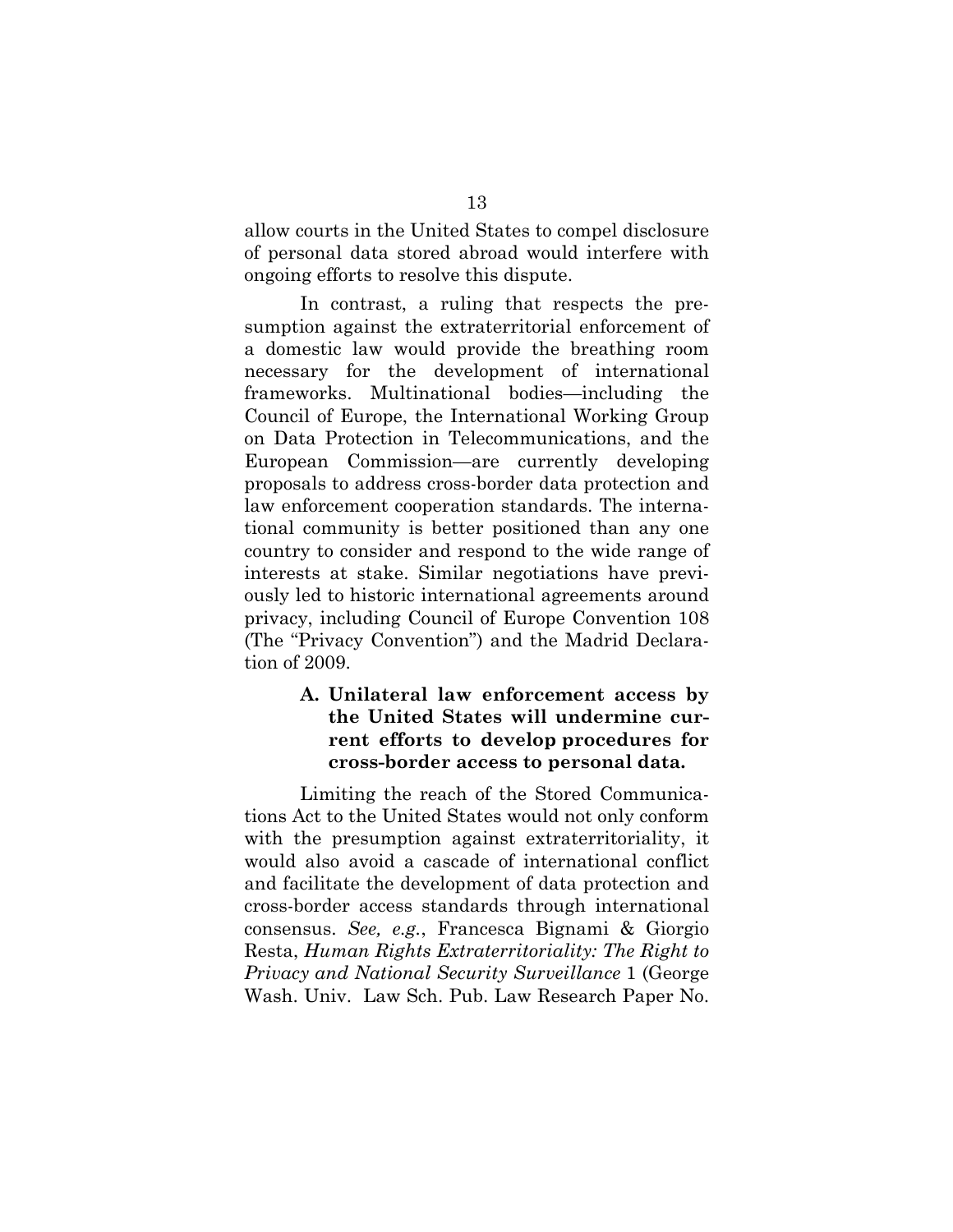2017-67, 2018) ("[T]he old international system of states and territory cannot serve as an ordering device for the borderless Internet, and the social interactions fostered by borderless digital communications should give rise to a common set of moral commitments  $\dots$ ." $)$ .<sup>10</sup>

A customary mechanism for international cooperation on cross-border access by law enforcement agencies is available to the U.S. in this case: a Mutual Legal Assistance Treaty (MLAT). "The MLAT is a treaty-based mechanism for seeking foreign law enforcement cooperation and assistance in support of an ongoing criminal investigation or proceeding," which includes U.S. court and executive oversight. T. Markus Funk, *Mutual Legal Assistance Treaties and Letters Rogatory: A Guide for Judges*, Fed. Jud. Cent. Int'l Litig. Guide 2014, at 4. The U.S. has negotiated an MLAT with Ireland. *See* Mutual Legal Assistance Treaty, U.S.-Ir., Jan. 18, 2001, T.I.A.S. No. 13137. This bilateral agreement is supplemented by an MLAT between the U.S. and EU. *See* Mutual Legal Assistance Agreement, U.S.-E.U., June 25, 2003, No. 10-201.1. These treaties recognize of the need for cooperation in a sensitive area of cross-border data access. *See Microsoft v. United States*, 829 F.3d 197, 221 (2016) (stating "the MLAT process reflects" the interests of comity). Indeed, the preamble to the U.S.- EU MLAT includes the phrases: "DESIRING further to facilitate cooperation," and "HAVING DUE RE-GARD for rights of individuals and the rule of law." *Id*. at 4 (emphasis in original).

<sup>&</sup>lt;sup>10</sup> https://papers.ssrn.com/sol3/papers.cfm?abstract\_id= 3043771.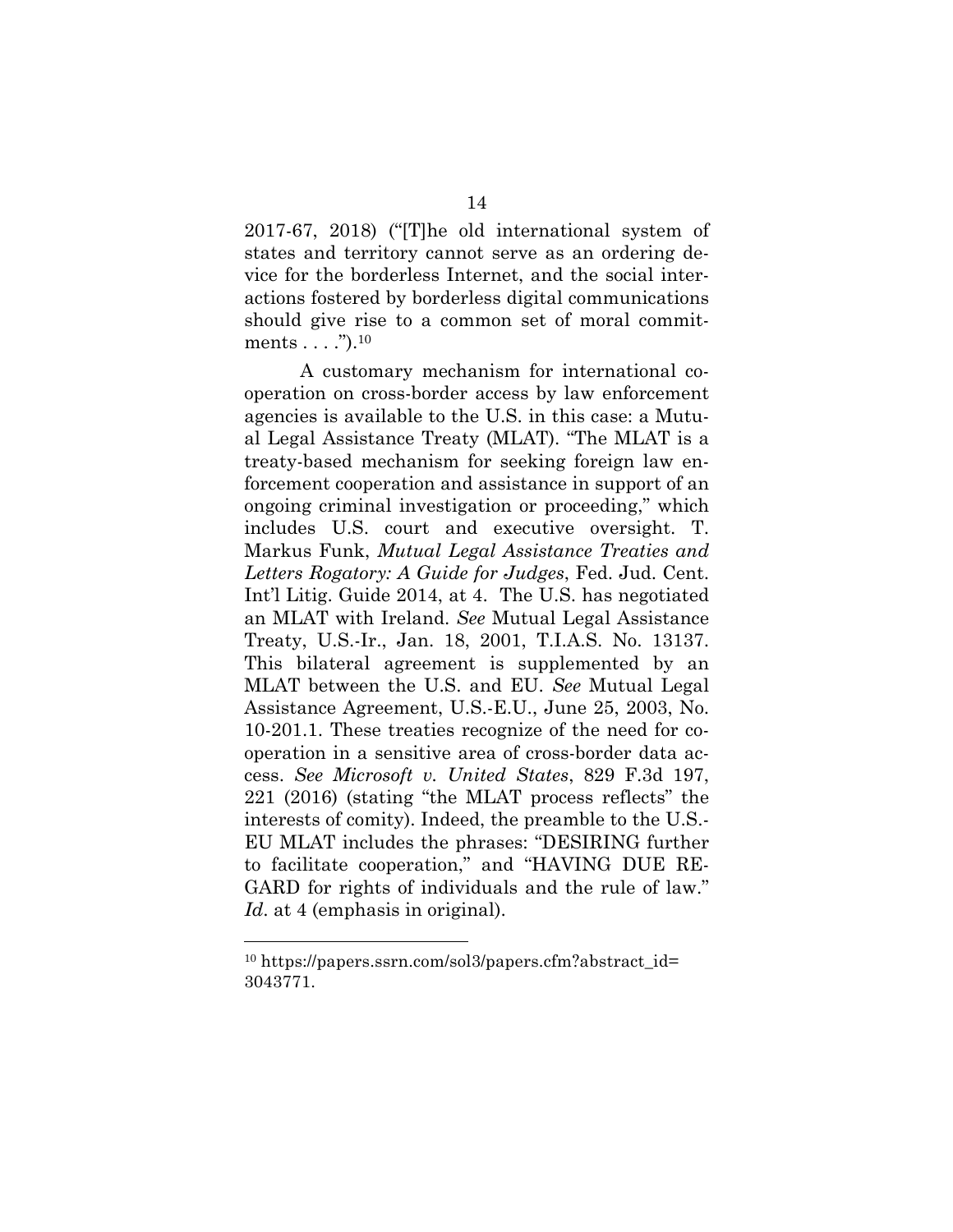However, as new challenges have arisen, the international community is updating standards and agreements for data protection and cross-border access. For example, the Council of Europe is now considering proposals to update the 2001 Council of Europe Convention on Cybercrime ["Cybercrime Convention"], Nov. 23, 2001, S. Treaty No. 108-11 (2003) (ratified Sept. 22, 2006), which the U.S. signed in 2001 and ratified in 2006. This Convention previously addressed cross-border data transfers. Article 32 of the Cybercrime Convention provides for "[t]ransborder access to stored computer data with consent or when publicly available." Convention on Cybercrime, Nov. 23, 2001, S. Treaty No. 108-11 (2003) (ratified Sept. 22, 2006).<sup>11</sup> In June 2017, the Committee established the terms of reference for developing a 2nd Additional Protocol to the Cybercrime Convention to enhance international cooperation on the issue. Cybercrime Convention, Committee, Terms of Reference for the Preparation of a Draft 2nd Additional Protocol to the Budapest Convention on Cybercrime, 17th Sess., Doc. No. 3 (2017).<sup>12</sup> The Committee anticipates that the Additional Protocol will be finalized by December 2019 and will include provisions on "more effective mutual legal assistance" and "direct cooperation with service providers in other jurisdictions." *Id.* The Committee has also called for a "clearer frame-

<sup>11</sup> http://www.europarl.europa.eu/meetdocs/2014\_

<sup>2019/</sup>documents/libe/dv/7\_conv\_budapest\_/7\_conv\_budape st\_en.pdf.

<sup>12</sup> https://rm.coe.int/terms-of-reference-for-thepreparation-ofa-draft-2nd-additional-proto/168072362b.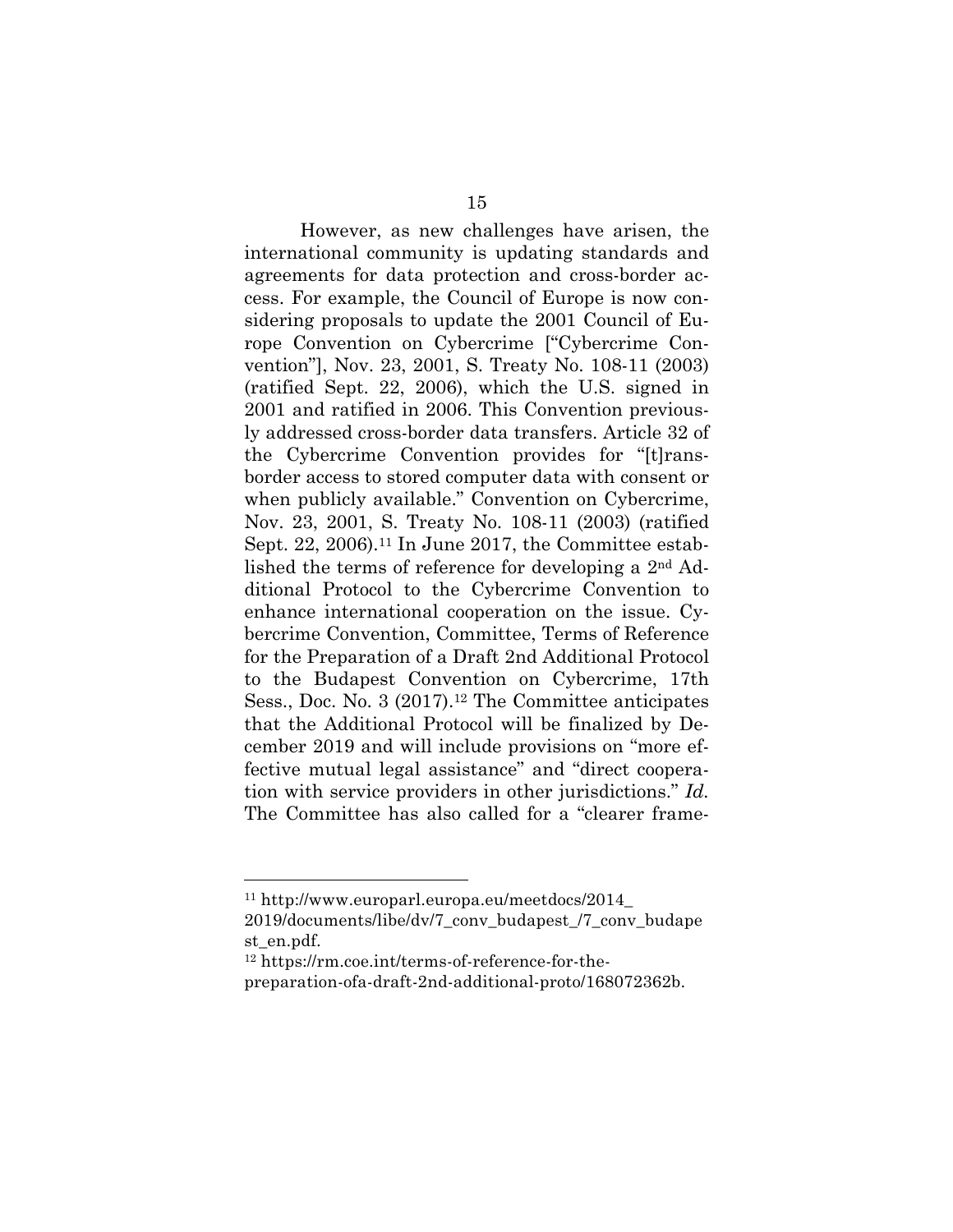work and stronger safeguards for existing practices of transborder access to data." *Id*.

The International Working Group on Data Protection in Telecommunications ["IWG"] has also recently drafted a Common Position on cross-border law enforcement requests. Int'l Working Group on Data Prot. in Telecomm., *Common Position on Standards for Data Protection and Personal Privacy in Cross-Border Data Requests for Law Enforcement Purposes* (final draft subject to approval January 22, 2018). The IWG Common Position ensures that crossborder law enforcement data requests accord with international human rights norms and afford appropriate data protection safeguards. *Id*. The Common Position includes, in part, recommendations for notice when no longer likely to jeopardize the investigation, judicial authorization, oversight of the cross-border data regime, and transparency mechanisms (i.e. aggregate statistical reporting). *Id*.

Other countries will soon begin the process of adopting multinational standards for cross-border access to evidence. For example, the European Commission will propose legislation to address this issue in early 2018. Eur. Comm'n, *Migration and Home Affairs, E-Evidence* (last updated Jan. 4, 2018).<sup>13</sup> This legislation is intended to "[i]mprove cross-border access to electronic evidence in criminal matters." Eur. Comm'n, *Inception Impact Assessment: Improving* 

<sup>13</sup> https://ec.europa.eu/home-affairs/what-wedo/policies/organized-crime-and-human-trafficking/eevidence\_en.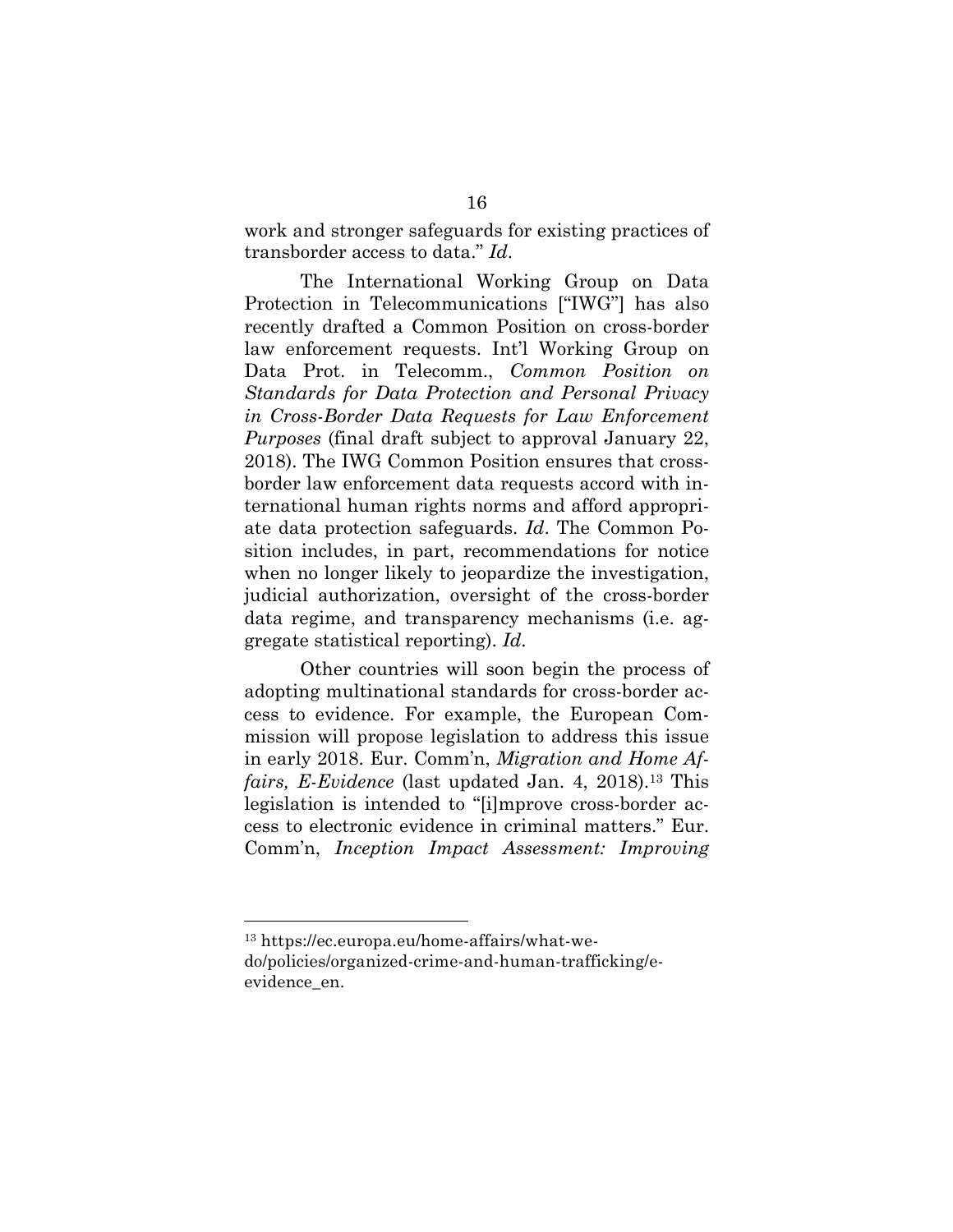### *cross-border access to electronic evidence in criminal matters*.14

This legislation reflects the process of policy development, assessment, and consultation within the European Union. For instance, in 2017 the Commission proposed a plan for "improving cross-border access to electronic evidence." Comm'n Servs., *Improving Cross-border Access to Electronic Evidence: Findings from the Expert Process and Suggested Way Forward* (2017).15 The proposal included "practical measures" (specific suggestions to improve cooperation via training, an efficient online platform to create request, and increased dialogue) and "legislative solutions" (including proposing EU wide cross-border production requests, international agreements, and direct access) to address the complicated range of issues presented by cross-border data access. Eur. Comm'n, *Inception Impact Assessment* (2017).16 As part of this process, the European Commission consulted with experts, Member States, NGOs, and the public on the range of policy options. *Id.*

Past examples have shown that international privacy agreements provide the best opportunity to establish data protection standards for cross-border access to personal data. For example, in 1981 the Council of Europe established Convention 108 (also

<sup>14</sup> https://ec.europa.eu/info/law/better-regulation/initiatives /ares-2017-3896097\_en.

<sup>15</sup> https://ec.europa.eu/home-affairs/sites/homeaffairs/ files/docs/pages/20170522\_non-paper\_electronic\_ev idence\_en.pdf.

<sup>16</sup> https://ec.europa.eu/info/law/better-

regulation/initiatives/ares-2017-3896097\_en.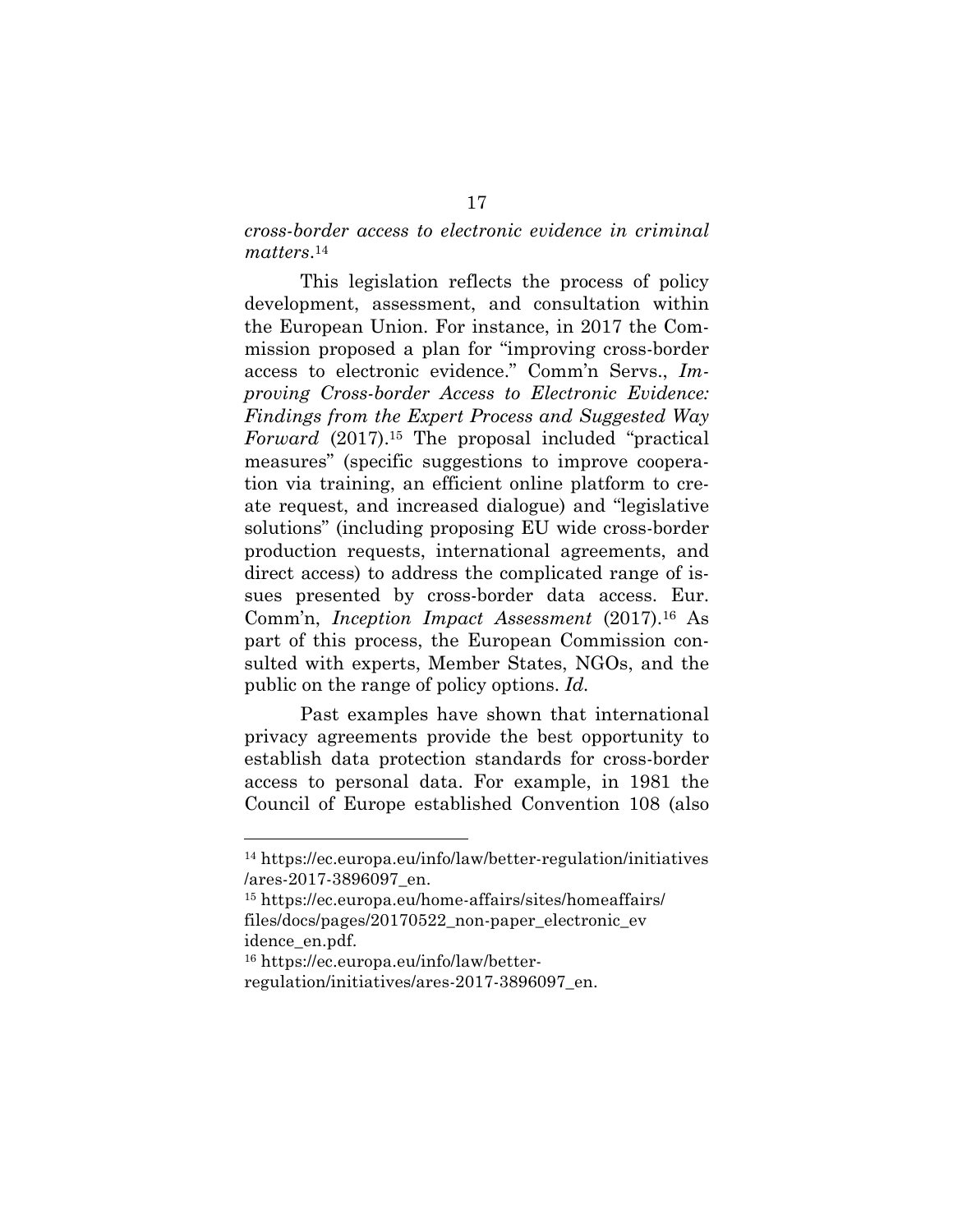referred to as the "International Privacy Convention)" to strengthen the legal protection of individuals with regard to automatic processing of personal information. Convention for the Protection of Individuals with regard to Automatic Processing of Personal Data, Jan. 28, 1981, ETS No. 108.17 The Convention:

> Provid[es] guarantees in relation to the collection and processing of personal data, it outlaws the processing of "sensitive" data on a person's race, politics, health, religion, sexual life, criminal record, etc., in the absence of proper legal safeguards… and enshrines the individual's right to know that information is stored on him or her and, if necessary, to have it corrected.

Council of Eur., *Details of Treaty 108*, COE.int.18 The Privacy Convention is the first binding international legal instrument on data protection, and is open to any country, including non-members of the Council of Europe. *Id*.; *see also* EPIC, *Council of Europe Privacy Convention* (2018).19 A total of 51 countries, including all of the members of the Council of Europe and eight non-members, have ratified the International Privacy Convention. Council of Eur., *Chart of Signatures and Ratifications of Treaty 108* (status as of Jan. 11, 2018).<sup>20</sup> A coalition of civil society organiza-

<sup>17</sup> https://rm.coe.int/1680078b37.

<sup>18</sup> https://www.coe.int/en/web/conventions/full-list/- /conventions/treaty/108.

<sup>19</sup> https://epic.org/privacy/intl/coeconvention/.

<sup>20</sup> https://www.coe.int/en/web/conventions/full-list/- /conventions/treaty/108/signatures.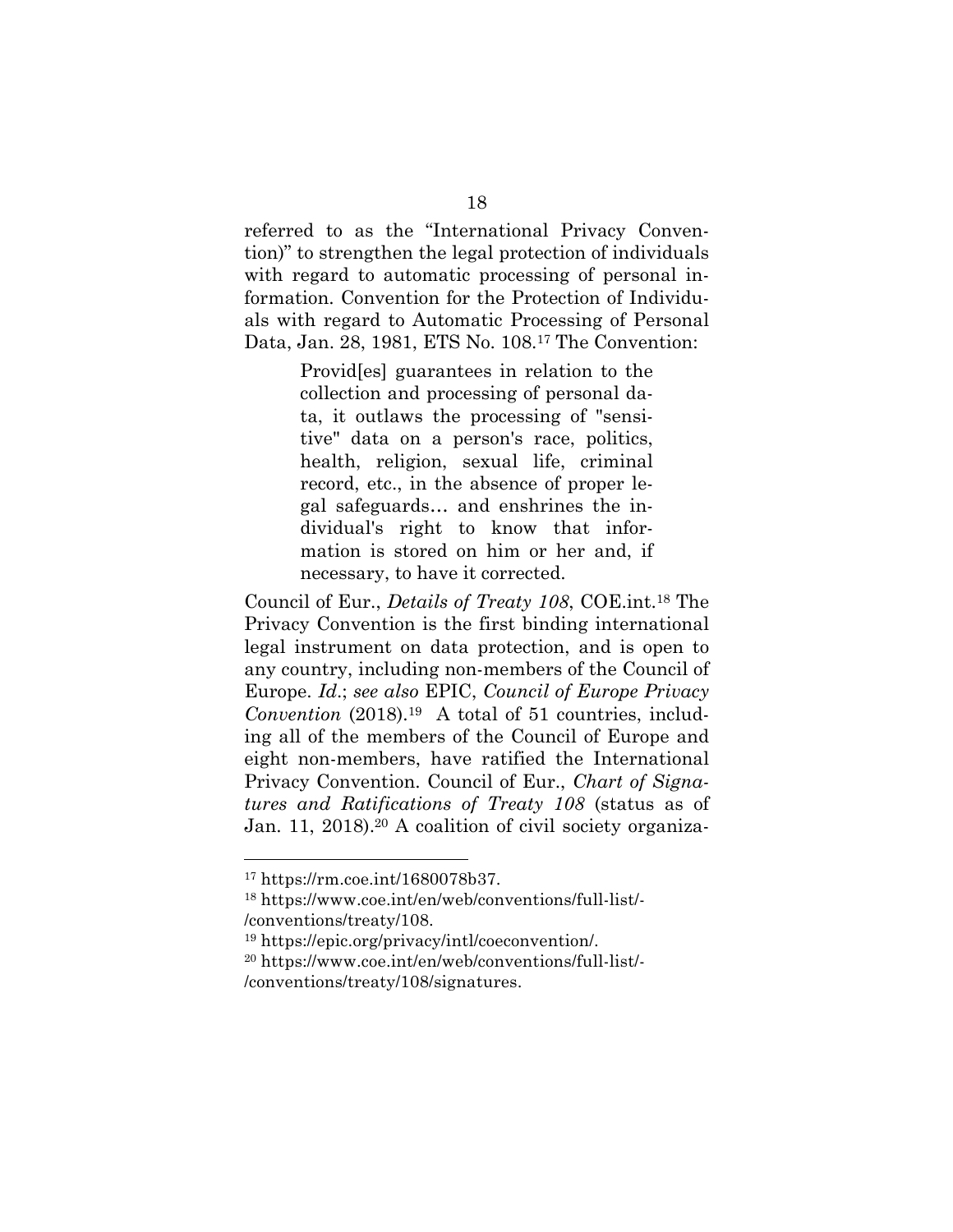tions campaigned for national governments, including the United States, to ratify the Council of Europe Privacy Convention and to adopt comprehensive privacy legislation based on the Convention. EPIC, *Council of Europe Privacy Convention* (2018).21

Over 100 civil society organizations and privacy experts from more than 40 countries also set out the Madrid Privacy Declaration, which also established international norms for data protection. *See*  The Madrid Privacy Declaration, Nov. 3, 2009;<sup>22</sup> The Public Voice, *ENDORSE: Madrid Privacy Declaration – Global Privacy Standards for a Global World*.23 The Madrid Declaration affirms that privacy is a fundamental right and sets out ten statements from civil society. Critically, the Madrid Declaration urges countries "that have not yet established a comprehensive framework for privacy protection and an independent data protection authority to do so as expeditiously as possible" and calls for the "establishment of a new international framework for privacy protection, with the full participation of civil society, that is based on the rule of law, respect for fundamental human rights, and support for democratic institutions." *Id*.

The international community is already hard at work developing data protection standards for cross border access to personal data. Prior efforts to create international frameworks governing interna-

<sup>23</sup> http://thepublicvoice.org/madrid-

<sup>21</sup> https://epic.org/privacy/intl/coeconvention/.

<sup>22</sup> http://thepublicvoice.org/TheMadridPrivacy Declaration.pdf.

declaration/endorsement/.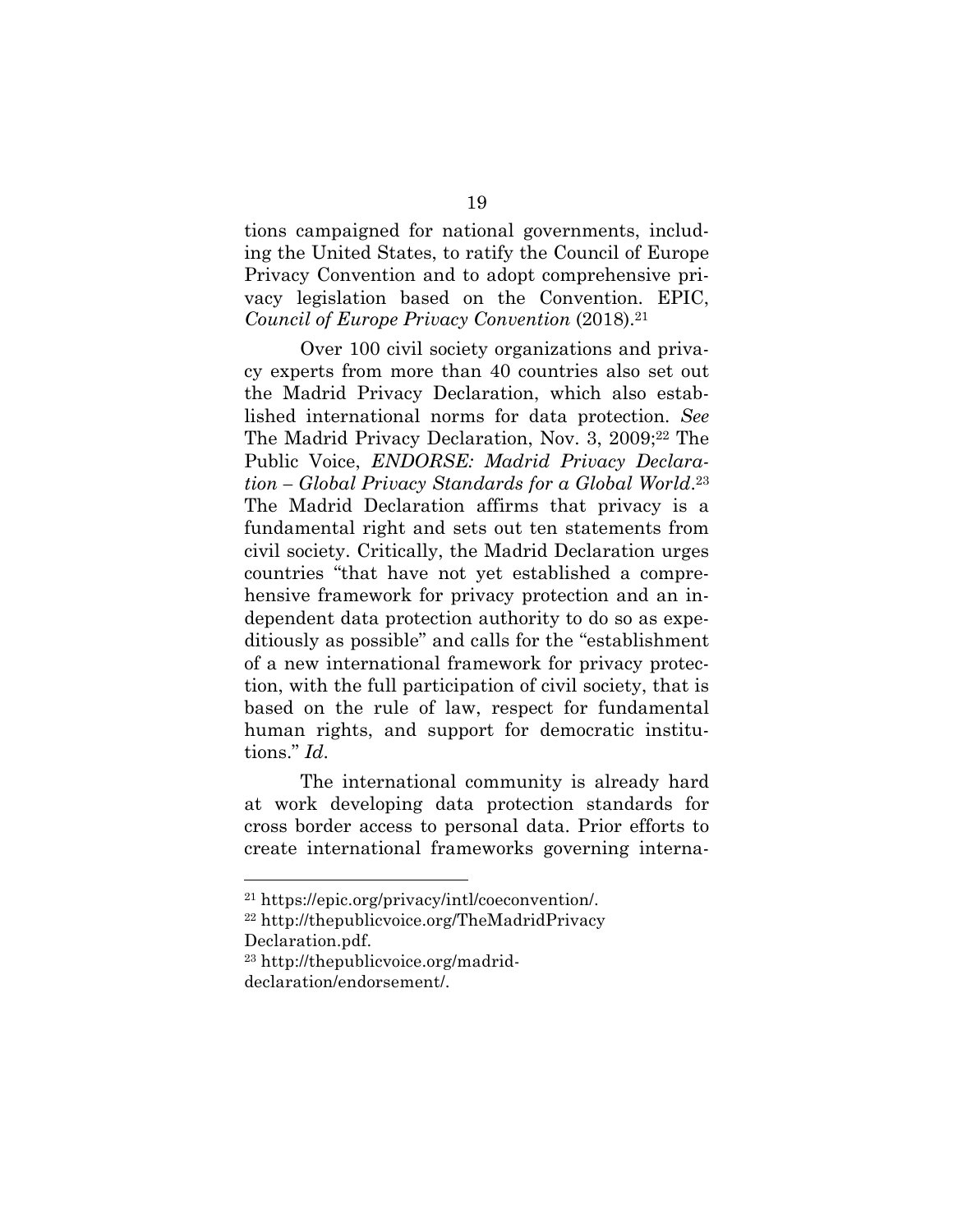tional privacy issues have been successful. However, unilateral law enforcement access to personal data in foreign jurisdictions will create conflicts among sovereigns and international cooperation.

# **B. Unilateral law enforcement access triggers conflicts among sovereigns that the presumption against extraterritoriality in U.S. law was intended to avoid.**

Courts are not well suited to make policy decisions in the "delicate field of international relations." *Kiobel v. Royal Dutch Petroleum Co.*, 133 S. Ct. 1659 (2013). That is why the Court has consistently applied a presumption against extraterritorial enforcement of U.S. law, to protect against "unintended clashes between our laws and those of other nations which could result in international discord." *EEOC v. Arabian American Oil Co.*, 499 U.S. 244, 248 (1991). In the privacy and data protection context, clashes occur whenever a country asserts a unilateral right to access data stored in a foreign jurisdiction. As the lower court noted, a decision to limit the reach of the SCA "serves the interests of comity" which "ordinarily govern the conduct of cross boundary criminal investigations." *Microsoft v. United States*, 829 F.3d 197, 221 (2d Cir. 2016).

The decisions of national courts to approve police access to data outside their jurisdictions has already caused international conflict. *See International Conflicts of Law Concerning Cross Border Data Flow and Law Enforcement Requests: Hearing Before the H. Comm. on the Judiciary*, 114th Cong. (2016) (discussing law enforcement data transfers with Ireland, the U.K., and more); *see also* Jennifer Daskal, *Law*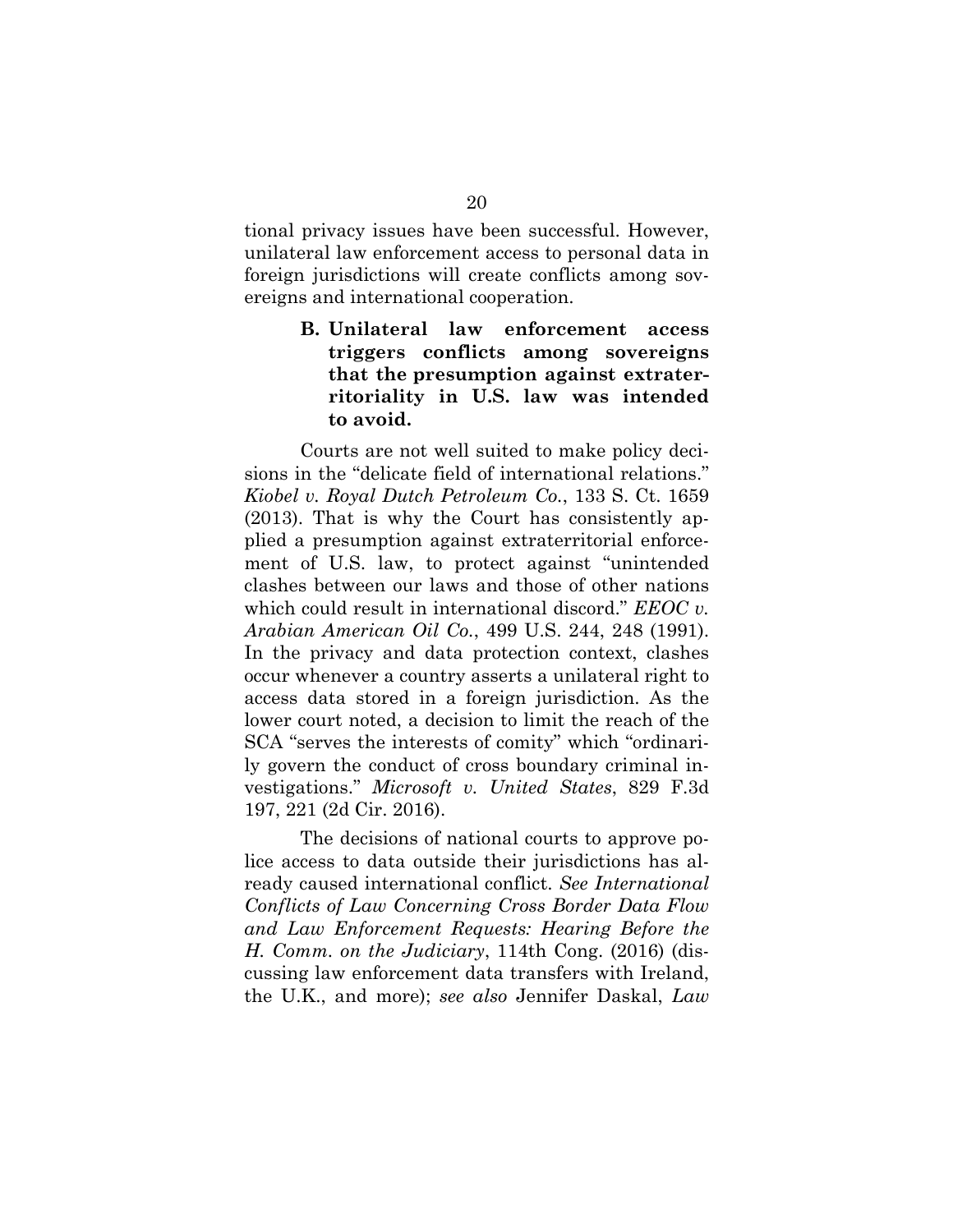*Enforcement Access to Data Across Borders: The Evolving Security and Rights Issues*, 8 J. Nat'l Security L. & Pol'y 473 (2016).<sup>24</sup> The protections Congress established in the Stored Communications Act, in particular, would be undermined by such unilateral access.

For example, in 2015, Brazilian authorities ordered Microsoft to hand over Skype user data stored inside the United States in connection with an investigation under way in Brazil. *See* Alan McQuinn & Daniel Castro, *How Law Enforcement Should Access Data Across Borders* 9 (2017).25 Microsoft refused, contending disclosure of the data would violate the privacy protections guaranteed Americans under the U.S. Electronic Communications Privacy Act. Elias Groll, *Microsoft vs. the Feds, Cloud Computing Edition*, Foreign Pol'y (Jan. 21, 2016).<sup>26</sup> Brazilian authorities proceeded to arrest a Microsoft executive. *Id*.

The same year, the Supreme Court in Belgium confirmed a judgment of the Court of Appeal of Antwerp (the "Court of Appeal") and imposed a significant fine on Yahoo! for failing to produce IP addresses for a domestic investigation. *Hof van Cassatie* [Cass.] [Court of Cassation], Dec. 1, 2015, Pas. 13.2082 N, No. 7, 485 (Belg.) (English translation).27

<sup>24</sup> http://jnslp.com/wp-content/uploads/2016/11/Law\_ Enforcement Access to Data Across Borders 2.pdf. <sup>25</sup> http://www2.itif.org/2017-law-enforcement-databorders.pdf.

<sup>26</sup> http://foreignpolicy.com/2016/01/21/microsoft-vs-thefeds-cloud-computing-edition/.

<sup>27</sup> http://journals.sas.ac.uk/deeslr/article/viewFile/2310/ 2261.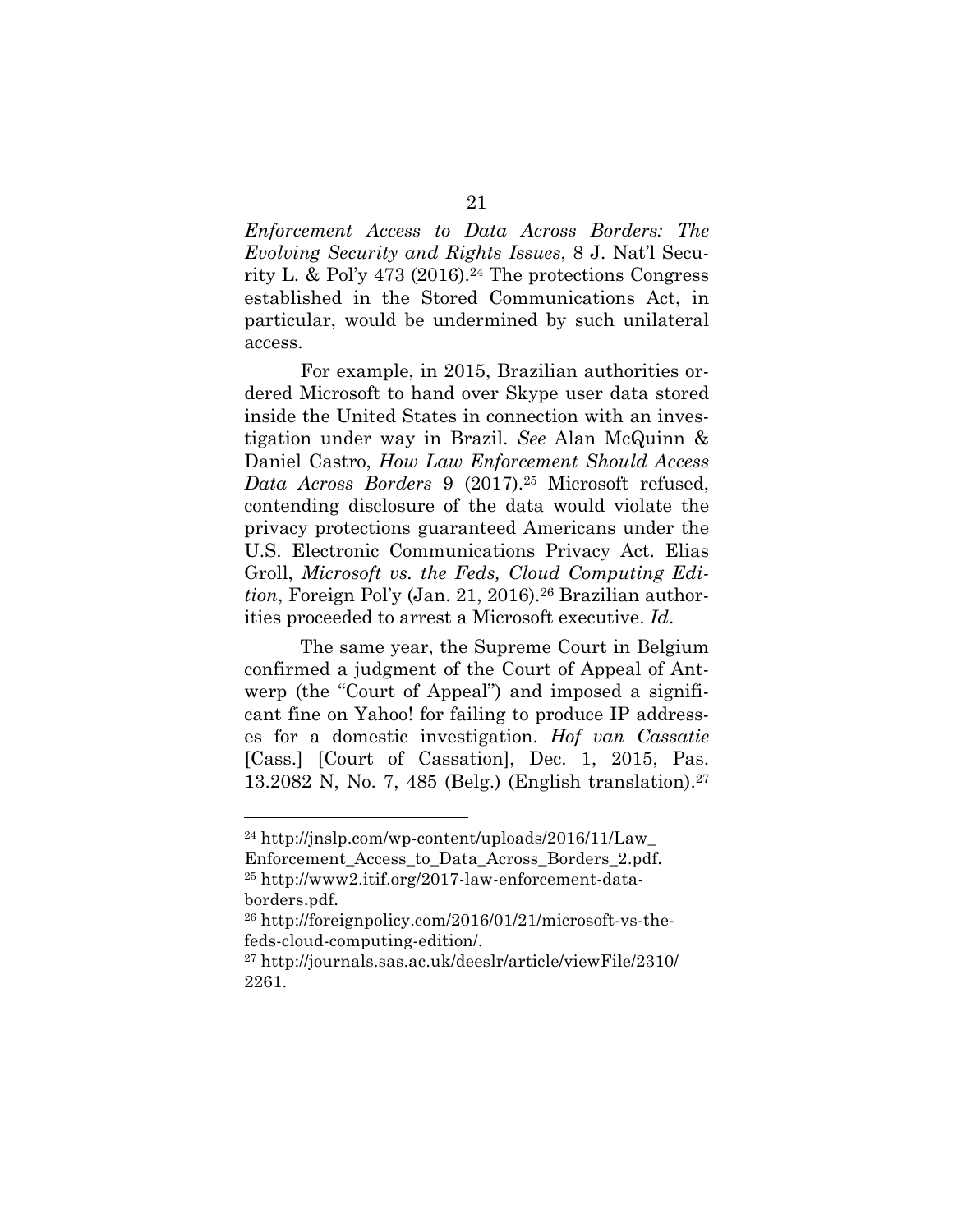Yahoo! argued that Belgium's actions violated the UN Charter and customary international law, which provides that a "State may in principle not perform any executive jurisdiction outside its territory." *Id*. at 1. Accordingly, the company argued that Belgium "fails to recognize the principal of sovereign equality of States." *Id*. The Court found Yahoo! was territorially present in Belgium through its active participation in Belgian economy and therefore voluntarily submits itself to Belgian authority and jurisdiction. *Id*. at 9. Under such a standard, Belgium could assert unilateral authority to access data in the United States without regard to the SCA or any other privacy laws.

The increasing use of remote access search techniques by law enforcement will likely accelerate international conflict. Hacking by law enforcement typically entails "remote access of a computer to install malicious software" over the internet. Ahmed Ghappour, *Justice Department Proposal Would Massively Expand FBI Extraterritorial Surveillance*, Just Security (Sept 16, 2014).<sup>28</sup> After the software is installed, the "malware controls the target computer." *Id*. The Court recently approved certain changes to Rule 41 related to remote access searches. *See* Jennifer Daskal, *Rule 41 has been Updated: What's Needed Next*, Just Security (Dec. 5, 2016).29 During proceedings before the rules committee that proposed the changes, the U.S. Department of Justice conceded

<sup>28</sup> https://www.justsecurity.org/15018/justice-departmentproposal-massive-expand-fbi-extraterritorial-surveillance/. <sup>29</sup> https://www.justsecurity.org/35136/rule-41-updatedneeded/.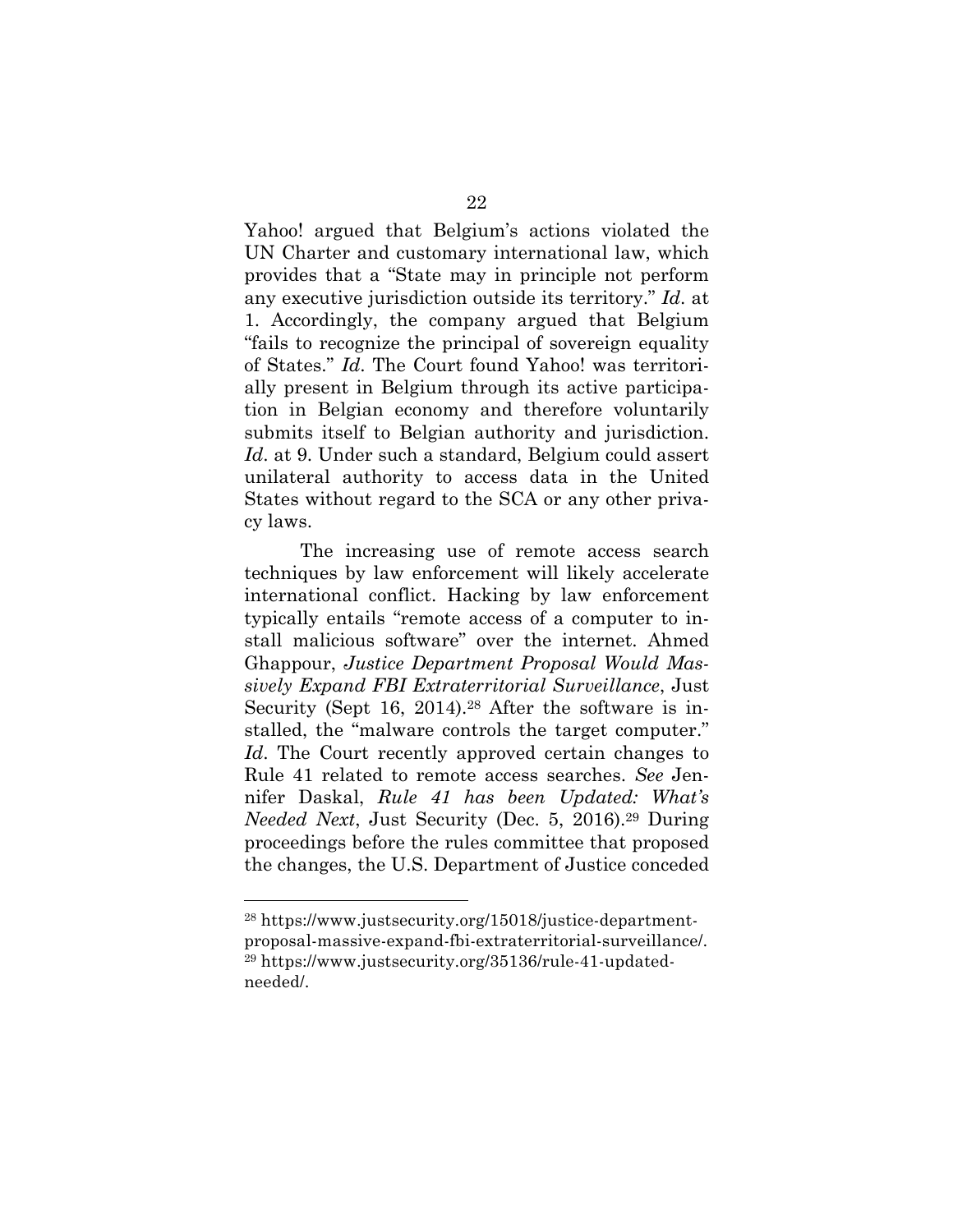that "in at least some situations the government will be remotely searching data or a device that is located extraterritorially." *Id*. In addition to the problems posed by the extraterritoriality of remote searches, the changes also did not adequately provide for notice to the targets of the search as required by law. *See Proposed Amendments to Rule 41 of the Federal Rules of Criminal Procedure Before the Jud. Conf. Advisory Comm. on Crim. Rules* (2014) (statement of Alan Butler, EPIC Senior Counsel).30

Other countries are deploying techniques for extraterritorial access to personal data. Chinese regulations permit remote "extraction," or copying, of data located outside its borders. Supreme People's Procuratorate, Ministry of Public Security, *Handling Certain Issues Concerning the Collection and Examination of Electronic Data in Criminal Cases* (Sept. 20, 2016).31 The Chinese regulations state data may be extracted online through the network. *Id*. at art. 9. Though the extent of this authority is unclear in practice, commenters have warned that "Chinese officials have authorization to remotely search or extract data anywhere in the world, subject only to the limitations of domestic law." Susan Hennessey & Chris Mirasola, *Did China Quietly Authorize Law Enforcement to Access Data Anywhere in the World?*, Lawfare (Mar. 27, 2017).<sup>32</sup>

<sup>30</sup> https://epic.org/privacy/surveillance/remote-

access/EPIC-FRCP-Rule-41-Amendments-Testimony.pdf.  $31$  http://www.spp.gov.cn/xwfbh/wsfbt/201609/t20160920\_ 167380\_1.shtml.

<sup>32</sup> https://www.lawfareblog.com/did-china-quietlyauthorize-law-enforcement-access-data-anywhere-world.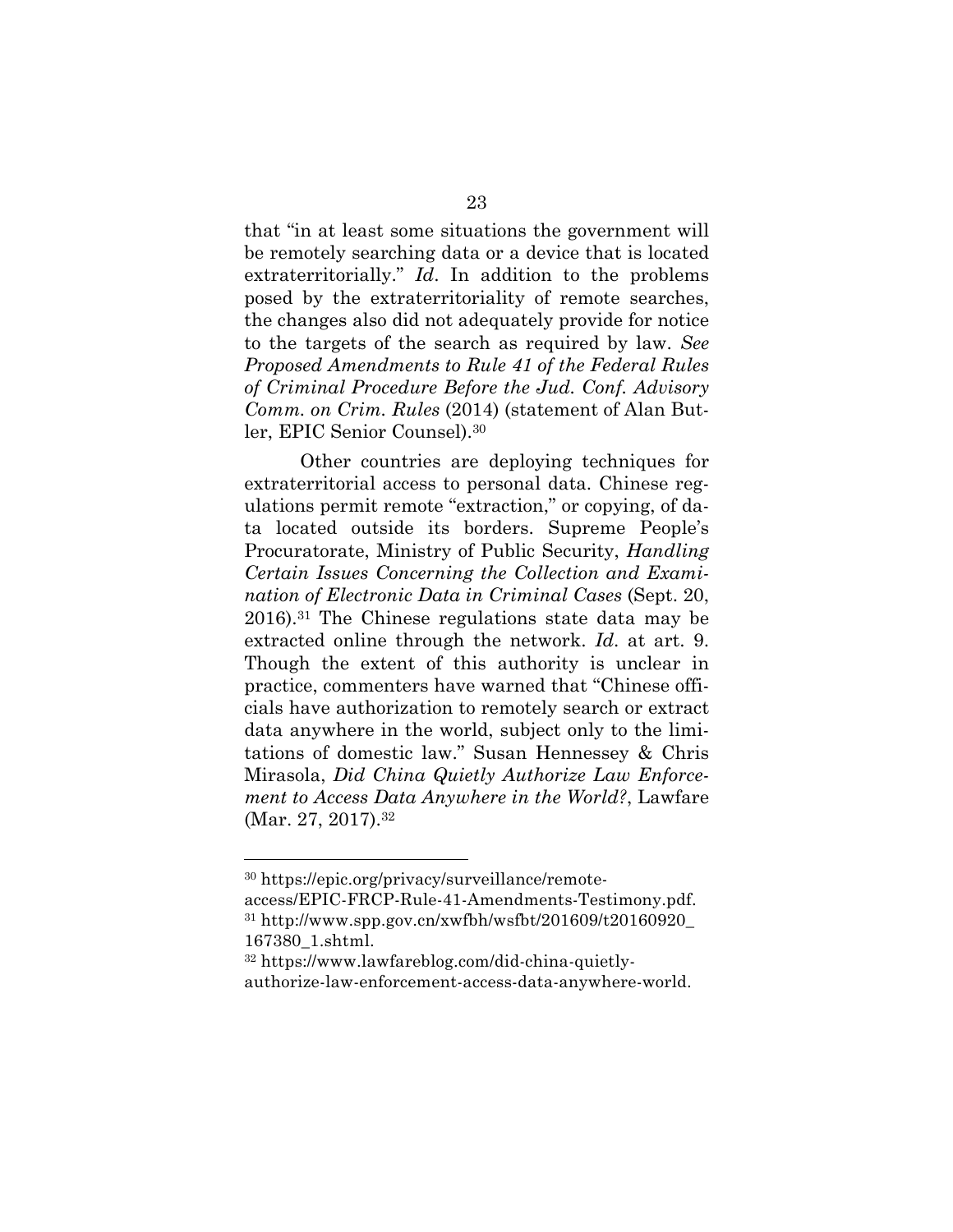Any unilateral foreign access to data stored in Ireland may also contravene EU law and U.S. international commitments. The EU General Data Protection Regulation (GDPR), will take effect on May 25, 2018. Regulation 2016/679, 2016 O.J. (L119) 1 (EU). This law will bind Ireland, where the data at issue in this case is stored. Article 48 of the GDPR provides:

> Any judgment of a court or tribunal and any decision of an administrative authority of a third country requiring a controller or processor to transfer or disclose personal data may only be recognised or enforceable in any manner if based on an international agreement, such as a mutual legal assistance treaty, in force between the requesting third country and the Union or a Member State, without prejudice to other grounds for transfer pursuant to this Chapter.

GDPR art. 48. The GDPR thus restricts data transfers without an adequate basis under EU law. The GDPR also makes clear that only MLATs, or similar international agreements, provide a permissible basis for the extraterritorial transfer of personal data.

The recently adopted Data Protection and Privacy Agreement (DPPA), also described as "the Umbrella Agreement," governs law enforcement data transfers between the EU and the U.S. *See* Agreement Between the United States of America and the European Union on the Protection of Personal Information Relating to the Prevention, Investigation, De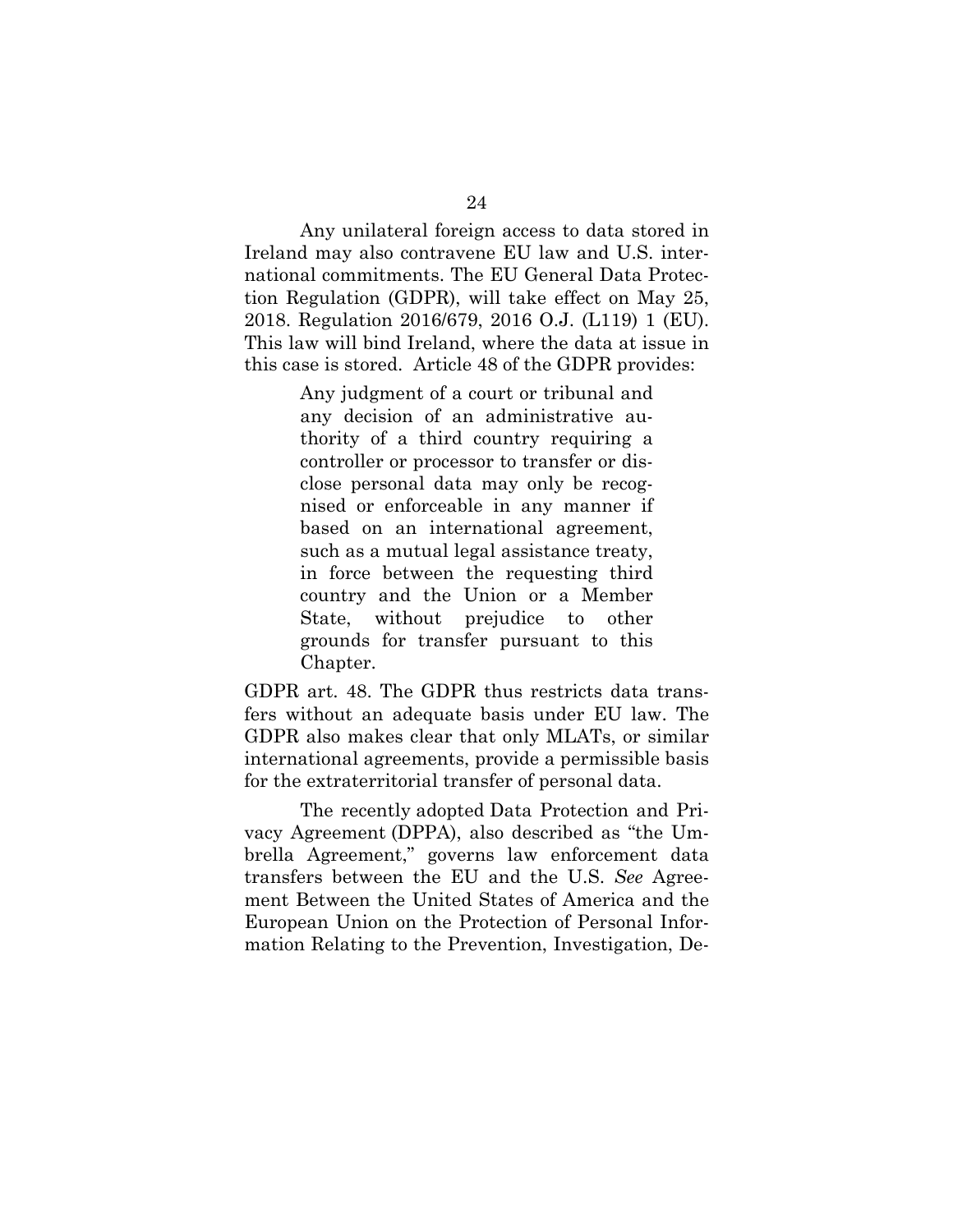tection, and Prosecution of Criminal Offenses (2016).33 The DPPA "establishes a set of protections that the Parties are to apply to personal information exchanged for the purpose of preventing, detecting, investigating, or prosecuting criminal offenses." Office of Privacy and Civil Liberties, U.S. Dep't of Justice, *Judicial Redress Act of 2015* (2017).34

Article 19 of the agreement establishes "an obligation for the Parties to provide, in their domestic law, specific judicial redress rights to each other's citizens." Statement of the Working Party 29 on the EU-U.S. Umbrella Agreement (Oct. 26, 2016).35The Judicial Redress Act, 5 U.S.C. § 552a note implements Article 19, providing it with the force of law. Indeed, when a recent Executive Order limited Privacy Act protections for foreigners, permitting the use of personal data outside the scope of the Act, Exec. Order 13768, 82 FR 8799 (Jan. 25, 2017), members of the European Parliament quickly threatened sanctions, contending that the U.S. may have broken the Agreement. *See, e.g.*, @JanAlbrecht, Twitter (Jan. 27, 2017, 1:45AM).36

If more countries assert unilateral authority to access data outside of their national borders (through judicial order, remote access, or otherwise) it will

<sup>33</sup> https://www.justice.gov/opcl/DPPA/download.

<sup>34</sup> https://www.justice.gov/opcl/judicial-redress-act-2015. <sup>35</sup> http://ec.europa.eu/justice/data-protection/article-29/press-material/press-release/art29\_press\_material

<sup>/2016/20161026</sup>\_statement\_of\_the\_wp29\_on\_the\_eu\_umbr ella\_agreement\_en.pdf.

<sup>36</sup> https://twitter.com/JanAlbrecht/status/824553962678 390784.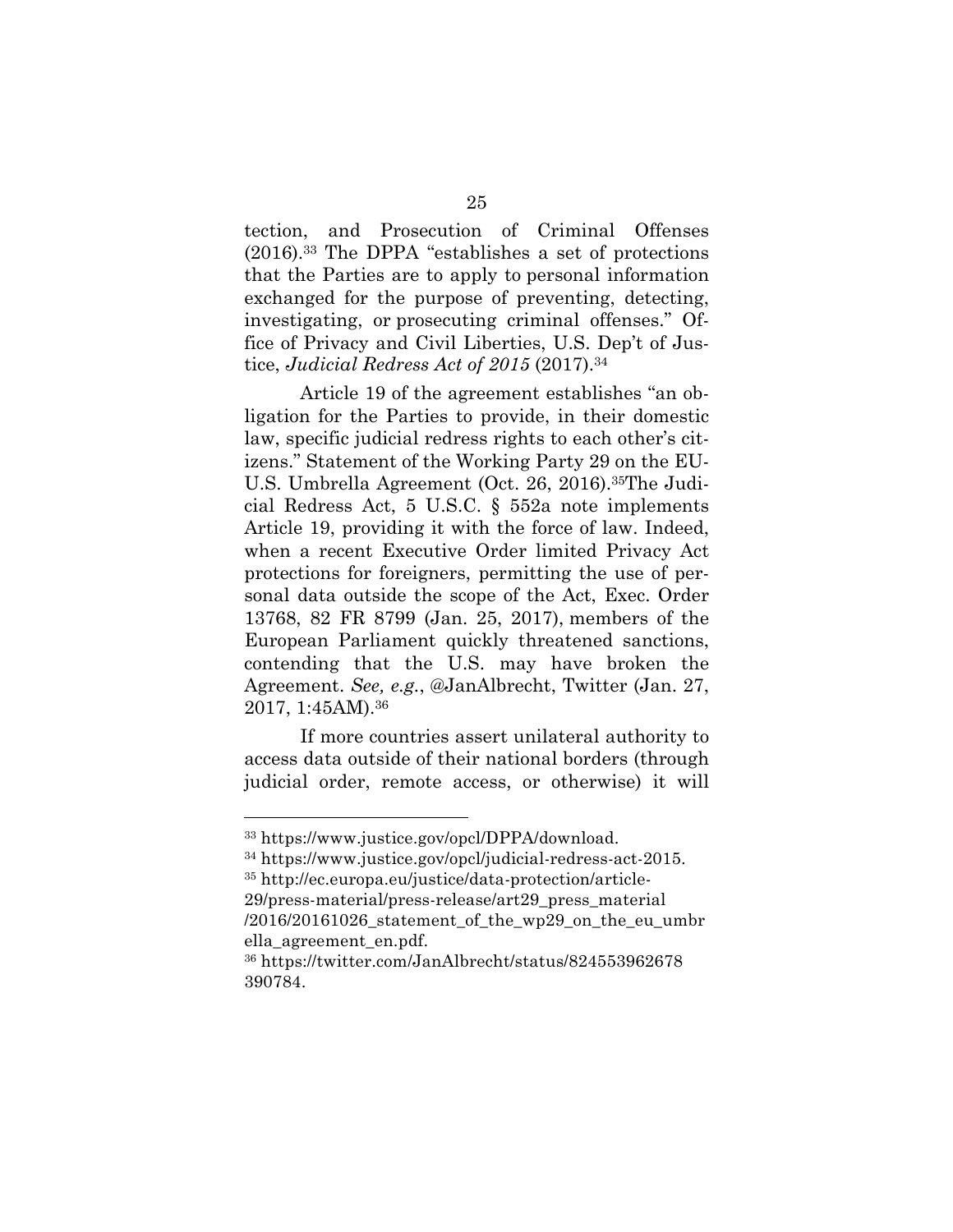cause substantial conflict and interfere with ongoing trade and cooperation agreements. The United States' assertion of such unilateral authority could accelerate this trend. The Court should heed its wellestablished rule against the extraterritorial application of U.S. law.

## **II. Law enforcement access to personal data abroad must comply with international human rights norms.**

The U.S. law enforcement demand for personal data stored in Ireland necessarily implicates the decisions and authority of the European Court of Human Rights and the European Court of Justice. These courts have established fundamental principles that govern privacy and data protection. Because of the international dimensions of this case, the Court should be careful not to conflict with international norms for the protection of privacy. *See* Ross Anderson, *What Goes Around Comes Around*, in *Privacy in the Modern Age* (Marc Rotenberg, Julia Horwitz, & Jeramie Scott eds., 2015). Regardless of how the Court assesses the extraterritorial application of U.S. law, the Court should ensure that law enforcement cross-border data requests comport with international human rights norms. The European Convention on Human Rights (ECHR) and the EU Charter of Fundamental Rights (the "Charter") recognize a fundamental right to privacy and carry substantial authority with high courts around the world. *See, e.g.*, *Lawrence v. Texas*, 539 U.S. 558, 576 (2003) (citing European Court of Human Rights cases regarding Article 8 of the European Convention); *Roach v. Elec. Comm'r* (2007) 233 CLR 162, 179–83, 203–4 (Austl.) (same). *Puttaswamy*, JT 2017 (9) SC 141 (discussing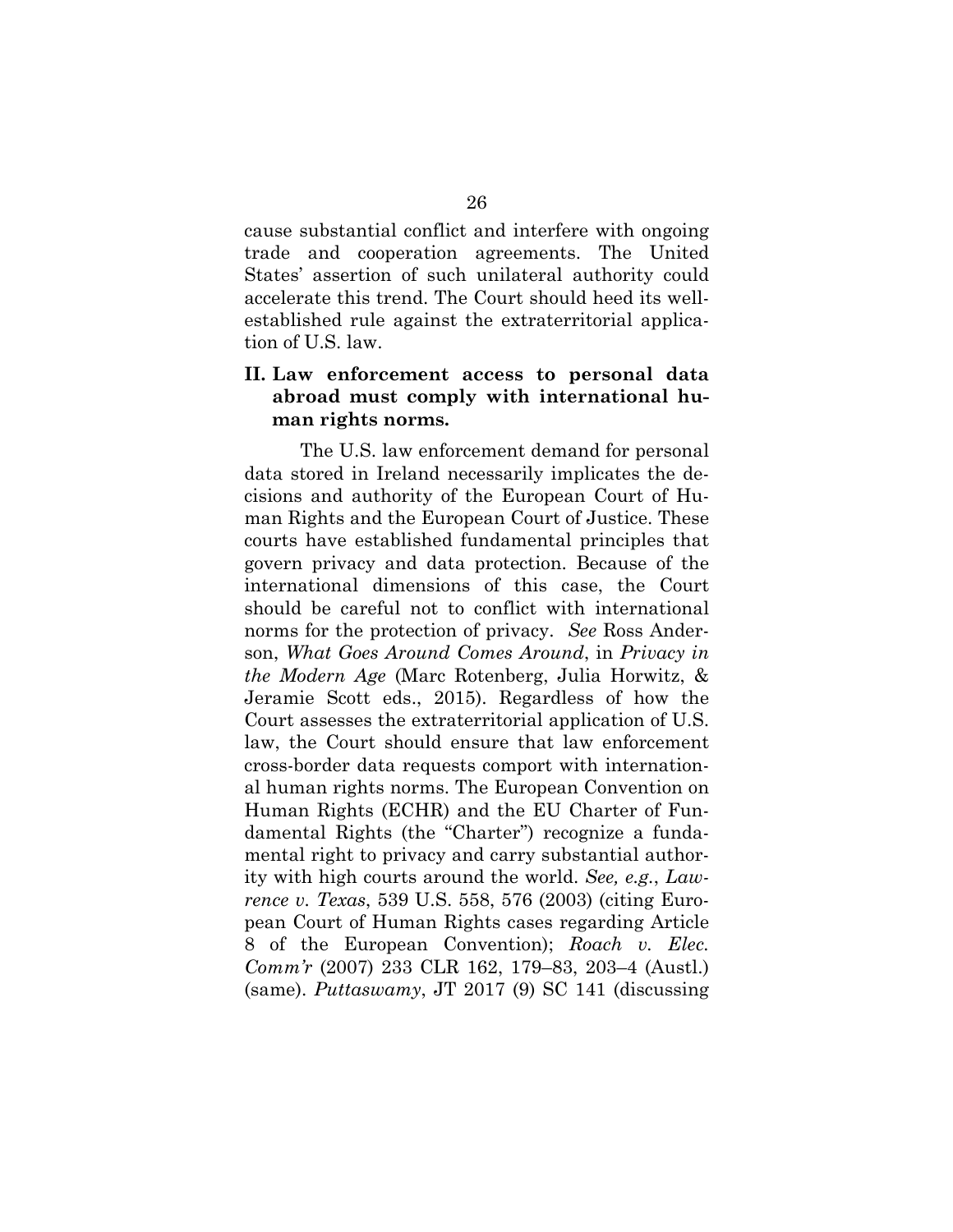European Court of Human Rights & European Court of Justice precedent in holding privacy is a fundamental right under the Indian Constitution). *See also* Harold Koh*, International Law as Part of Our Law*, 98 Am. J. Int'l L. 43, 45 (2004) ("From the beginning, then, American courts regularly took judicial notice of both international law and foreign law," to ignore them "would constitute a stunning reversal of history.").

International norms mandate that an interference with the right to privacy must be in accordance with law, for a legitimate purpose, and limited to what is necessary in a democratic society. Foundational opinions from the European Court of Human Rights (ECtHR) and European Court of Justice (ECJ) have established numerous safeguards for government monitoring of electronic communications. *Zakharov v. Russia,* App. No. 47143/06, Eur. Ct. H.R., Judgment, 60 (2015).37

> **A. Any interference with the fundamental right to privacy must be in pursuit of legitimate aim, in accordance with law, and limited to what is strictly necessary.**

Numerous international instruments recognize privacy as a fundamental human right—a right implicated by the disclosure of personal data at issue in this case. *See, e.g.,* G.A. Res. 217 (III) A, Universal Declaration of Human Rights art. 12 (Dec. 10, 1948) ("No one shall be subjected to arbitrary interference with his privacy, family, home or correspondence, nor

<sup>37</sup> http://hudoc.echr.coe.int/eng?i=001-159324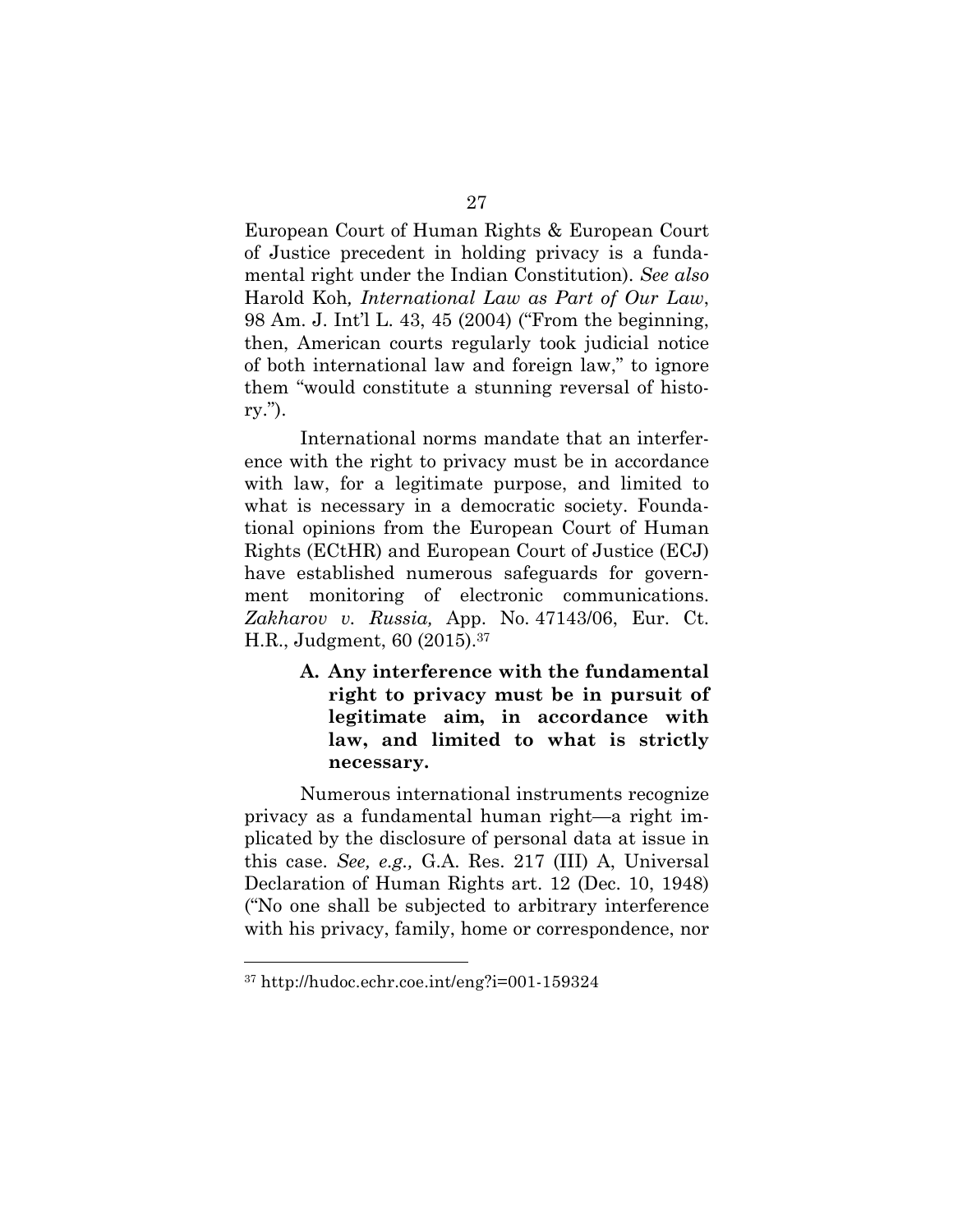to attacks upon his honour and reputation. Everyone has the right to the protection of the law against such interference or attacks."); International Covenant on Civil and Political Rights, art. 17, adopted Dec. 16, 1966, S. Exec. Rep. 102–23, 999 U.N.T.S. 171 (entered into force Mar. 23, 1976). The United States has long helped establish and maintain international norms for privacy protection. *See, e.g.*, *Eleanor Roosevelt's Legacy: Human Rights*, N.Y. Times (Dec. 10, 1988) (describing Eleanor Roosevelt's role in shaping UDHR as chairman of U.N. Commission on Human Rights);38 U.S. Dep't of State, *Human Rights Reports*  (2017) (annual "Country Reports on Human Rights Practices" assessing practices against UDHR and other instruments).39

Among international instruments, the European Convention on Human Rights (the "European Convention") and the Charter of Fundamental Rights for the European Union (the "European Charter") are enormously influential. *See, e.g.*, Gianclaudio Malgieri & Paul De Hert, *European Human Rights, Criminal Surveillance, and Intelligence Surveillance: Towards "Good Enough Oversight, Preferably but not Necessarily by Judges*, 3 Brussels Privacy Hub 1, 1 (2017). Article 8 of the European Convention states:

> 1. Everyone has the right to respect for his private and family life, his home and his correspondence.

<sup>38</sup> http://www.nytimes.com/1988/12/10/opinion/eleanorroosevelt-s-legacy-human-rights.html.

<sup>39</sup> https://www.state.gov/j/drl/rls/hrrpt/.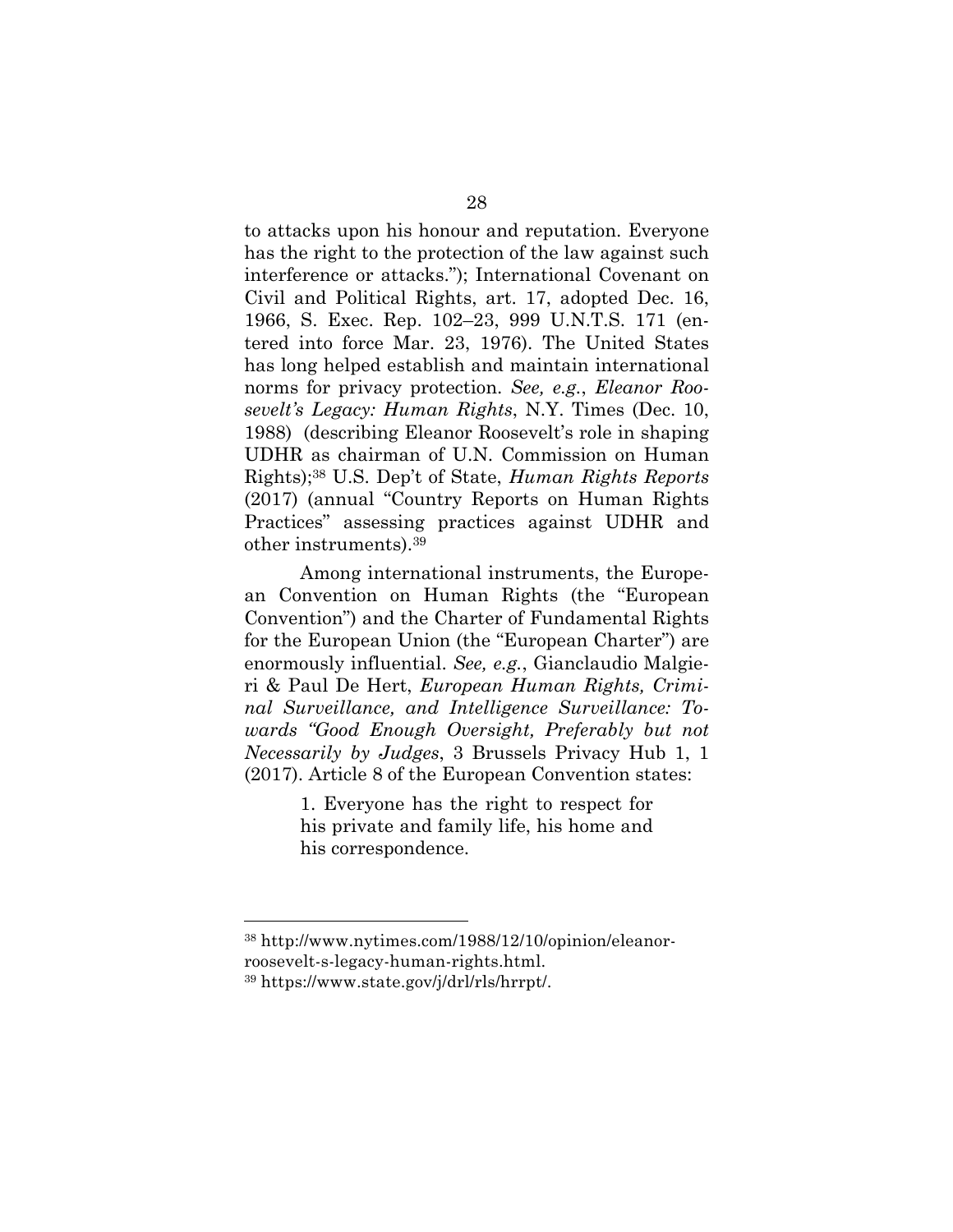2. There shall be no interference by a public authority with the exercise of this right except such as is in accordance with the law and is necessary in a democratic society in the interests of national security, public safety or the economic well-being of the country, for the prevention of disorder or crime, for the protection of health or morals, or for the protection of the rights and freedoms of others.

Convention for the Protection of Human Rights and Fundamental Freedoms art. 8, Nov. 4, 1950, 213 U.N.T.S. 222 [hereinafter "European Convention"].

Articles 7 and 8 of the European Charter set out fundamental rights for all natural persons in the European Union. Article 7 on the "Respect for private and family life" states:

> Everyone has the right to respect for his or her private and family life, home and communications.

Charter of Fundamental Rights of the European Union, art. 7, Dec. 18, 2000, 2000 O.J. (C 83), 1, 10 (entered into force Dec. 1, 2009) [hereinafter "European Charter"]. Article 8 on the "Protection of personal data" states:

> 1. Everyone has the right to the protection of personal data concerning him or her.

> 2. Such data must be processed fairly for specified purposes and on the basis of the consent of the person concerned or some other legitimate basis laid down by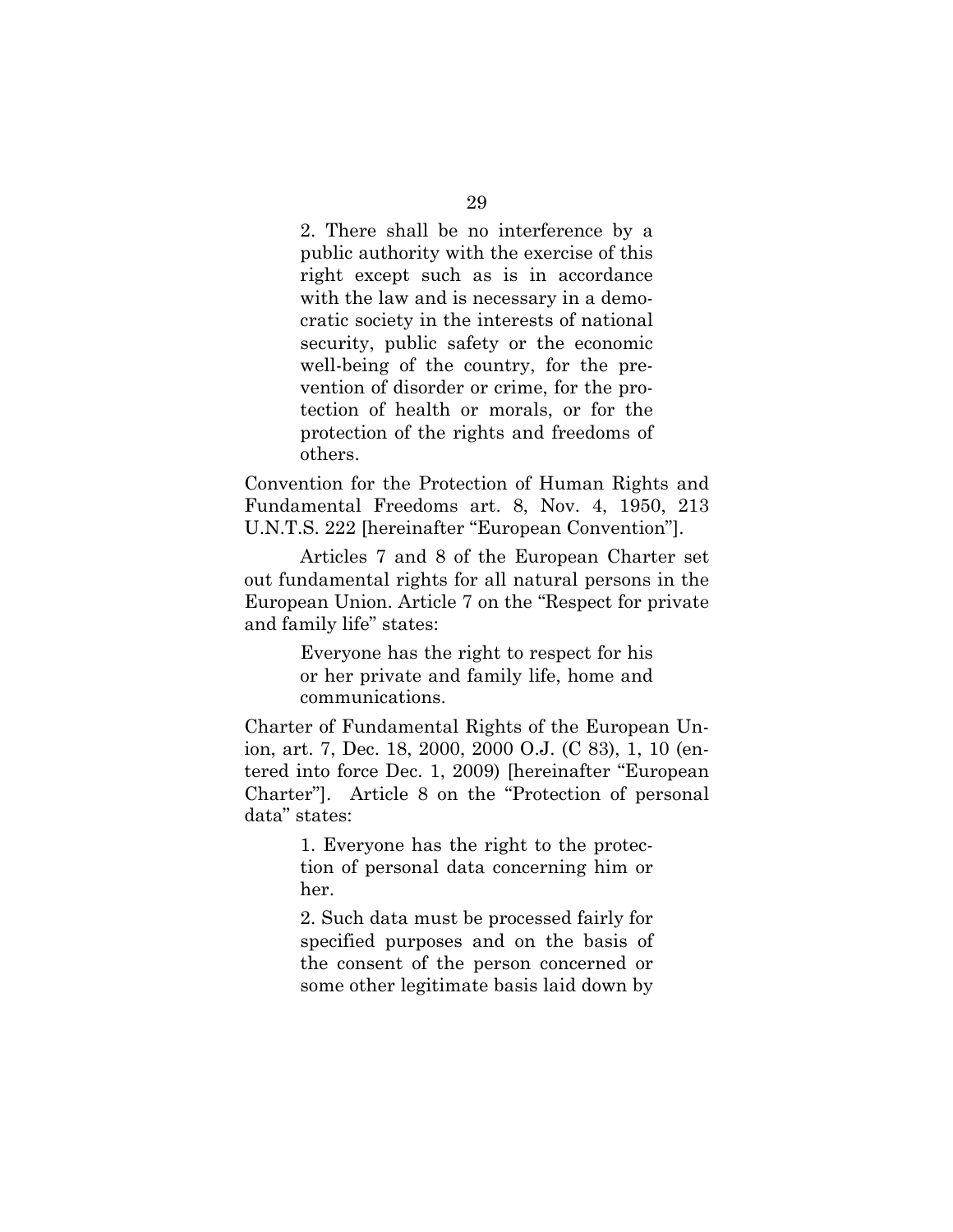law. Everyone has the right of access to data which has been collected concerning him or her, and the right to have it rectified.

3. Compliance with these rules shall be subject to control by an independent authority.

Charter art. 8.

<u>.</u>

The European Court of Human Rights, applying the European Convention, and the European Court of Justice, applying the European Charter, have established a common jurisprudence for privacy protection. The European Court of Human Rights will evaluate whether there has been an interference with privacy rights under Article 8 of the European Convention, and, if so, whether that interference is necessary to pursue a "legitimate aim[]," is "in accordance with law" and "is necessary in a democratic society in order to achieve any such aim." *Szabó v. Hungary*, App. No. 37138/14, Eur. Ct. H.R., Judgment, 33 (2016).40 Likewise, if the European Court of Justice identifies an interference with the rights under Articles 7 and 8 of the European Charter, that interference must be justified under the test found in Article 52(1):

> Any limitation on the exercise of the rights and freedoms recognised by this Charter must be provided for by law and respect the essence of those rights and freedoms. Subject to the principle of proportionality, limitations may be

 $40$  http://hudoc.echr.coe.int/eng?i=001-160020.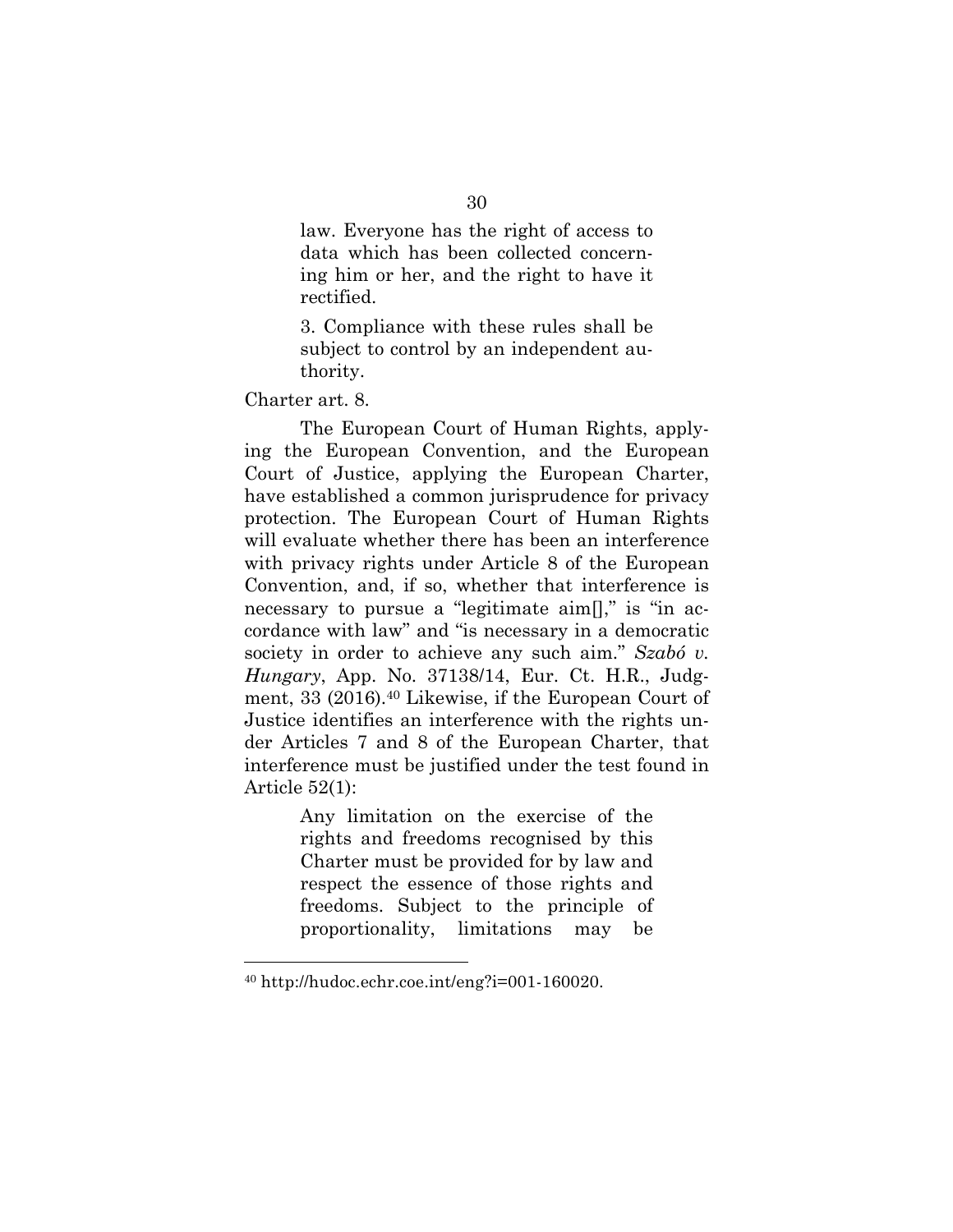made only if they are necessary and genuinely meet objectives of general interest recognised by the Union or the need to protect the rights and freedoms of others.

Charter art. 52(1). *See e.g.*, C-293/12, *Digital Rights Ir. Ltd*. *v. Minister for Commc'ns, Marine & Nat. Res*., 2014 E.C.R. 238, ¶¶ 38–69 (applying this test in the context of an interference with Articles 7 and 8). Where data privacy rights are concerned, the Court of Human Rights and Court of Justice both require that an interference to meet a heightened "strict necessity" standard. *Szabó*, App. No. 37138/14, Eur. Ct. H.R., at 33; *Digital Rights Ir. Ltd*.*,* 2014 E.C.R. at ¶ 52.

## **B. International law mandates numerous safeguards for any regime of electronic surveillance.**

Applying the multi-pronged test to assess the validity of an interference with the right to privacy, the European Court of Human Rights and, recently, the European Court of Justice,<sup>41</sup> have established minimum standards to restrict government electronic surveillance.42 These standards take into account the

<sup>41</sup> The European Charter, including its privacy guarantees, became legally binding in 2009 with the Treaty of Lisbon's entry into force. Treaty of Lisbon Amending the Treaty on European Union and the Treaty Establishing the European Community, Dec. 13, 2007, 2007 O.J. (C 306) 1 171 (entered into force Dec. 1, 2009).

<sup>42</sup> The terms communications or electronic "surveillance" are used throughout this brief to refer to government ac-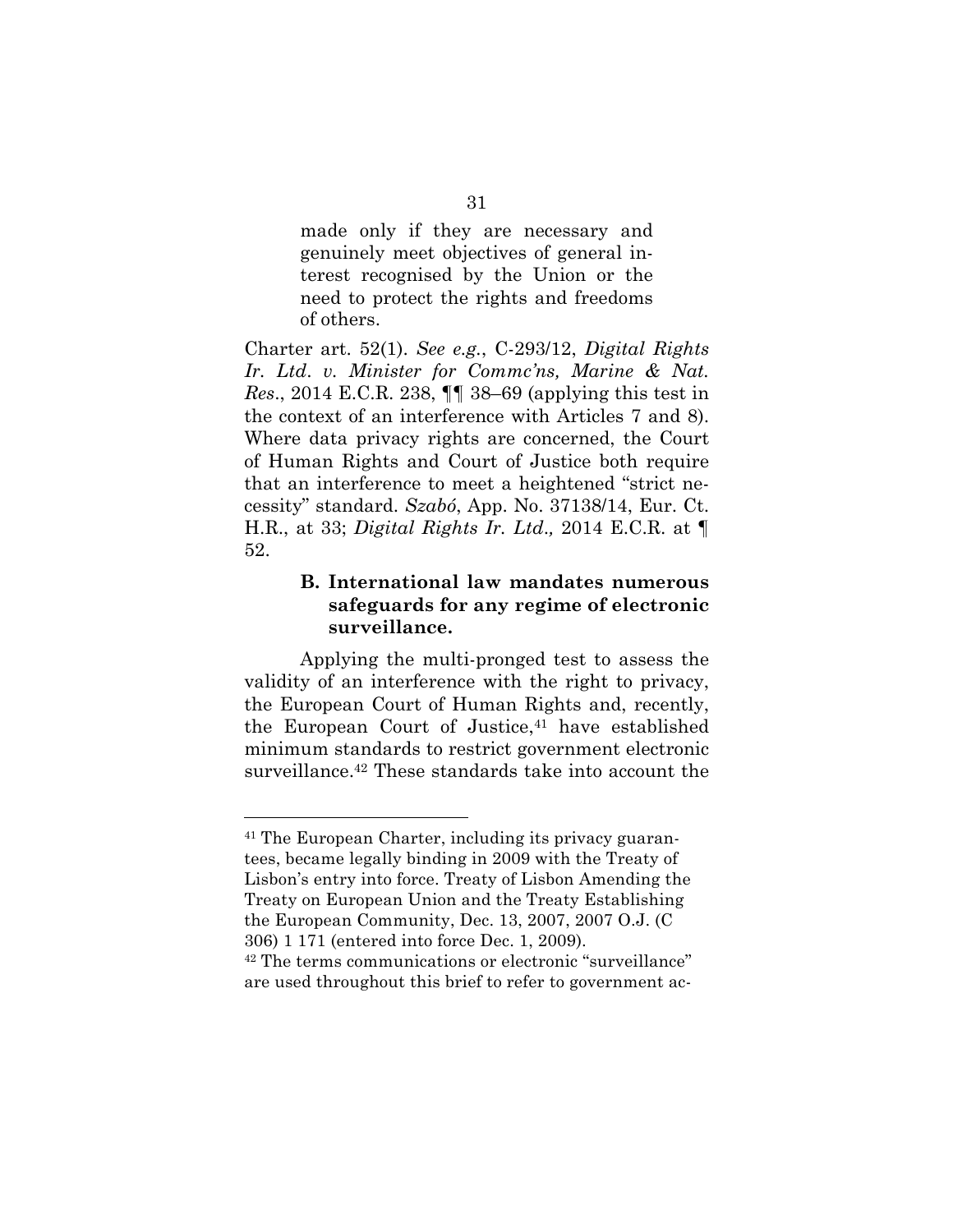nature of the offenses for which an order can be issued and the categories of individuals who may be affected. *See, e.g.*, *Szabó*, App. No. 37138/14, Eur. Ct. H.R., at 30–44 (analysis therein). Courts have indicated a preference for prior judicial review and a sufficient factual basis for any surveillance of an individual. *Id*. The standards also require independent post-authorization oversight. *Id*. Courts also require a number of other safeguards under the categorical analysis.

The European Court of Human Rights established these safeguards, following careful review of the statutes' lawfulness and necessity. *Id.* at 34; *Zakharov,* App. No. 47143/06, Eur. Ct. H.R., at 59. Where, as here, authorities request access to personal data for serious criminal law enforcement purposes, there is still an interference with Article 8 Rights under the European Convention. *See, e.g.*, *Szabó*, App. No. 37138/14, Eur. Ct. H.R., at 32 ("[T]he mere existence of the legislation . . . constitutes an interference by a public authority  $\dots$  ."); ECHR art. 8 § 2 (recognizing the interests of "national security, public safety . . . for the prevention of disorder or crime"). The central assessment for the legitimacy of a surveillance regime is therefore whether it is in accordance with law and strictly necessary.

Under the European Convention, the legality and necessity of a surveillance regime is assessed based on each following categorical safeguards:

the accessibility of the domestic law, the

cess to communications information, including personal data.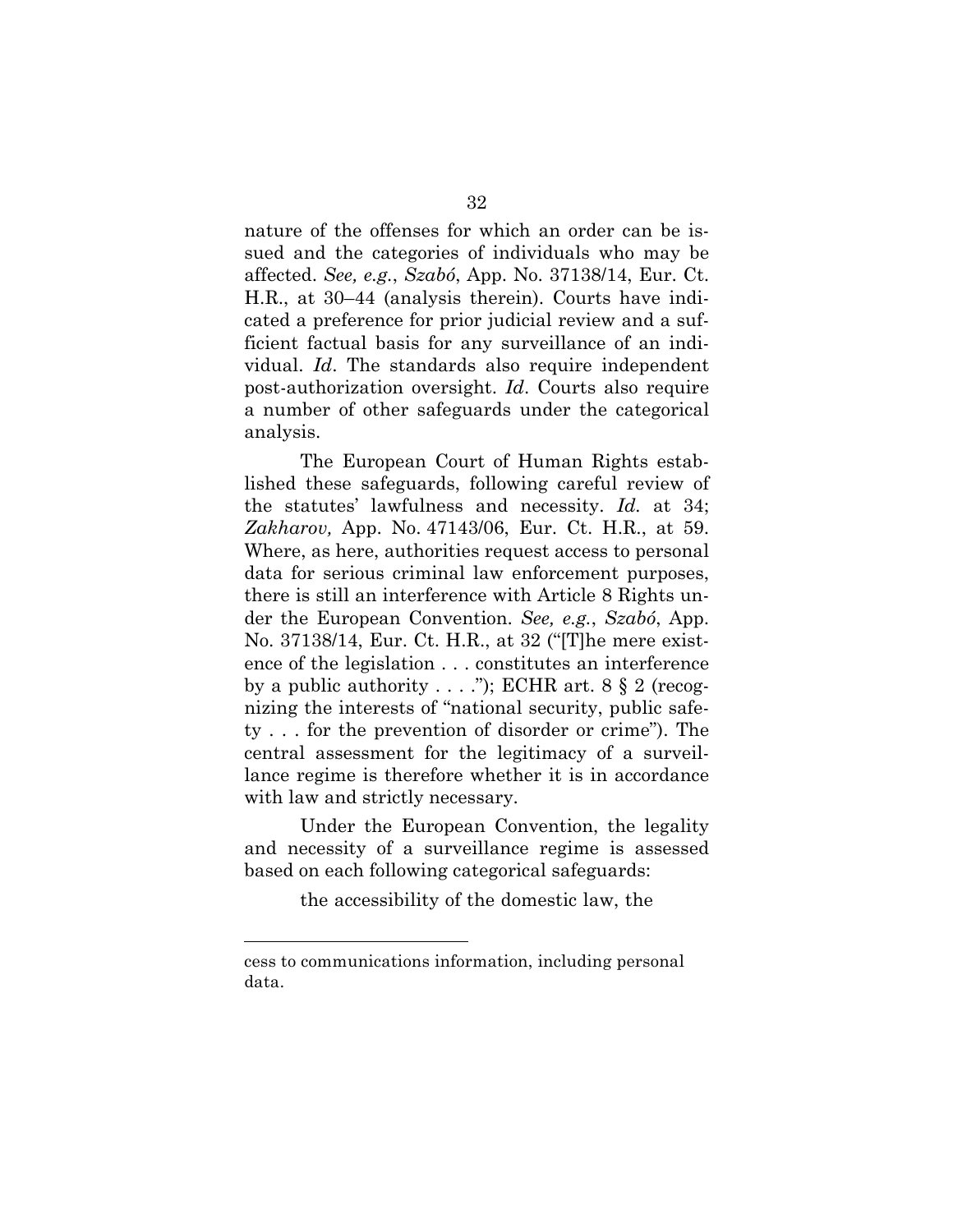scope and duration of the secret surveillance measures, the procedures to be followed for storing, accessing, examining, using, communicating and destroying the intercepted data, the authorisation procedures, the arrangements for supervising the implementation of secret surveillance measures, any notification mechanisms and the remedies provided for by national law.

#### *Zakharov,* App. No. 47143/06, Eur. Ct. H.R., at 60.

#### *(1) Accessibility*

The terms of surveillance must be "accessible" or publicly available. *Zakharov v. Russia,* App. No. 47143/06, Eur. Ct. H.R., at 60. *See also Kennedy v. United Kingdom.*, App. No. 26839/05, Eur. Ct. H.R., Judgment, 38 (2010) (analyzing that there was no dispute the surveillance at issue had a basis in domestic law which was publicly available).43 For example, in *Zakharov,* the European Court of Human Rights noted the Russian government's failure to publish addendums to a technical document on interception equipment that was "capable of affecting the users' right to respect for their private life and correspondence." *Zakharov,* App. No. 47143/06, Eur. Ct. H.R., at 60–61. Similarly, in *Liberty v. United Kingdom,* annual reports in which the UK Secretary of State's would merely affirm, without further detail, that "arrangements" followed to ensure restricted access to material collected via surveillance "did not contribute towards the accessibility and clarity of the

<sup>43</sup> http://hudoc.echr.coe.int/eng?i=001-98473.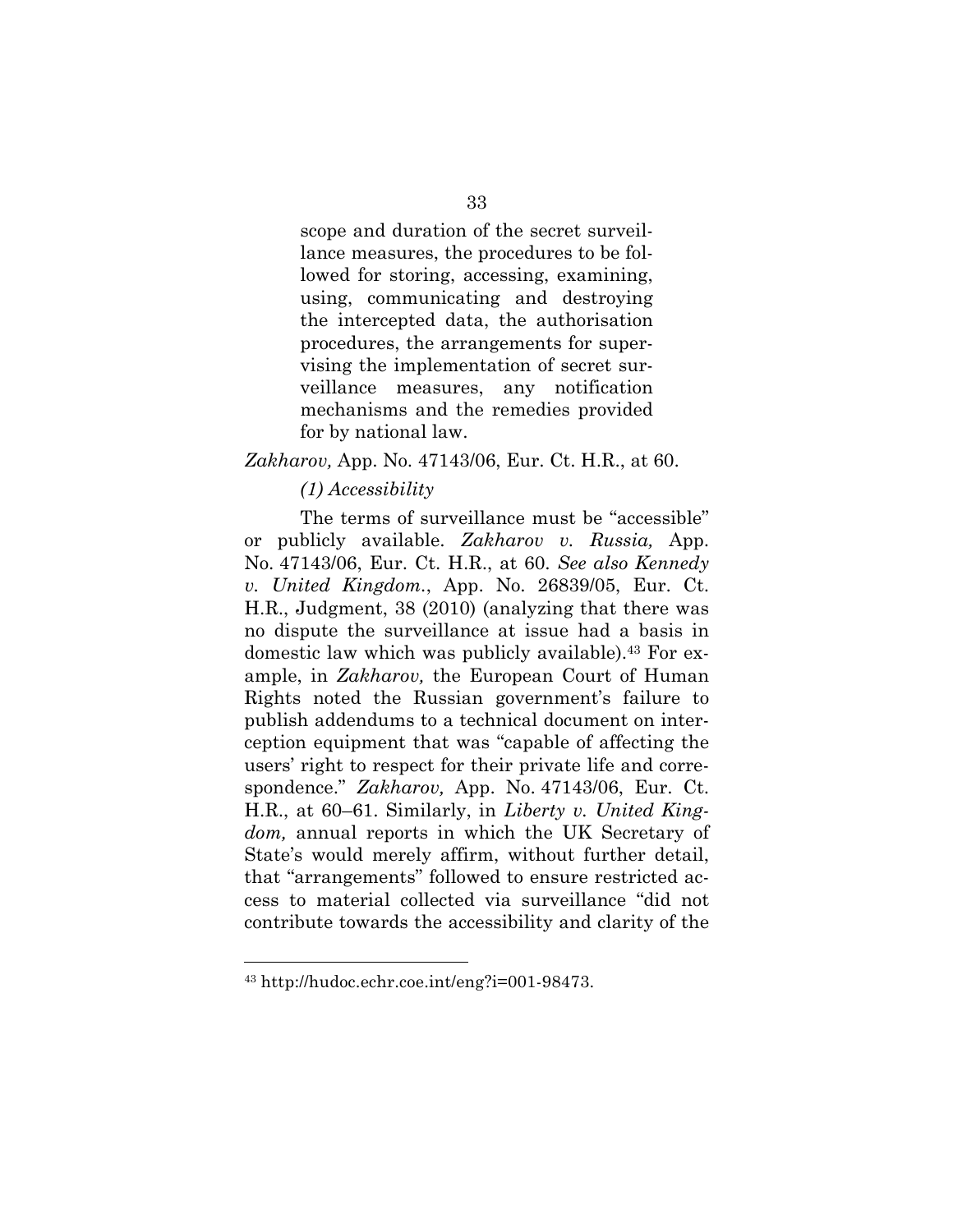scheme, since he was not able to reveal what the 'arrangements' were." App. No. 58243/00, Eur. Ct. H.R., Judgment, 26 (2008).44

### *(2) Foreseeability/scope of application*

The terms of surveillance must also be reasonably foreseeable. The scope of any authorization must be defined with enough precision to give "an adequate indication as to the circumstances in which public authorities are empowered to resort to such measures." *Zakharov,* App. No. 47143/06, Eur. Ct. H.R., at 61. This includes clearly defining both the "nature of the offences which may give rise" to an order and "a definition of the categories of people liable to" to be surveilled. *Id*. For instance, the Court of Human Rights found that Russian law was not reasonably foreseeable. *Id.* at 62 Under the statute, surveillance could be ordered for "a person who may have information about a criminal offence" or "have information relevant to the criminal case," but legislation and court precedent did not define those terms. *Id.*. In contrast, the European Court of Human Rights held in *Weber v. Germany* that a German surveillance law was reasonably foreseeable. App. No. 54934/00, Eur. Ct. H.R., Decision as to Admissibility, 23 (2006).45 The exact offenses for which surveillance could be ordered were provided in the statute. *Id.* The law also required that the target must have made an international phone call using specific technologies or saying specific catchwords, or the target must be within a category of foreigners or companies whose lines could be monitored deliberately. *Id.*

<sup>44</sup> http://hudoc.echr.coe.int/eng?i=001-87207.

<sup>45</sup> http://hudoc.echr.coe.int/eng?i=001-76586.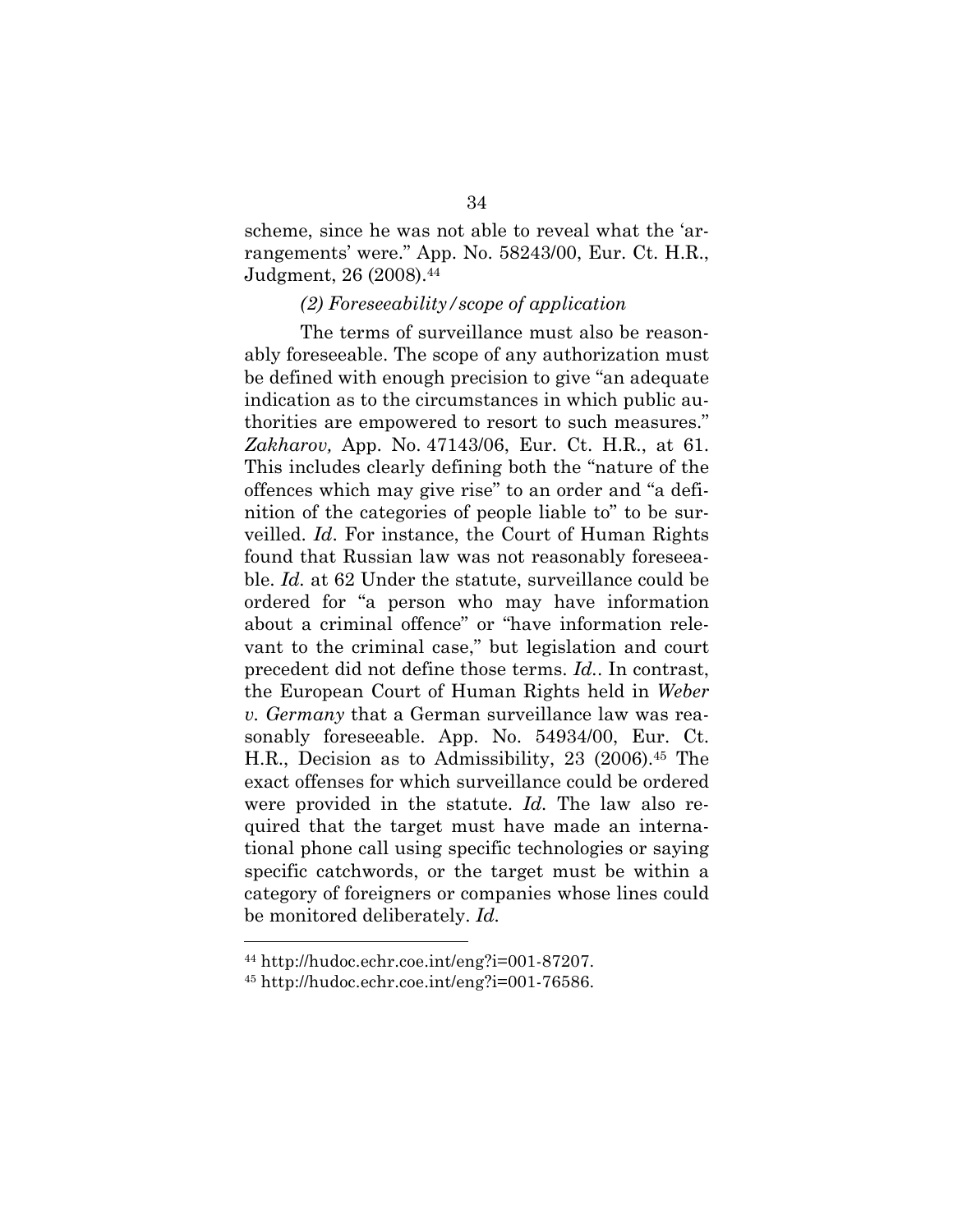#### *(3) Duration of the secret surveillance measures*

The duration of any surveillance must also be appropriately restricted. A determination over duration may be left to "relevant domestic authorities which have competence to issue and renew interception warrants," but only if there are sufficient safeguards in place. *Zakharov,* App. No. 47143/06, Eur. Ct. H.R., at 63. Appropriate restrictions on duration include a "clear indication in the domestic law of the period after which an interception warrant will expire, the conditions under which a warrant can be renewed and the circumstances in which it must be cancelled." *Id*. In *Ass'n for Eur. Integration and Human Rights v. Bulgaria,* for example, the European Court of Human Rights found surveillance appropriately circumscribed at least at the "initial stages" where it could be "authorised for a maximum of two months" and "may be extended, up to six months, only pursuant to a fresh application and warrant." App. No. 62540/00, Eur. Ct. H.R., Judgment, 19 (2007).46

On the other hand, in *Digital Rights Ireland*, the European Court of Justice invalidated the Data Retention Directive that required retention of communications data for at least six and up to twentyfour months without any objective criteria to either limit the data initially retained or to determine which data should be stored for more than the six month minimum. C-293/12, *Digital Rights Ir. Ltd*. *v. Minister for Commc'ns, Marine & Nat. Res*., 2014 E.C.R. 238, ¶¶ 63–64. The European Court concluded the Directive "entails a wide-ranging and particularly se-

<sup>46</sup> http://hudoc.echr.coe.int/eng?i=001-81323.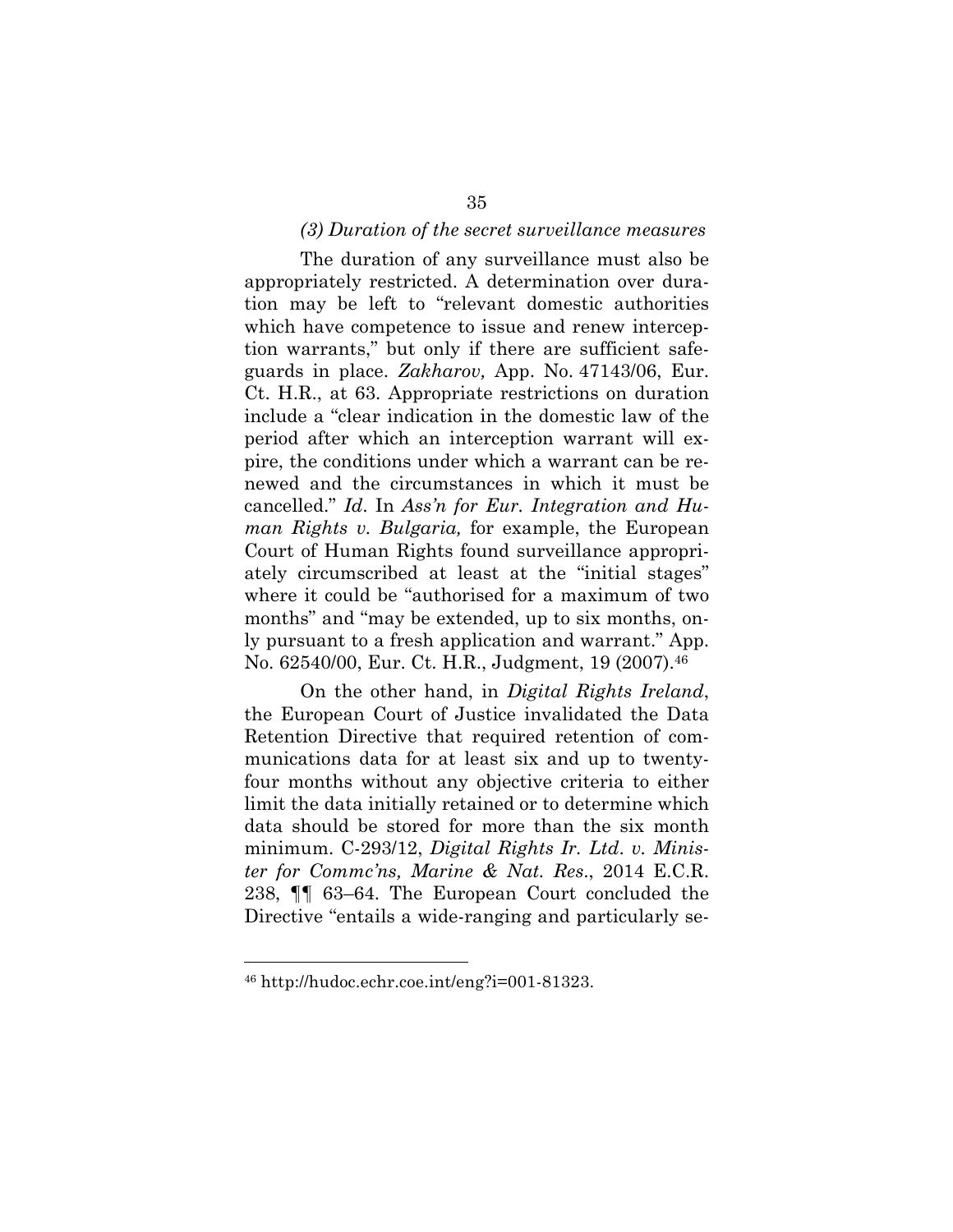rious interference… without… being precisely circumscribed." *Id*. at ¶ 65.

## *(4) Storing, accessing, examining, using, communicating and destroying intercepted data.*

A surveillance regime must also be cabined by "procedures to be followed for storing, accessing, examining, using, communicating and destroying the intercepted data." *Zakharov,* App. No. 47143/06, Eur. Ct. H.R., at 63. *See also* C-203/15, *Tele2 Sverige AB v. Post-och telestyrelsen*, 2017 E.C.R. 970, ¶¶ 116–17 (stating legislation must "lay down clear and precise rules indicating in what circumstances and under which conditions the providers of electronic communications services must grant the competent national authorities access to the data"). For example, in *Zhakarov*, the Court of Human Rights concluded that "Russian law contains clear rules governing the storage, use and communication of intercepted data, making it possible to minimise the risk of unauthorised access or disclosure," such as secure storage and access only with security clearances. App. No. 47143/06, Eur. Ct. H.R., at 63–64. However, the court faulted the Russian law for both the "lack of a requirement to destroy immediately any data that are not relevant to the purpose for which they have been obtained" and permitting "unlimited discretion to the trial judge to store or to destroy the data used in evidence after the end of the trial." *Id.* at 64.

#### *(5) Authorization procedures*

According to the European Court of Human Rights, any procedures authorizing surveillance must ensure that it is "not ordered haphazardly, irregularly or without due and proper consideration." *Zakharov,* App. No. 47143/06, Eur. Ct. H.R., at 64–65. First,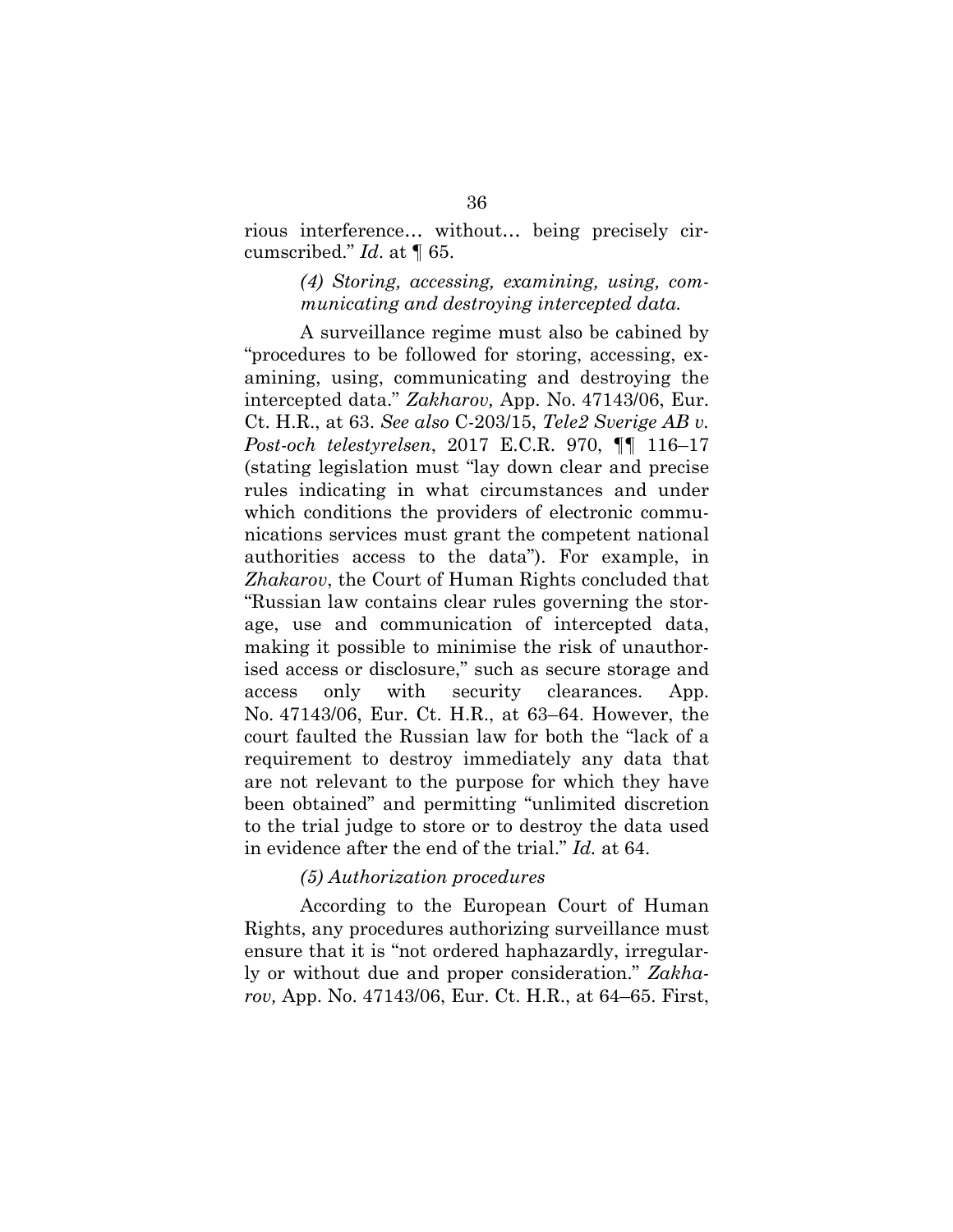any authorization should, preferably, be subject to rigorous prior judicial review. Second, any surveillance should be ordered only after authorities provide an individualized factual basis for surveilling the target.

First, authorization should, preferably, be subject to prior judicial review. A "non-judicial authority" is permissible only provided that that authority is "sufficiently independent from the executive." *Zakharov,* App. No. 47143/06, Eur. Ct. H.R., at 65. "Control by an independent body, normally a judge with special expertise, should be the rule and substitute solutions the exception, warranting close scrutiny." *Szabó*, App. No. 37138/14, Eur. Ct. H.R., at 40. The European Court of Human Rights has explained:

> the rule of law implies . . . that an interference by the executive authorities with an individual's rights should be subject to an effective control which should normally be assured by the judiciary, at least in the last resort, judicial control offering the best guarantees of independence, impartiality and a proper procedure. In a field where abuse is potentially so easy in individual cases and could have such harmful consequences for democratic society as a whole, it is in principle desirable to entrust supervisory control to a judge.

*Id.* See also C-293/12, *Digital Rights Ir. Ltd*. *v. Minister for Commc'ns, Marine & Nat. Res*., 2014 E.C.R. 238, ¶ 62. (disfavoring "access by the competent national authorities to the data retained [that] is not made dependent on a prior review carried out by a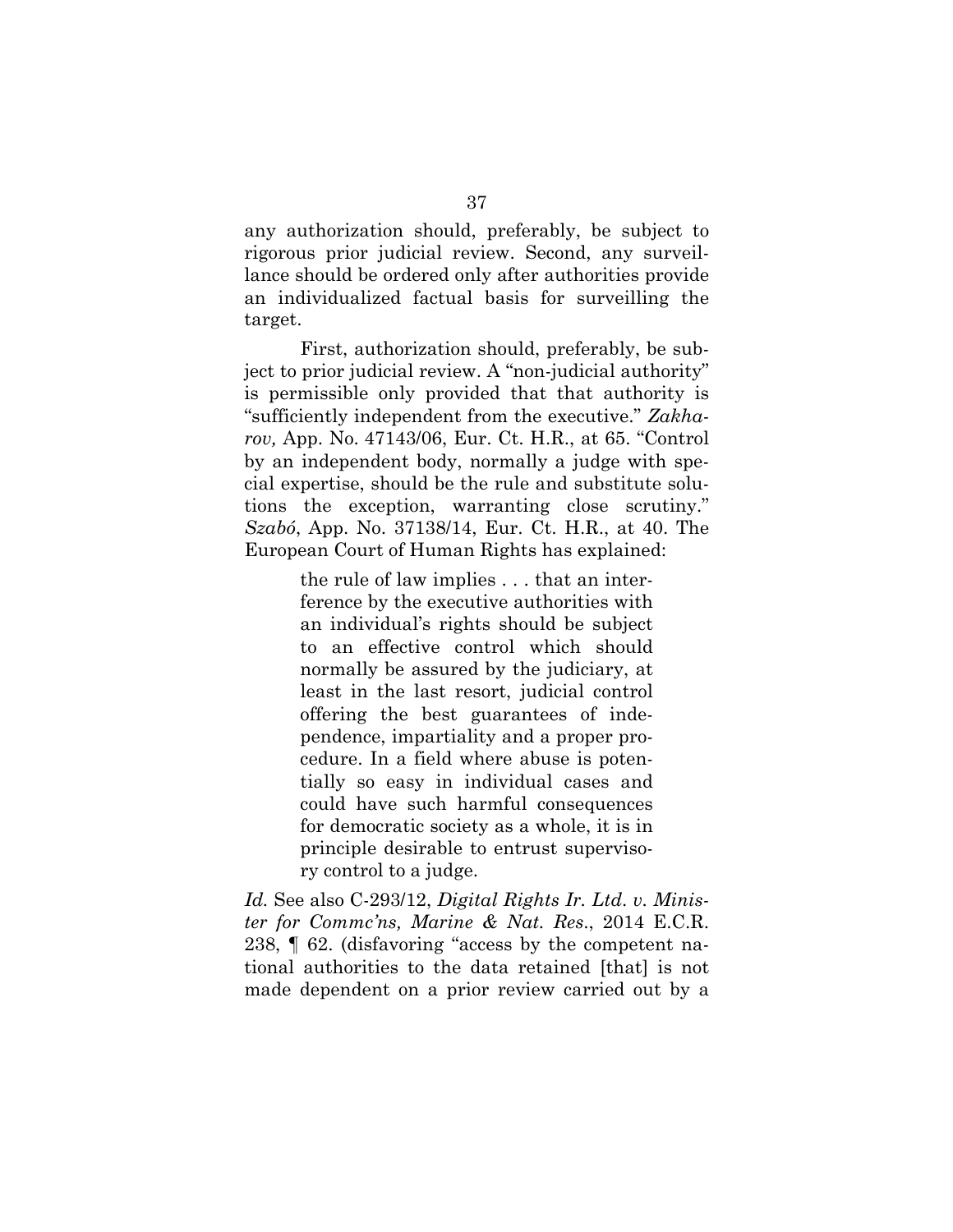court or by an independent administrative body."). Further, any provision for an emergency authorization without judicial review should be strictly limited and subject to "post factum review," *Szabó*, App. No. 37138/14, Eur. Ct. H.R., at 42.

Second, any authorization procedures must ensure "sufficient reasons for intercepting a specific individual's communications exist in each case." *Zakharov,* App. No. 47143/06, Eur. Ct. H.R., at 62. The reviewing authority must be provided sufficient information to:

> be capable of verifying the existence of a reasonable suspicion against the person concerned, in particular, whether there are factual indications for suspecting that person of planning, committing or having committed criminal acts or other acts that may give rise to secret surveillance measures, such as, for example, acts endangering national security . . .

*Id*. at 65. In *Dragojević v. Croatia*, for instance, the European Court of Human Rights found a violation of Article 8 rights where surveillance was ordered without the provision of "details . . . based on the specific facts of the case and particular circumstances indicating a probable cause to believe that the offences had been committed and that the investigation could not be conducted by other, less intrusive, means." App. No. 68955/11, Eur. Ct. H.R., Judgment, 27 (2015).47 Similarly in *Schrems v Data Prot. Comm'r*, the European Court of Justice found that legislation

<sup>47</sup> http://hudoc.echr.coe.int/eng?i=001-150298.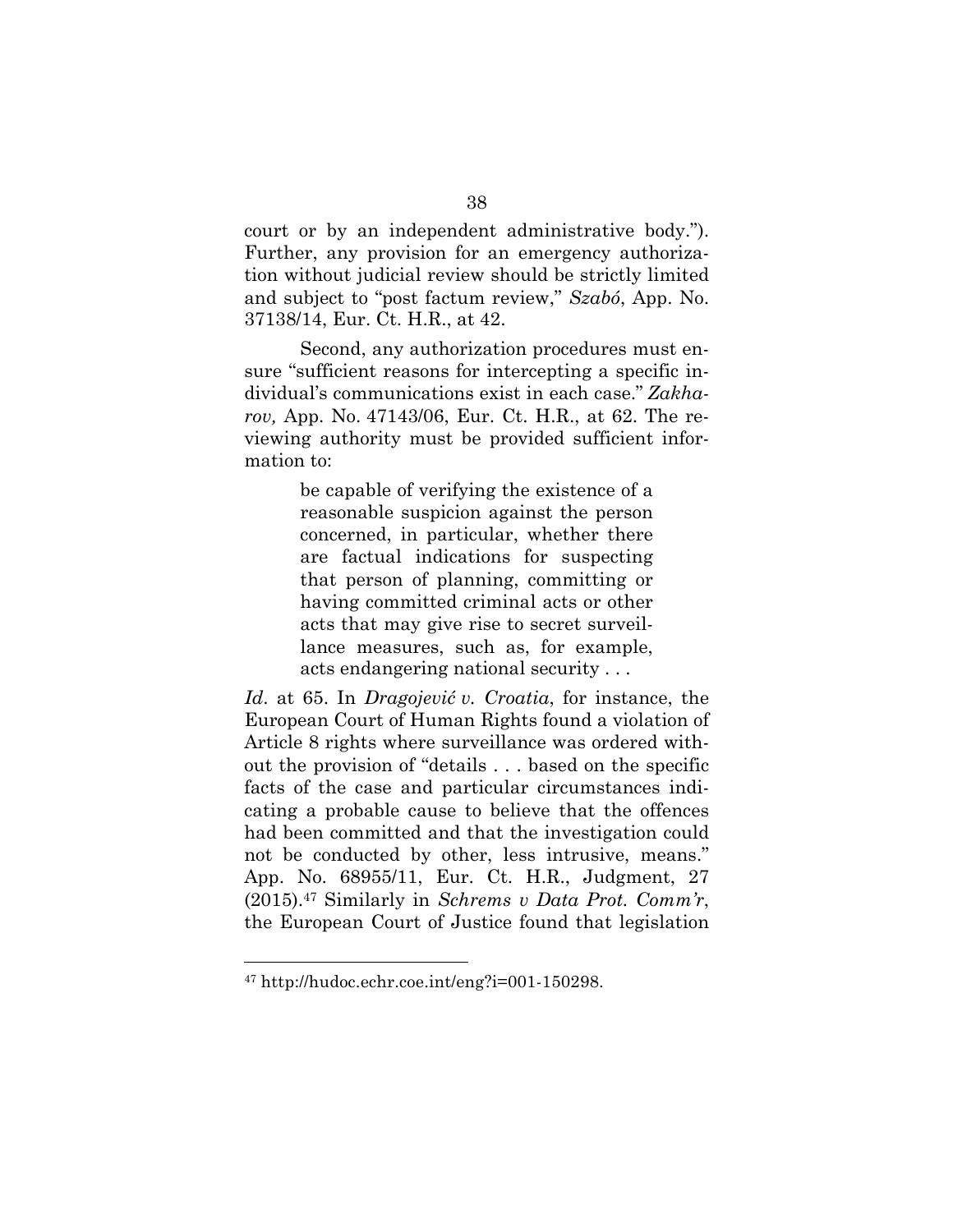may not authorize "on a generalised basis" storage and access to "all the personal data of all the persons whose data has been transferred from the European Union to the United States without any differentiation, limitation or exception being made in the light of the objective pursued." C-362/14, *Schrems v. Data Prot. Comm'r*, 2015 E.C.R. 650, ¶ 93. *See also*  C-293/12, *Digital Rights Ir. Ltd*. *v. Minister for Commc'ns, Marine & Nat. Res*., 2014 E.C.R. 238, ¶¶ 57-29 (condemning a data retention directive's "appli[cation] even to persons for whom there is no evidence capable of suggesting that their conduct might have a link, even an indirect or remote one, with serious crime.").

#### *(6) Supervision*

Post-authorization supervision has also been emphasized as essential safeguard in any surveillance regime. As the European Court of Human Rights has explained, "supervision arrangements" should be "capable of ensuring that the statutory requirements relating to the implementation of the surveillance measures, the storage, access to, use, processing, communication and destruction of intercept material are routinely respected" after-the-fact of the initial surveillance. *Zakharov,* App. No. 47143/06, Eur. Ct. H.R., at 69–70. In *Klass v. Germany*, for instance, the European Court of Human Rights approved supervision by two German bodies which had demonstrable independence, powers, and competence, and, in particular, where one body had "democratic character" evident in the representation from the opposition party in its member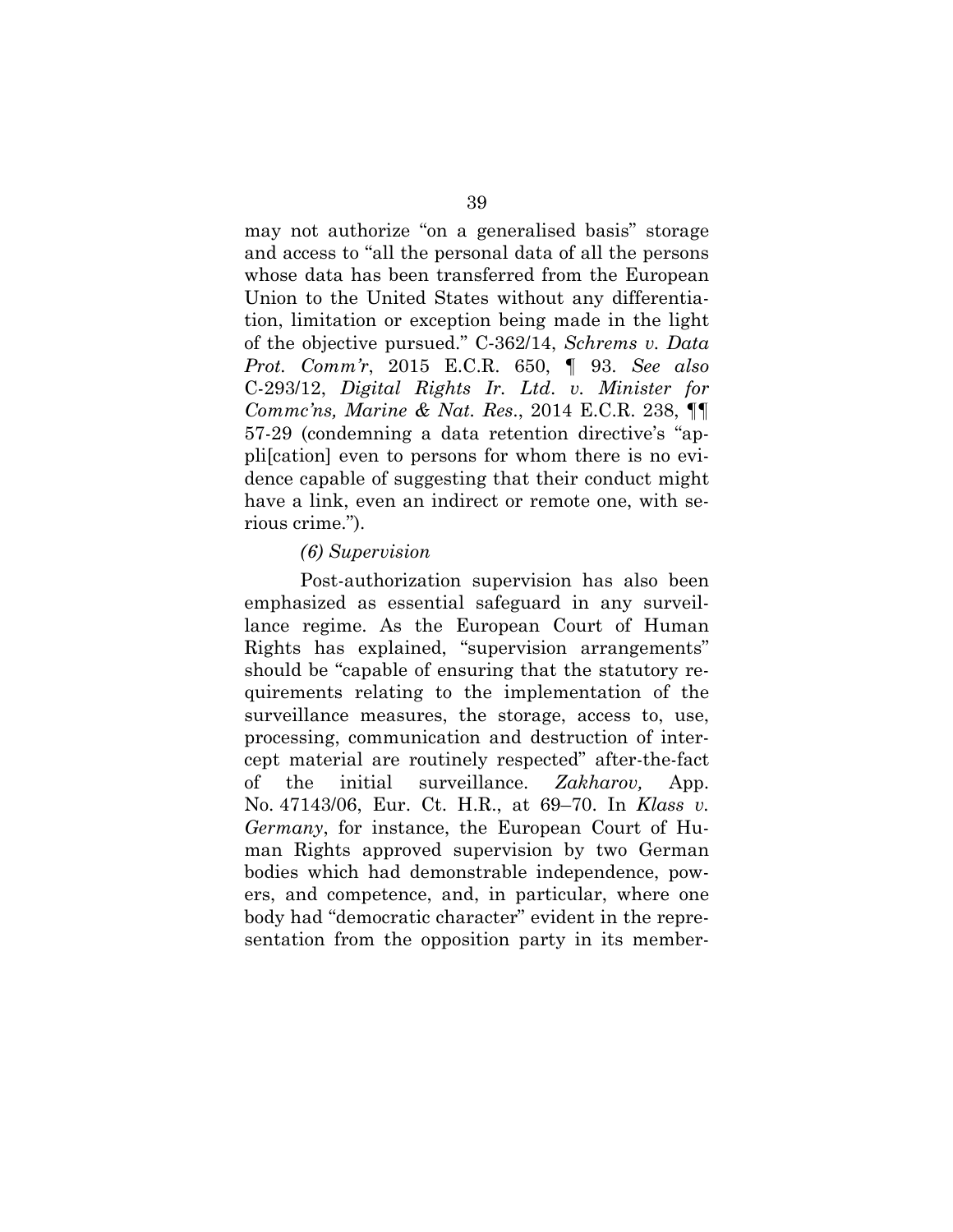ship. App. No. 5029/71, Eur. Ct. H.R., Judgment, 21 (1978).48 In *Schrems v. Data Prot. Comm'r,* the European Court of Justice recognized a critical role of data protection authorities as a supervisory mechanism, concluding: "national supervisory authorities must be able to examine, with complete independence, any claim concerning the protection of a person's rights and freedoms in regard to the processing of personal data relating to him." C-362/14, *Schrems v. Data Prot. Comm'r*, 2015 E.C.R. 650, ¶ 99.

On the other hand, the European Court of Human Rights deemed a bi-annual private report to parliamentary committee on the functioning of national security services insufficient to "redress to any individual grievances caused by secret surveillance" or to meaningfully control "the daily functioning of the surveillance organs." *Szabó*, App. No. 37138/14, Eur. Ct. H.R., at 42.

#### *(7) Notice and remedies*

Finally, according to the European Court of Human Rights, notice and an effective remedy should be provided to the affected individual. Notice is:

> inextricably linked to the effectiveness of remedies and hence to the existence of effective safeguards against the abuse of monitoring powers, since there is in principle little scope for any recourse by the individual concerned unless the latter is advised of the measures taken without his or her knowledge and thus

<sup>48</sup> http://hudoc.echr.coe.int/eng?i=001-57510.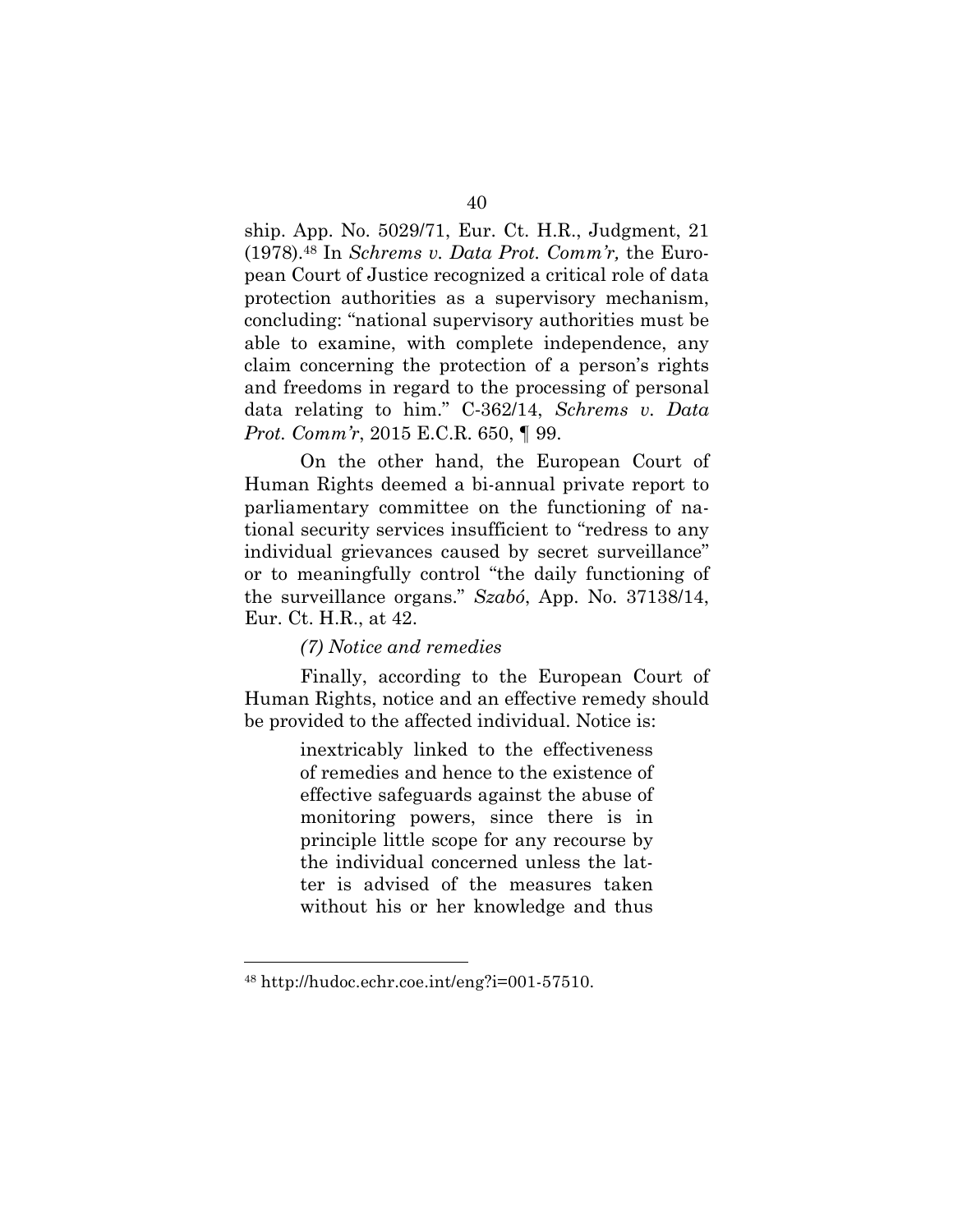### able to challenge their justification retrospectively.

*Szabó*, App. No. 37138/14, Eur. Ct. H.R., at 43. Therefore, "[a]s soon as notification can be carried out without jeopardising the purpose of the restriction after the termination of the surveillance measure" it should be provided to the affected persons. *Id*. at 43; s*ee also* C-203/15, *Tele2 Sverige AB v. Post-och telestyrelsen*, 2017 E.C.R. 970, ¶ 121 (stating authorities must "notify the persons affected… as soon as that notification is no longer liable to jeopardise the investigations being undertaken by those authorities" and recognizing notice as essential to "their right to a legal remedy.).

If notice is not provided, "any person who suspects that his or her communications are being or have been intercepted" must be capable of "apply[ing] to courts [for relief[], so that the courts' jurisdiction does not depend on notification to the interception subject that there has been an interception of his communication." *Zakharov,* App. No. 47143/06, Eur. Ct. H.R., at 59. *see also id*. at 75 (faulting Russian law for the failure to provide notice and where access to information about interception "is conditional on the person's ability to prove that his or her communications were intercepted"*).* 

\* \* \*

This case marks a pivotal moment in the ongoing effort to safeguard privacy in the modern age. The decision will have broad implications for the development privacy laws worldwide. The European Court of Human Rights has stated recently, "technological advances . . . the potential interferences with email, mobile phone and Internet services as well as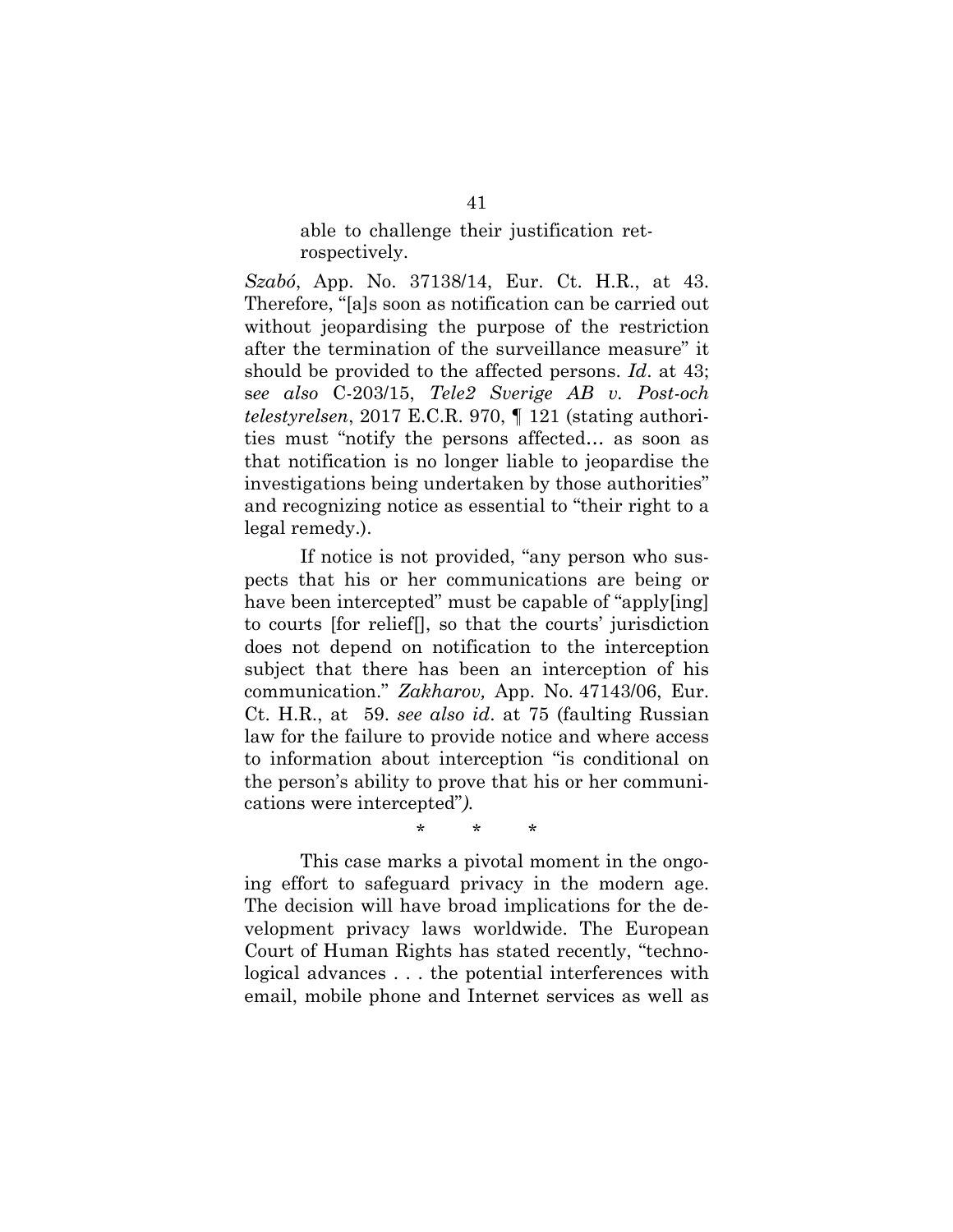those of mass surveillance attract the Convention protection of private life even more acutely" than ever before. *Szabó*, App. No. 37138/14, Eur. Ct. H.R., at 33. The Supreme Court of the United States should recognize that unilateral assertion of authority to access data abroad would offend comity, undermine treaty obligations, and disrupt international efforts to seek consensus on a common problem

The Court's presumption against the extraterritorial application of U.S. law is sound. The Court should also respect the jurisprudence of the European Court of Human Rights and the European Court of Justice in a matter that concerns police searches in Ireland, a member of the Council of Europe and the European Union.